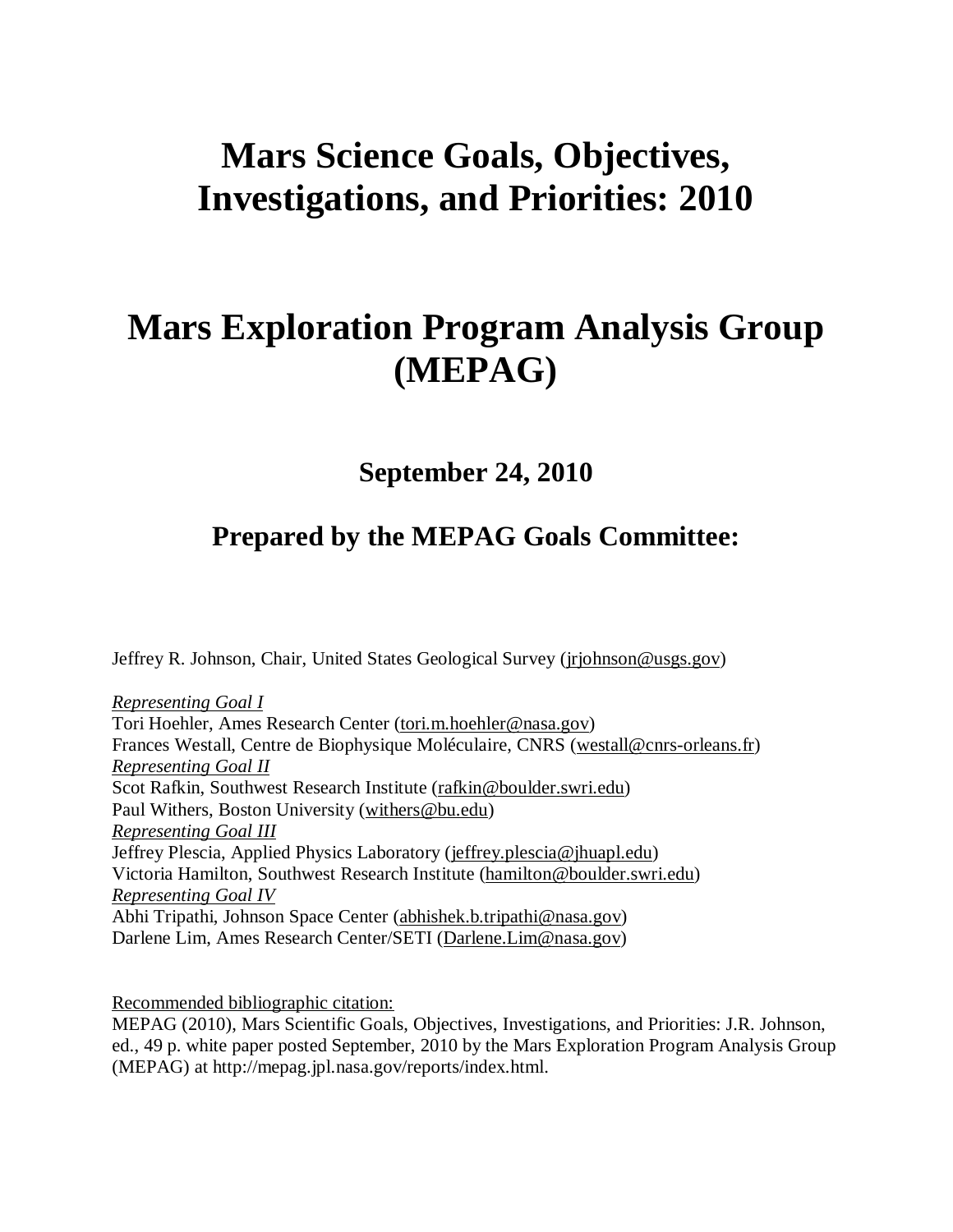# **TABLE OF CONTENTS**

| Objective A: Characterize past habitability and search for evidence of ancient life  10                                                                                     |
|-----------------------------------------------------------------------------------------------------------------------------------------------------------------------------|
| Objective B: Characterize present habitability and search for evidence of extant life 11                                                                                    |
| Objective C: Determine how the long-term evolution of Mars affected the physical<br>and chemical environment critical to habitability and the possible emergence of life 13 |
|                                                                                                                                                                             |
| <b>GOAL II: UNDERSTANDING THE PROCESSES AND HISTORY OF</b>                                                                                                                  |
| Objective A.: Characterize Mars' Atmosphere, Present Climate,                                                                                                               |
| Objective B.: Characterize Mars' Recent Climate and Climate Processes                                                                                                       |
| Objective C.: Characterize Mars' Ancient Climate and Climate Processes25                                                                                                    |
| GOAL III: DETERMINE THE EVOLUTION OF THE SURFACE AND                                                                                                                        |
| Objective A.: Determine the nature and evolution of the geologic processes                                                                                                  |
| Objective B.: Characterize the structure, composition, dynamics,                                                                                                            |
| Objective C.: Understand the origin, evolution, composition and structure of                                                                                                |
| 32                                                                                                                                                                          |
| Objective A: Obtain knowledge of Mars sufficient to design and implement a                                                                                                  |
| 48                                                                                                                                                                          |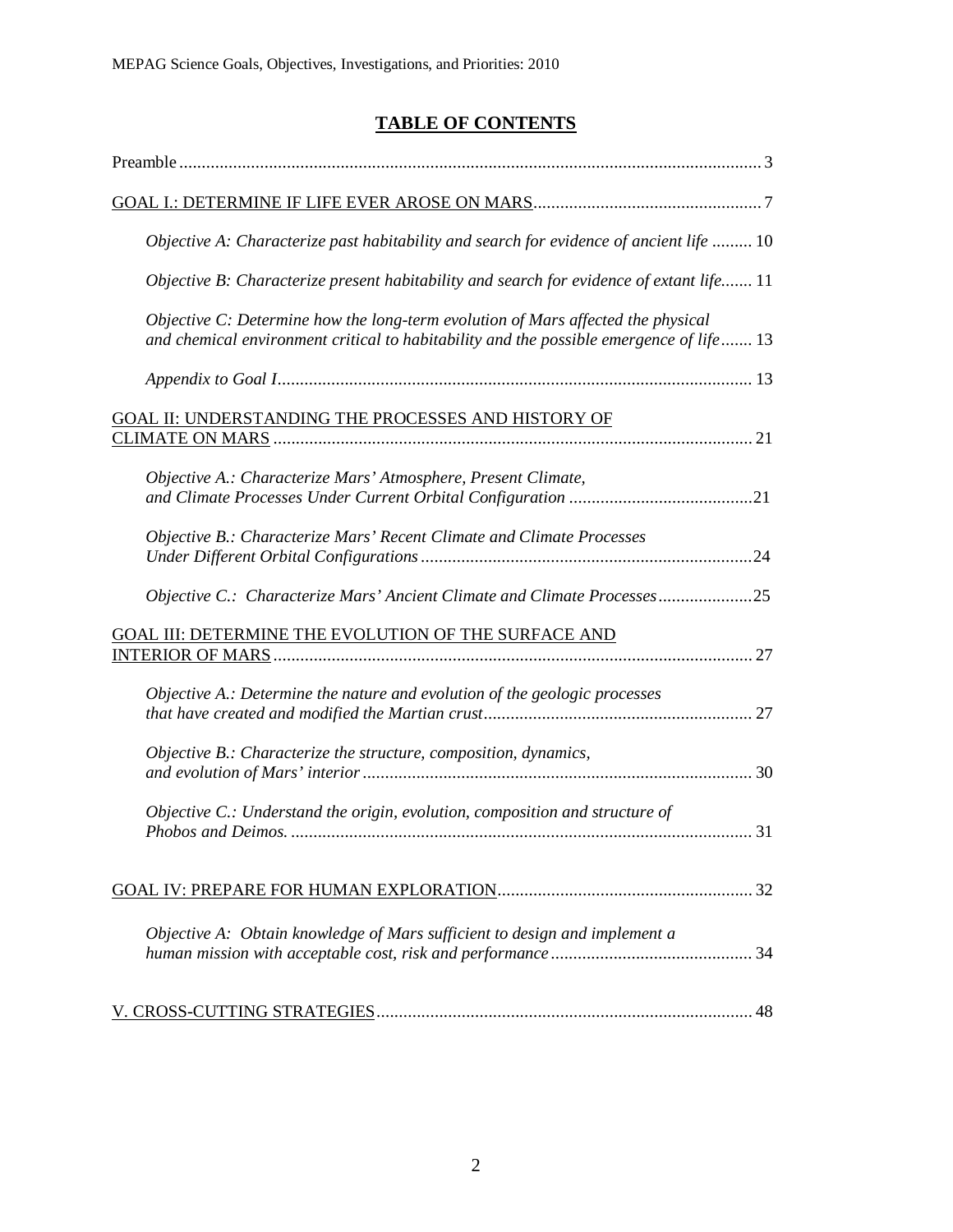#### PREAMBLE

In 2000, the Mars Exploration Program Analysis Group (MEPAG) was asked by NASA to work with the science community to establish consensus priorities for the future scientific exploration of Mars. Those discussions and analyses resulted in a report entitled *Scientific Goals, Objectives, Investigations, and Priorities*, which is informally referred to as the "Goals Document" (MEPAG 2001<sup>1</sup>). The initial report proved to be very useful for guiding program implementation decisions. It also has become clear since then that the report requires regular updates in light of new results from Mars and changes in the strategic direction of NASA. For this reason, MEPAG periodically revises the Goals Document (MEPAG,  $2004^2$ ; MEPAG,  $2005^3$ ; MEPAG,  $2006^4$ ; MEPAG  $2008^5$ , and this document). As was the case with previous versions, the Goals Document is presented as a statement of community consensus positions.

The MEPAG Goals Document is organized into a four-tiered hierarchy: goals, objectives, investigations, and measurements. The goals have a very long-range character and are organized around major areas of scientific knowledge and highlight the overarching objectives of the Mars Exploration Program (Arvidson *et al.*, 2006<sup>6</sup>). Expanded statements of these goals are found in the report, but they are commonly referred to as Life, Climate, Geology, and Preparation for Human Exploration. Developing a comprehensive understanding of Mars as a system requires making progress in all three science areas, while the goal of preparing for human exploration is different in nature. Thus, MEPAG has not attempted to prioritize among the four goals. A general theme of understanding whether or not habitable zones and life have existed, or do exist, on Mars has emerged within the framework of understanding Mars and all its elements---interior,

- $2^2$  MEPAG (2004), Scientific Goals, Objectives, Investigations, and Priorities: 2003, G. J. Taylor, ed., 23 p. white paper posted 07-16-04 by the Mars Exploration Program Analysis Group (MEPAG) at http://mepag.jpl.nasa.gov/reports/index.html.
- <sup>3</sup> MEPAG (2005), Mars Scientific Goals, Objectives, Investigations, and Priorities: 2005, 31 p. white paper posted August, 2005 by the Mars Exploration Program Analysis Group (MEPAG) at http://mepag.jpl.nasa.gov/reports/index.html.
- <sup>4</sup> MEPAG (2006), Mars Scientific Goals, Objectives, Investigations, and Priorities: 2006, 31 p. white paper posted February, 2006 by the Mars Exploration Program Analysis Group (MEPAG) at http://mepag.jpl.nasa.gov/reports/index.html.
- <sup>5</sup> MEPAG (2008), Mars Scientific Goals, Objectives, Investigations, and Priorities: 2008, 37 p. white paper posted September, 2008 by the Mars Exploration Program Analysis Group (MEPAG) at http://mepag.jpl.nasa.gov/reports/index.html.

<sup>&</sup>lt;sup>1</sup> MEPAG (2001), Scientific Goals, Objectives, Investigations, and Priorities, in <u>Science</u> Planning for Exploring Mars, JPL Publication 01-7, p. 9-38. Available on the web at http://mepag.jpl.nasa.gov/reports/index.html.

<sup>&</sup>lt;sup>6</sup> Arvidson, R.E., Allen, C.C., DesMarais, D.J., Grotzinger, J., Hinners, N., Jakosky, B., Mustard, J.F., Phillips, R., and Webster, C.R., (2006). Science Analysis of the November 3, 2005 Version of the Draft Mars Exploration Program Plan. Unpublished report dated Jan. 6, 2006, 13 p, posted January, 2006 by the Mars Exploration Program Analysis Group (MEPAG) at http://mepag.jpl.nasa.gov/reports/index.html.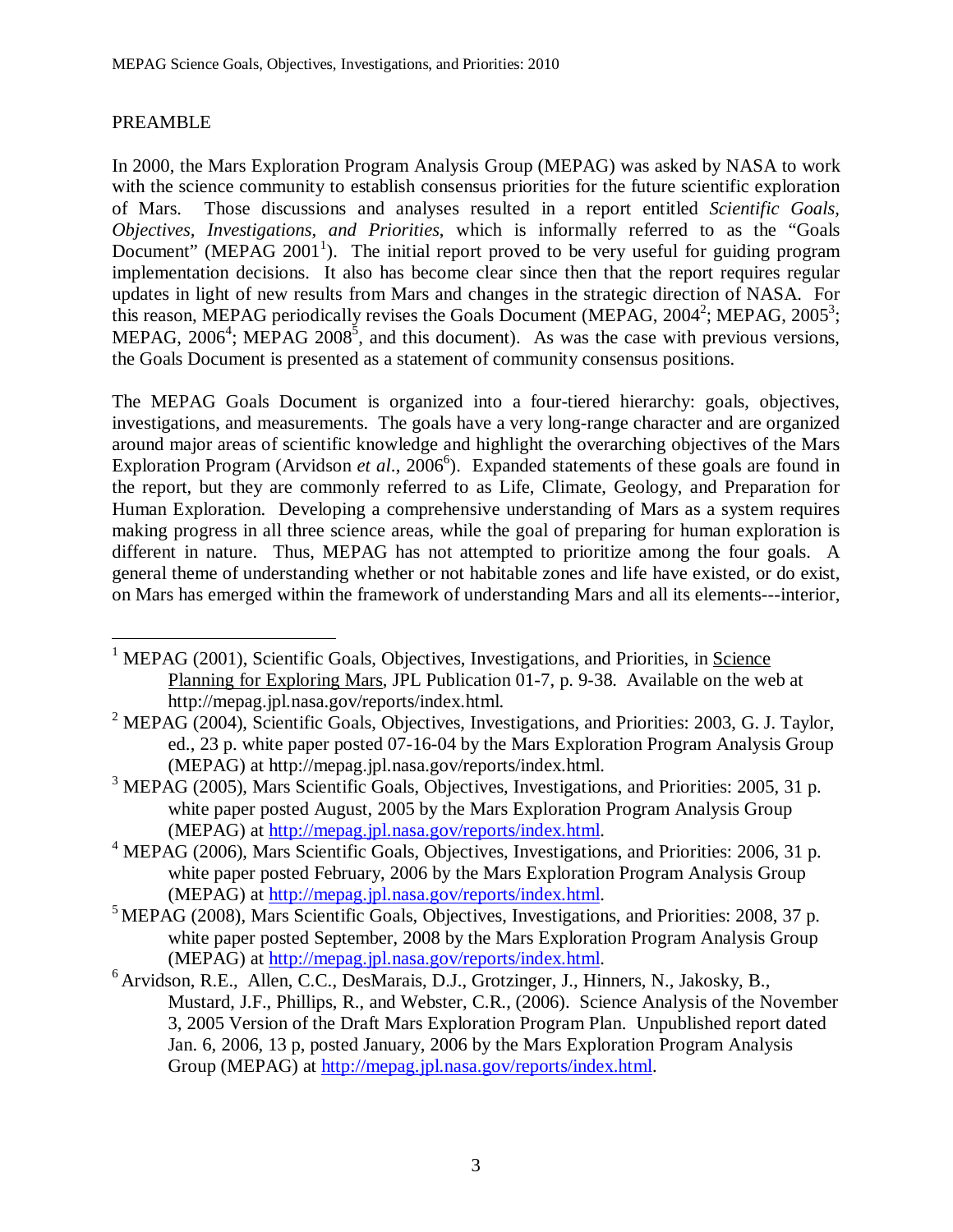surface, and atmosphere—as a highly interactive and complex system. However, some of the fundamental science questions included in each goal may address the evolution of Mars as a planet more directly than habitability. Nonetheless, answers to those fundamental questions affect our analysis of habitability issues and ultimately improve the effectiveness of the Mars Exploration Program.

Each Goal includes one to three objectives that embody the strategies and milestones needed to achieve the Goal. Objectives are presented in priority order, because there is often an order within which the scientific questions can most logically be answered, and/or some objectives are perceived to be more important than others. In the present version of the Goals Document, there are a total of 10 objectives, nine of which are scientific in nature, and one of which relates to reducing the risk of mission operations.

A series of investigations that collectively would achieve each objective is also identified. While some investigations could be achieved with a single measurement, others would require a suite of measurement types conducted across multiple missions. Each set of investigations is independently prioritized for each objective.

Measurements constitute the fourth tier of the hierarchy. Measurements are made by instruments that could be built and flown to Mars. MEPAG has only considered scientific objectives that are amenable to measurements (i.e., theoretical modeling, laboratory analysis, telescopic observations are not considered). As measurement capabilities and techniques evolve, detailed measurement requirements should be defined by Principal Investigators, Science Definition Teams, and Payload Science Integration Groups for program missions and by the Principal Investigator and Science Teams for Scout missions. These requirements can then contribute to program planning. An important exception to this strategy, however, is the measurement set associated with Goal IV Objective A, which relates in part to environmental data sets necessary to reduce the risk of future human missions to acceptable levels. In that case, a clear criterion exists (degree of impact on risk reduction) that enables those measurements to be listed in priority order.

Completion of all the cited investigations would require decades and it is possible that many investigations are so complex that they might never be truly completed. Thus, evaluations of prospective missions and instruments should be based on how well the investigations are addressed and how much progress might be achieved in that context. While priorities should influence which investigations are conducted first, they should not necessarily be done serially, except where it is noted that one investigation should be completed first. In such cases, the investigation that should be done first was given a higher priority, even where it is believed that a subsequent investigation would be more important.

#### **Some general thoughts on mission technology planning**

The goals, objectives, and investigations all indicate that several crucial technical capabilities require additional development. The most important of these are: (1) *Global access*--high and low latitudes, rough and smooth surfaces, low and high elevations, in addition to precision landing. (2) *Access to the subsurface*, from a meter to hundreds of meters, directly (e.g., drilling)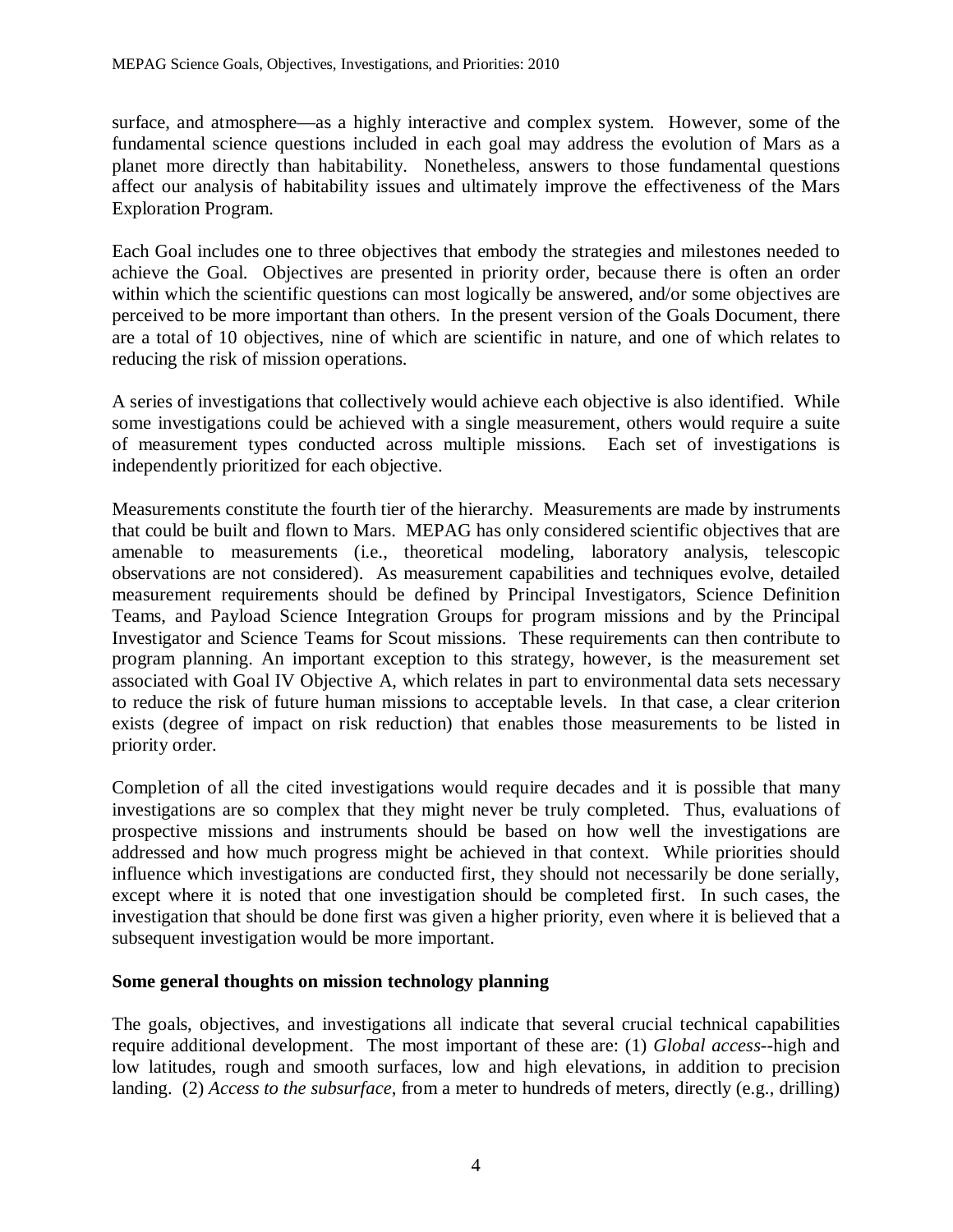and indirectly (e.g., geophysical sounding). (3) *Access to time varying phenomena* that would require the capability to make measurements over long periods (e.g., climate studies covering from one to several Martian years). (4) *Access to microscopic scales* with instruments capable of measuring chemical and isotopic compositions and determining mineralogy *as well the ephemeral or continuous presence of liquid water on microscopic scales*. (5) *Planetary protection and sample handling* that would involve implementation of cleaning methods, contamination control, sample acquisition and processing methods, and sample packaging/sealing for possible return to Earth. (6) *Advanced instrumentation*, especially *in situ* life detection and age dating.

Orbital and landed packages could make many of the high priority measurements, but others might require that samples be returned from Mars. As noted in other MEPAG and National Academy of Science reports, study of samples collected from known locations on Mars and from sites whose geological context has been determined from remote sensing measurements have the potential to significantly expand our understanding of Mars. A full discussion of these issues is beyond the scope of this document, and will be addressed by MEPAG science analysis groups in the near future, as well as by the 2011 Planetary Sciences Decadal Survey (PSDS).

#### **Notes relating to this version of the Goals Document**

In this revision of the Goals Document, only Goals I and IV were updated. The descriptions of Goals II and III are unchanged from the 2008 version of this document. There were separate reasons for focusing attention on Goals I and IV. In the case of Goal I, the last revision of the Goals Document (in 2008) resulted in only minor changes (unlike Goals II and III, which changed significantly). Because the MEPAG Executive Committee was concerned that the 2008 evision process did not result in adequate engagement of the astrobiology community, the Goals Committee was asked to reconsider its processes as it approached Goal I in this revision. In the case of Goal IV, the revision was necessitated by the completion in 2009 of a major new engineering analyis of the potential first human mission to Mars (DRA 5.0). This analysis has new implications for the required kinds and priorities of different kinds of precursor knowledge.

Goal I was revised during a year-long period in 2009 and 2010. Initial open input from the Mars astrobiology community was integrated with recent published strategy documents, conference proceedings, and scientific research publications by the two representatives for Goal I to produce a reviewable draft. Note that there was a deliberate attempt to blend thinking in this area from the North American and European science communities. This draft was subjected to two major review/revision processes: 1). A review organized by the Mars Focus Group of the NASA Astrobiology Institute (NAI), which involved a panel of 16 reviewers from the US and Europe, representing NAI members and non-members (in approximately equal numbers) and a diversity of Mars science disciplines; and 2). a public presentation and open commentary on the draft document at the March 2010 MEPAG meeting, along with a month-long period of open community comment.

Goal IV of the MEPAG Goals Document was revised during a year long period in 2009 and 2010. Input for the revision came from two major sources: a) the NASA Mars Design Reference Architecture (DRA) 5.0 study and the (mostly engineering) team that helped prepare that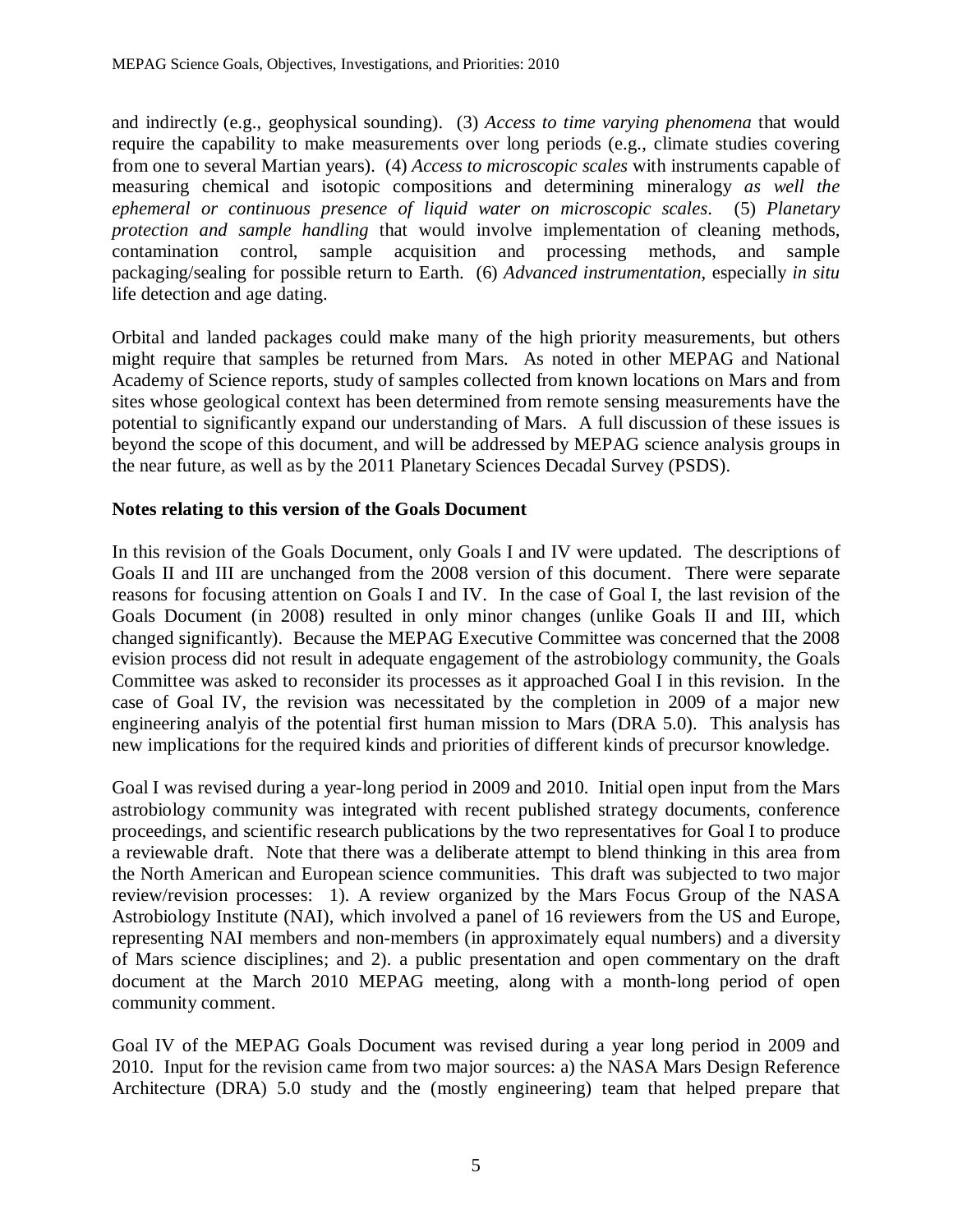document; b) interviews of leading experts from the Mars science community (e.g., radiation, planetary protection, surface chemistry) involved in recent missions. Inputs from DRA 5.0 allowed the revision to focus on science that best enabled a safe and successful initial set of human missions within the context of a likely scenario for doing so. The interviews of experts clarified which relevant science questions had been partially or fully addressed, as well as which new ones had arisen since the last revision of Goal IV. A public presentation of the draft revision was presented at the March 2010 MEPAG meeting, followed by a month-long period of open community comment. Finally, because of the potential impact of *in situ* resource utilization (ISRU), a review of the strategies for *in situ* resource exploration was solicited from the Space Resources Roundtable, followed by final incorporation into the MEPAG Goals Document in July, 2010.

Section V (*Cross-Cutting Strategies*) of the Goals Document describes overarching research themes used by the Mars Exploration Program: "Follow the Water", "Understand Mars as a System", and "Seek Habitable Environments". These themes incorporate multiple elements from the various goals, objectives, and investigations, allowing complex issues to be considered in a thorough but focused manner. As new discoveries are made at Mars these research themes will continue to evolve, and potentially influence the periodic reevaluation of relative priorities within the Goals Document described above. Indeed, while the strategic nature of the Goals Document is intended to reflect the long-term, "big picture" nature of Mars Exploration Program research priorities, Section V allows sufficient flexibility to acknowledge the potential importance of significant new discoveries.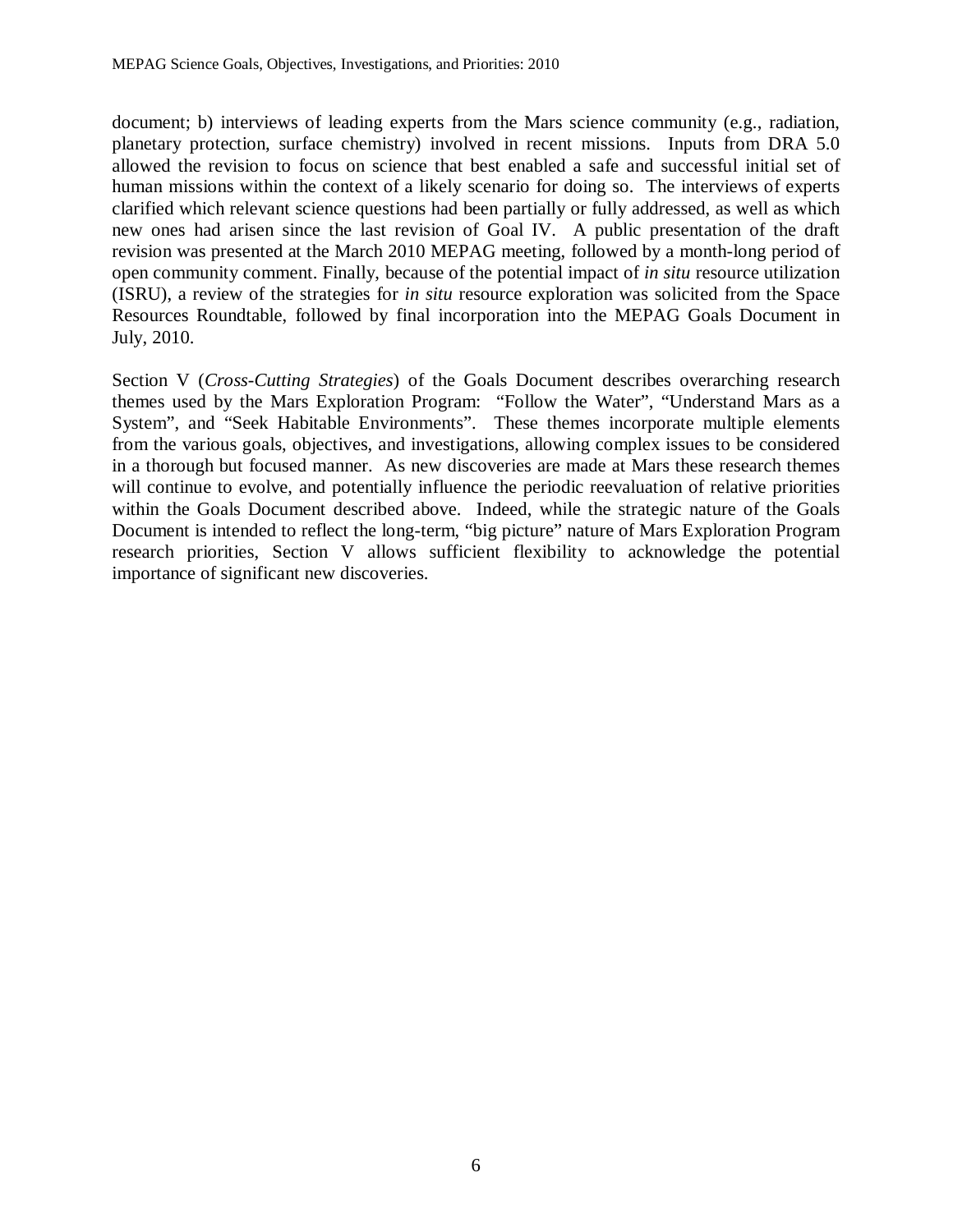# **GOAL I: DETERMINE IF LIFE EVER AROSE ON MARS**

The search for evidence of past or extant life is a key driver of the Mars exploration program. The general notion that Earth and Mars may have been relatively similar worlds during their early histories, combined with the relatively early emergence of life on Earth, has led to speculation about the possibility of life on Mars. Current and emerging technologies would enable us to evaluate this possibility with scientific rigor.

The implications of such an investigation are far reaching. Finding life on another world would have great impact at both social and scientific levels, and would undoubtedly motivate a variety of follow-up investigations to understand how that life functioned or functions; which attributes of structure, biochemistry, and physiology are shared with terrestrial life; what mechanisms underlie those attributes that differ; and whether Mars preserves evidence relating to the origin of that life. An apparent negative result (noting that it is not possible to demonstrate definitively that life *did not* take hold on Mars) would also be important in the context of understanding life as an emergent feature of planetary systems. If a careful investigation yields no evidence of life in systems that could clearly have both supported and preserved evidence of it, it would become important to understand whether such absence could be understood in reference of differences between Earth and Mars in the nature, extent, and duration of conditions that could support the origin and proliferation of life.

Life-related investigations also serve as a unifying theme for Mars system science. Habitability and the potential emergence and fate of life are intimately linked to the evolving planetary environment. Understanding the interplay of factors ranging from geophysical to climatological is thus an essential part of the search for evidence of life on Mars.

Presumably, the search for life would ultimately take the form of dedicated life-detection missions. Importantly, however, a variety of precursor missions – both landed and orbital – could and should be employed to develop a detailed and global perspective on where and how to conduct those dedicated missions. The purpose of this document is to lay out such a strategy.

## *Challenges Inherent in a Search for Extraterrestrial Life: The Need for a Working Model*

Any effort to search for life beyond Earth must confront the potential for bias and "tunnel vision" that arises from having only one example – terrestrial life – on which to base our concepts of habitability and biosignatures. Such efforts should accommodate the possibility for exotic organisms that may differ in biochemistry or morphology, by conceiving life, habitability, and biosignatures in general terms. Nonetheless, the design and implementation of search-for-life strategies and missions would require concreteness, and therefore a working model of what would be sought.

It is difficult (and perhaps not presently possible) to define life, but for the purposes of formulating a search strategy, it is largely suitable to simply consider life's apparent properties – what it needs, what it does, and what it is made of. To this end, the NRC Committee on an Astrobiology Strategy for the Exploration of Mars assumed that hypothetical Martian life forms would exhibit the following characteristics<sup>1</sup> (quoting verbatim):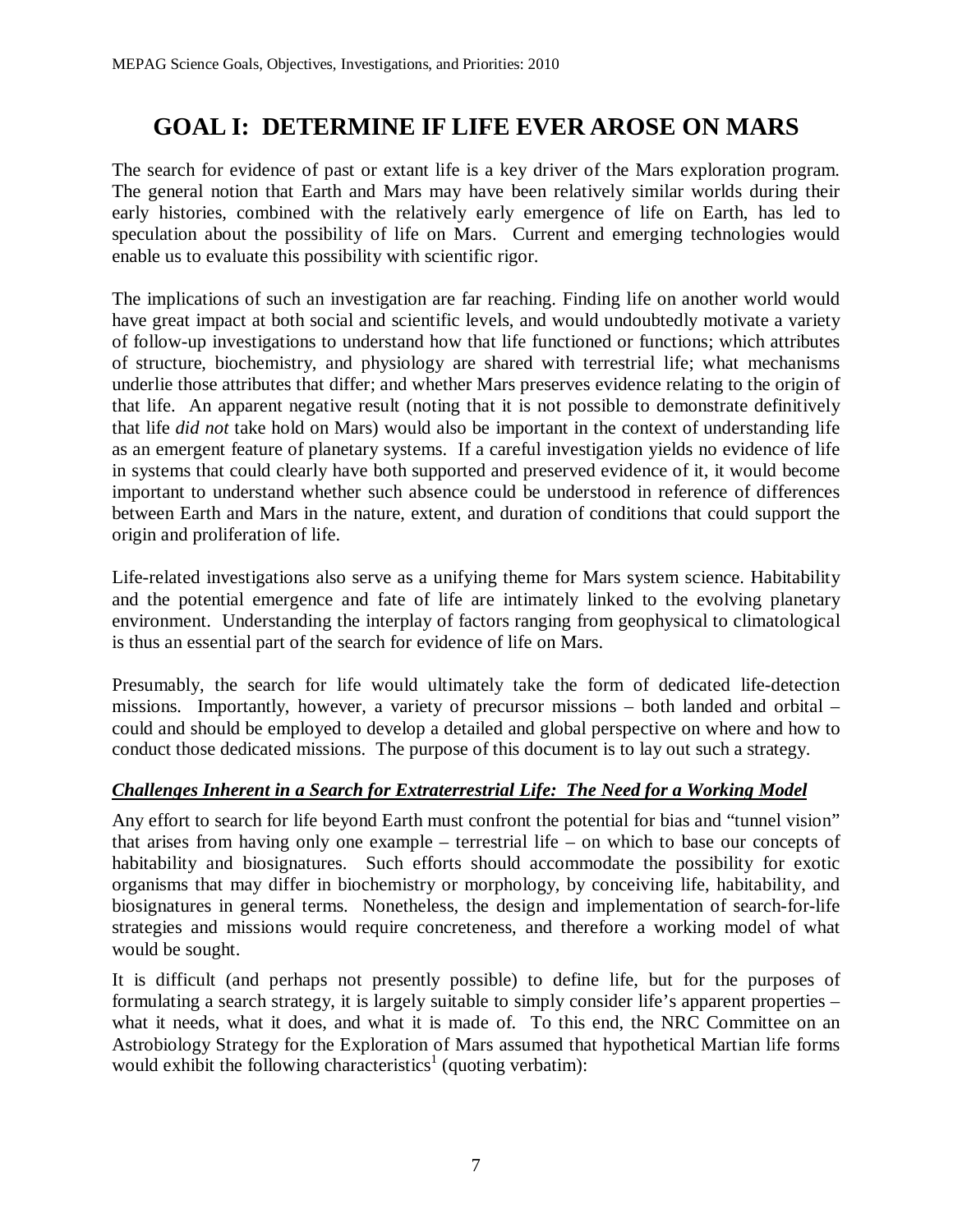- They are based on carbon, hydrogen, oxygen, nitrogen, phosphorus, sulfur, and the bioessential metals of terrestrial life.
- They require water.
- They have structures reminiscent of terran [Earth-based] microbes. That is, they exist in the form of self-contained, cell-like entities rather than as, say, a naked soup of genetic material or free-standing chemicals that allow an extended system (e.g., a pond or lake) to be considered a single living system.
- They have sizes, shapes and gross metabolic characteristics that are determined by the same physical, chemical, and thermodynamic factors that dictate the corresponding features of terran organisms. For example, metabolic processes based on the utilization of redox reactions seem highly plausible. But the details of the specific reactions, including the identities of electron donors and electron acceptors, will be driven by local conditions and may well not resemble those of their terran counterparts.
- They employ complex organic molecules in biochemical roles (e.g., structural compounds, catalysis, and the preservation and transfer of genetic information) analogous to those of terran life, but the relevant molecules playing these roles are likely different from those in their terran counterparts.

This set of characteristics is adopted here as a working model. The bearing of this model on the approach to characterizing habitability and seeking biosignatures is discussed briefly below, and in greater detail in the Appendix to Goal I.

#### *Delineating Objectives: Past versus Extant Life*

Finding evidence of *either* past or extant life on Mars would be a watershed event. However, significant differences exist in the strategies, technologies, target environments, and forms of evidence that would be most appropriate in searching for ancient versus extant life. For example, it is generally thought that definitive evidence of life in ancient samples might only be obtained through return of samples from Mars to Earth, whereas some investigations for extant life might be best, or obligately, conducted *in situ*. Likewise, it might be necessary to access the Martian subsurface to find currently habitable zones, while a variety of environments that are presently accessible at the surface of Mars exhibit evidence of previously habitable conditions. For this reason, separate Objectives are delineated for ancient and extant life (Objectives A and B, respectively), with associated investigations that are specifically tailored to each search type. Ancient systems are given higher priority here based on a majority view that deposits formed in various ancient habitable environments are presently more accessible to characterization at the level of detail needed to constitute a viable search for evidence of life. However, recent findings (e.g., the reported detection of methane on Mars, and an expanding understanding of the potential for extant photosynthesis-independent subsurface life on Earth) emphasize the significance of potential subsurface habitats on Mars. The order of priority should thus remain open to reversal based on new findings, technology, or a changing consensus with respect to the accessibility of presently habitable environments.

#### *Delineating Investigations: Habitability, Biosignatures, and Preservation Potential*

Mars presents a diverse array of environments that may vary widely in the type, abundance, and quality of biosignature evidence they could or do preserve. The targeting of life-detection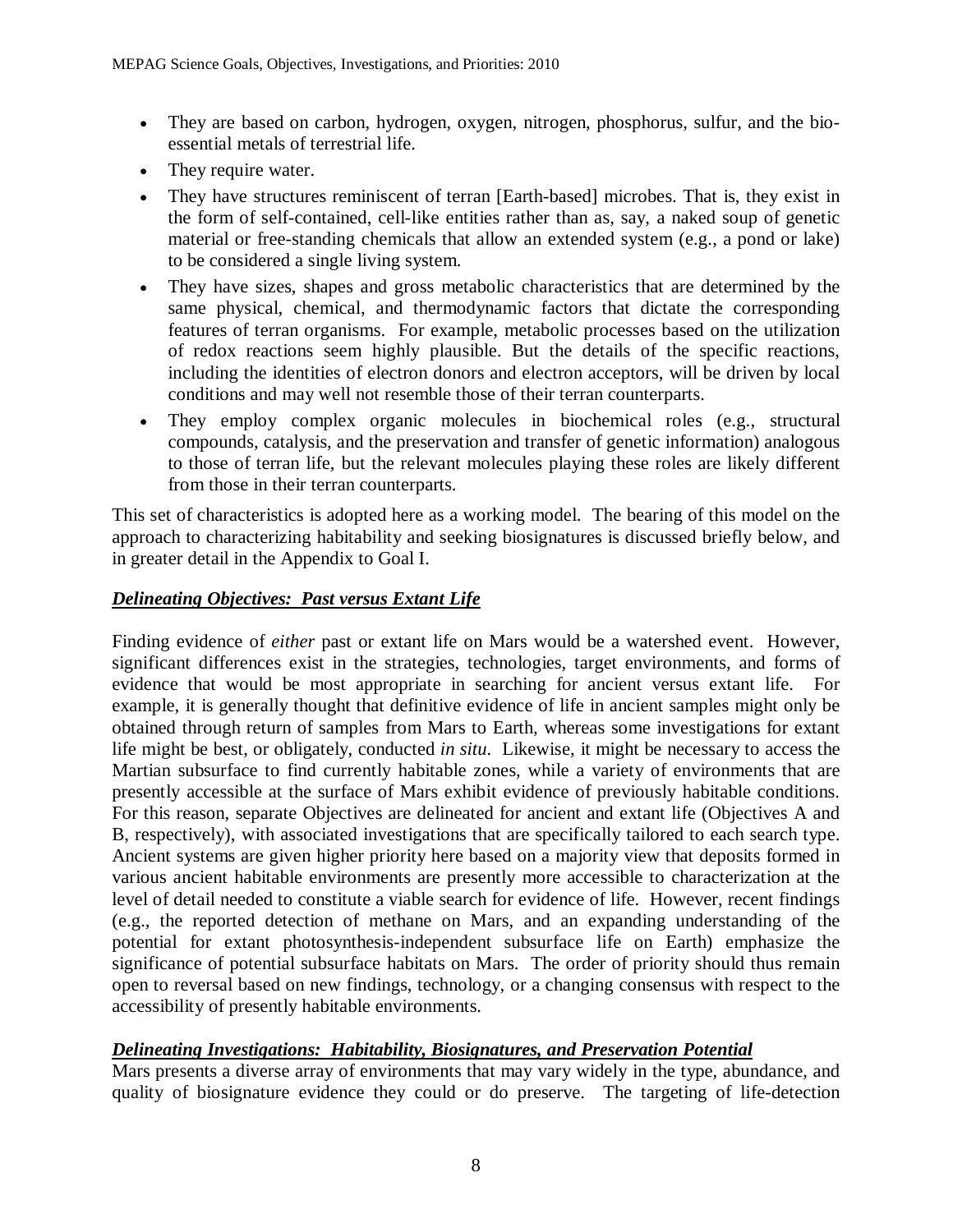missions should thus be strongly informed by assessment of (a) habitability, i.e., how much and what sorts of evidence of life a given environment could expectedly have accumulated when/if it was inhabited, and (b) biosignature preservation potential, i.e., what sorts of evidence of life could have accumulated, how well differing lines of evidence could have been preserved, and what information may have been lost, to the point in space and time at which we could access it. The structure of Objectives A and B below reflects this notion, with separate investigations for characterizing habitability and preservation potential that would serve as precursors to lifedetection investigations. Within the context of Objectives A and B, the chief purpose of the habitability and preservation potential investigations would be to inform life detection, and they should be conducted in this spirit, rather than as ends to themselves. A third Objective (C) recognizes the stand-alone importance of investigating the long-term evolution of habitability in the context of planetary processes. The concepts of habitability, biosignatures, and preservation potential, as they bear on Goal I and Mars exploration, are discussed in detail in the appendix. Key considerations are as follows:

#### *Habitability:*

In the context of Mars exploration, "habitability" has been previously defined as the potential of an environment (past or present) to support life of any kind, and has been assessed largely in reference to the presence or absence of liquid water. To support site selection for life-detection missions, additional metrics should be developed for resolving habitability as a continuum (i.e., more habitable, less habitable, uninhabitable) rather than a one-or-zero function, and this would require that additional determinants of habitability be characterized. Based on the working model above, the principal determinants of habitability for life on Mars would be: the presence, persistence, and chemical activity of liquid water; the presence of thermodynamic disequilibria (i.e., suitable energy sources); physicochemical environmental factors (e.g., temperature, pH, salinity, radiation) that bear on the stability of covalent and hydrogen bonds in biomolecules; and the presence of bioessential elements, principally C, H, N, O, P, S, and a variety of metals. An expanded discussion of the bearing of these factors on habitability is included in the appendix. *Preservation Potential:* 

Once an organism or community of organisms dies, its imprint on the environment begins to fade. Understanding the processes of alteration and preservation related to a given environment, and for specific types of biosignatures, is therefore essential. This is true not only in the search for fossil traces of life, but also for extant life. For example, metabolic end-products that are detected at a distance, in time and space, from their source, may be subject to some level of alteration. Degradation and/or preservation of physical, biogeochemical and isotopic biosignatures is controlled by a combination of biological, chemical and physical factors, and a combination that would best preserve one class of features may not favorable for another. These factors include diagenetic processing from water, heat, and pressure, radiation and oxidation degradation, and physical destruction by impact shock, wind and water agitation and fragmentation, abrasion, and dissolution. These factors might have varied substantially from one potential landing site to the next, even among sites that had been habitable at sometime in the past. *Characterization of the environmental features and processes on Mars that preserve specific lines of biosignature evidence is a critical prerequisite in the search for life.* Accordingly the selection of landing sites should assess the capacity for any candidate sites to have preserved such evidence. Further discussion of preservation potential may be found in the Appendix.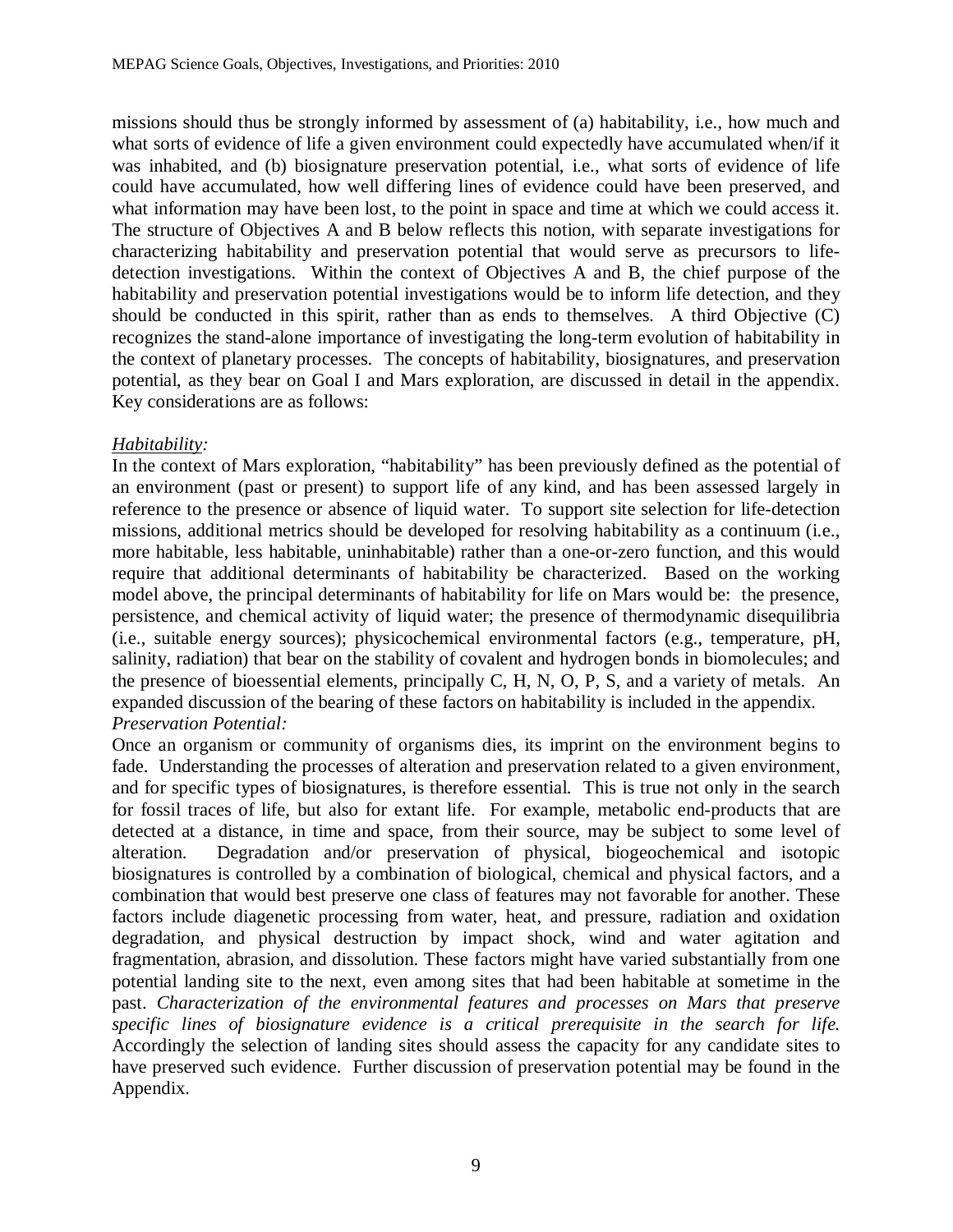#### *Biosignatures:*

Biosignatures can be broadly organized into three categories: physical, biomolecular, and metabolic. Physical features range from individual cells to communities of cells (colonies, biofilms, mats) and their fossilized counterparts (mineral-replaced and/or organically preserved remains) with a corresponding range in spatial and temporal scale. Molecular biosignatures relate to the structural, functional, and information-carrying molecules that characterize life forms. Metabolic biosignatures comprise the unique imprints upon the environment of the processes by which life extracts energy and material resources to sustain itself  $-$  e.g., rapid catalysis of otherwise sluggish reactions, isotopic discrimination, biominerals, and enrichment or depletion of specific elements. Significantly, examples can be found of abiotic features or processes that bear similarity to biological features in each of these categories. However, biologically mediated processes are distinguished by speed, selectivity, and a capability to invest energy into the catalysis of unfavorable processes or the handling of information. It is the imprint of these unique attributes that resolves clearly biogenic features within each of the three categories. A detailed discussion of biosignatures appears in the Appendix.

#### *Ordering and Prioritization of Goal I Objectives, Investigations, and Sub-investigations*

Objectives are listed in priority order, based on the rationale outlined above (see "*Delineating objectives…*"). Within Objectives A and B, Investigations are listed in preferred order of execution (not priority), based on the rationale outlined above (see "*Delineating investigations…*"). More specifically, the habitability Investigations (A.1 and B.1) and preservation potential Investigations (A.2 and B.2) are considered prerequisite "screening" to support the life detection Investigations (A.3 and B.3), which have overall highest priority within each Objective. Priority is implied in the ordering of Sub-investigations within Objectives A and B, and Investigations within Objective C. However, it should be noted that an Investigation would not be "complete" without the conduct of each Sub-investigation. In this case, priority implies a sense of which Sub-investigations would yield the greatest "partial progress" with respect to a given Investigation.

# **Objective A: Characterize past habitability and search for evidence of ancient life**

1. Characterize the prior habitability of surface environments, with a focus on resolving formerly more habitable versus less habitable sites.

Sub-investigations are focused on establishing overall geological context and constraining each of the factors thought to influence habitability. Importantly, it must be noted that the purpose of such investigations is to constrain *ancient* conditions by inference, based on the presently available record of such conditions. Data relevant to each sub-investigation could potentially be obtained by orbital measurements – in particular, by characterizing morphology and mineralogy in concert. Such measurements should be heavily utilized as a screening tool with which to target landed platforms capable of more detailed measurements.

- 1.1. Establish overall geological context.
- 1.2. Constrain prior water availability with respect to duration, extent, and chemical activity.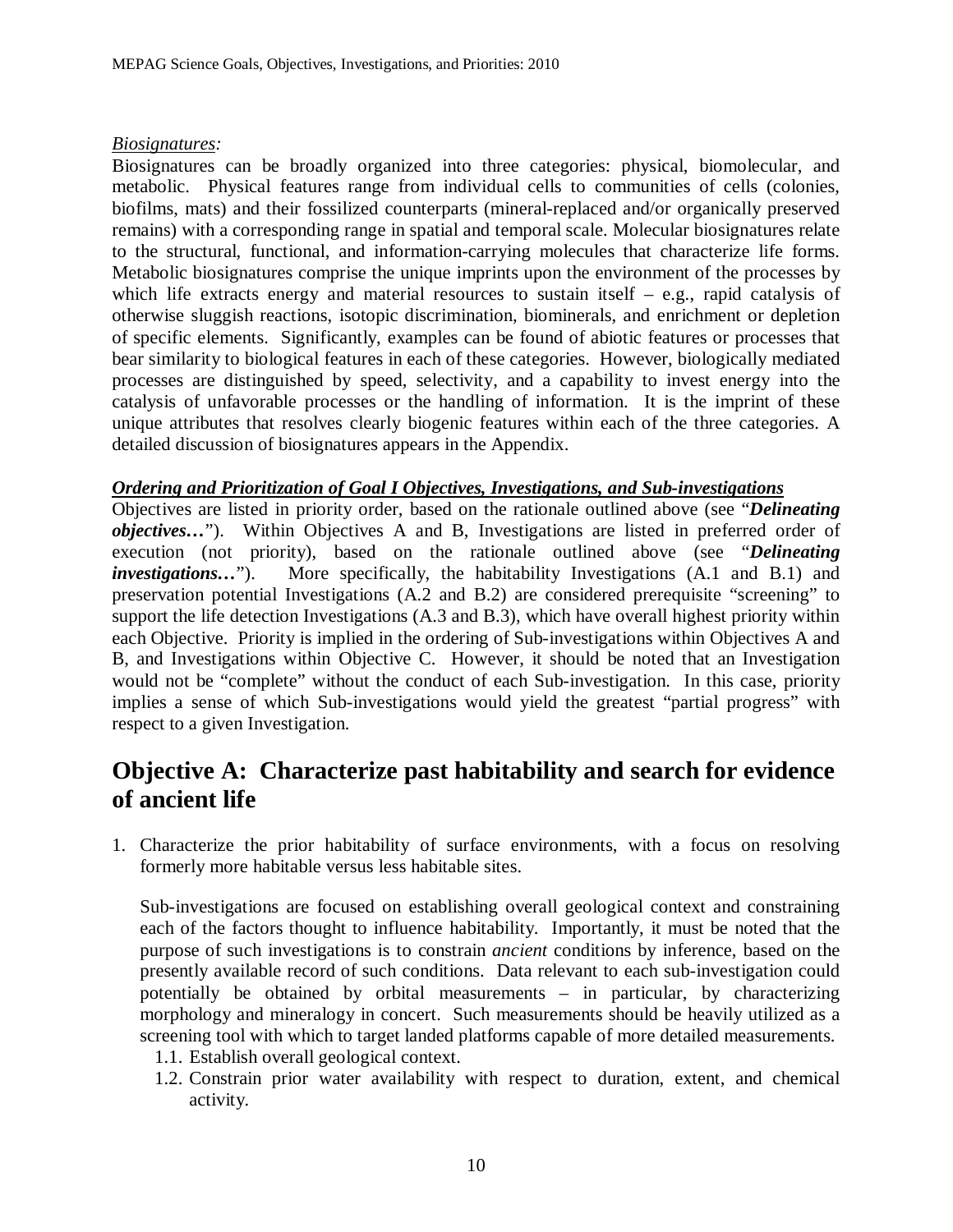- 1.3. Constrain prior energy availability with respect to type (e.g., light, specific redox couples), chemical potential (e.g., Gibbs energy yield), and flux.
- 1.4. Constrain prior physicochemical environment, emphasizing temperature, pH, water activity, and chemical composition.
- 1.5. Constrain the abundance and characterize potential sources of bioessential elements.
- 2. Assess the potential of various environments and processes to enhance preservation or hasten degradation of biosignatures. Identify specific environments having high preservation potential for either individual or multiple types of biosignatures.
	- 2.1. Determine the major processes that degrade or preserve complex organic compounds, focusing particularly on characterizing oxidative effects in surface and near-surface environments (including determination of the "burial depth" in regolith or rocks that may shield from such effects), the prevalence, extent, and type of metamorphism, and potential mechanisms and rates for obscuring isotopic or stereochemical information.
	- 2.2. Identify the processes and environments that preserve or degrade physical structures on micron to meter scales.
	- 2.3. Characterize processes that preserve or degrade environmental imprints of metabolism, including blurring of chemical or mineralogical gradients and loss of stable isotopic and/or stereochemical information.
- 3. Search for evidence of ancient life in environments having high combined potential for prior habitability and preservation of biosignatures (as determined by A.1 and A.2).
	- 3.1. Characterize organic chemistry, including (where possible) stable isotopic composition and stereochemical information. Characterize co-occurring concentrations of possible bioessential elements.
	- 3.2. Seek evidence of possibly biogenic physical structures, from microscopic (micronscale) to macroscopic (meter-scale), combining morphological, mineralogical, and chemical information where possible.
	- 3.3. Seek evidence of the past conduct of metabolism, including: stable isotopic composition of prospective metabolites; mineral or other indicators of prior chemical gradients; localized concentrations or depletions of potential metabolites (especially biominerals); and evidence of catalysis in chemically sluggish systems.

# **Objective B: Characterize present habitability and search for evidence of extant life**

1. Identify and characterize any presently habitable environments.

Sub-investigations are built on the assumption that, because liquid water is not presently stable at the surface of Mars, any modern habitable environments would be in the near- to deep-subsurface. Sub-investigations are focused (and priorities based) on the information needed to fully characterize habitability in such environments without reference to the present ability or difficulty in obtaining such information. The purpose of this approach is to accommodate potential future missions and technologies that might enable direct measurements to be made by virtue of direct access to the subsurface. However, orbital platforms might be capable of providing some information in each category, either by direct measurement (e.g., radar sounding to search for possible aquifers) or by inference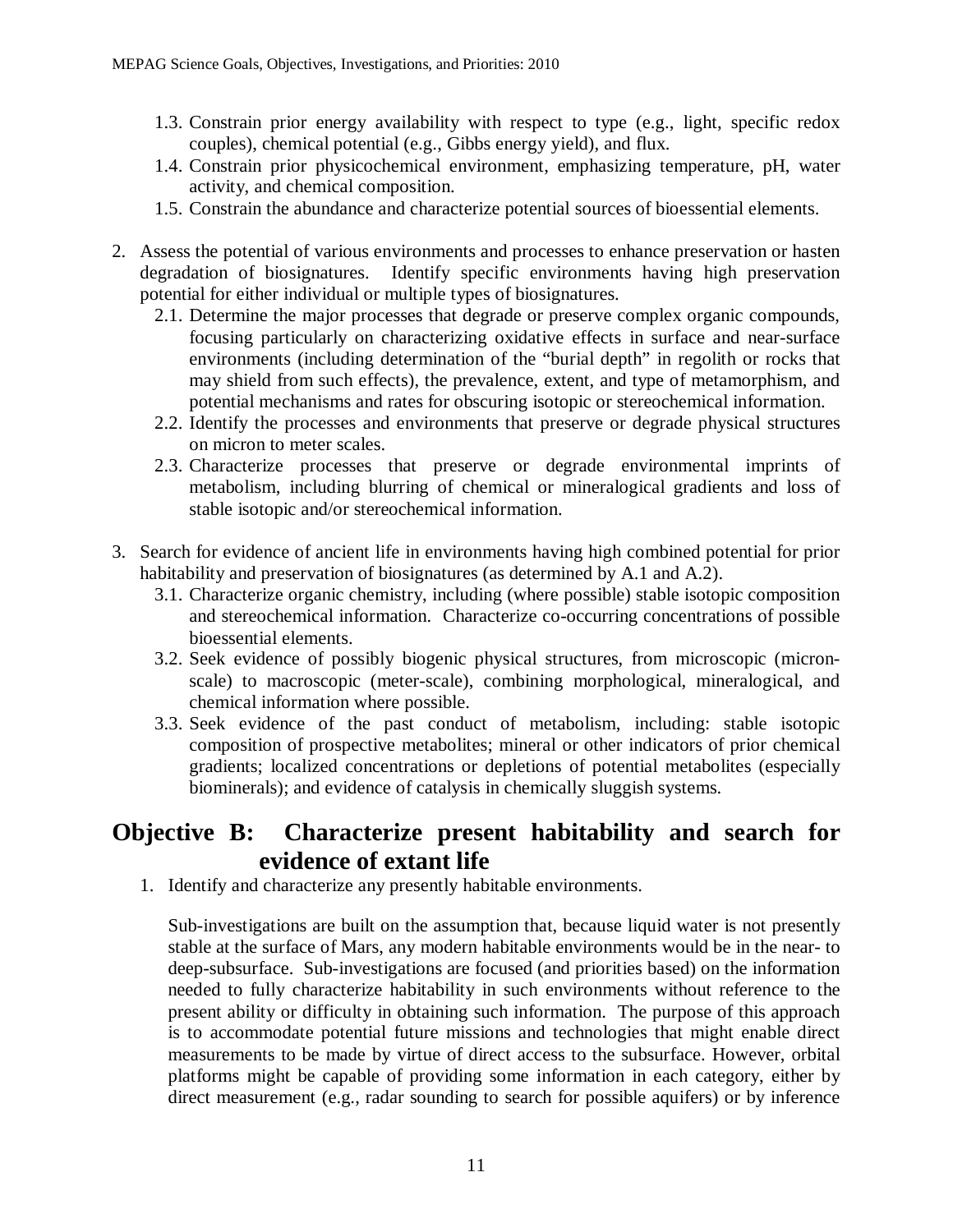(e.g., trace gas emissions that may imply a source region having liquid water and well constrained redox conditions). Significant use should be made of such orbital measurements in providing global screening-level constraints on subsurface habitability.

- 1.1. Identify areas where liquid water presently exists, with emphasis on reservoirs that are relatively extensive in space and time.
- 1.2. Identify areas where liquid water (including brines) may have existed at or near the surface in the relatively recent past including periods of significant different obliquity.
- 1.3. Establish general geological context (e.g., rock-hosted aquifer or sub-ice reservoir; host rock type)
- 1.4. Identify and constrain the magnitude of possible energy sources (e.g., water-rock reactions, radiolysis) associated with occurrences of liquid water.
- 1.5. Assess the variation through time of physical and chemical conditions in such environments. Of particular importance are temperature, pH, and fluid composition.
- 1.6. Identify possible supplies of bioessential elements to these environments.
- 2. Assess the potential of specific processes and types of environments to affect the preservation or degradation of signatures of extant life.
	- 2.1. Evaluate the physicochemical conditions of actual surface regolith or rock environments in terms of the potential for degrading or preserving biosignatures, and the effects of these processes on specific types of potential biosignatures.
	- 2.2. Evaluate the potential rate of physical degradation from wind abrasion, dust storms, dust devils, and frost action.
	- 2.3. Evaluate the physicochemical conditions at depth in regolith, ice, or rock environments in terms of the potential for degrading or preserving biosignatures.
- 3. Search for extant life at localities identified by Investigations B.1 and B.2.
	- 3.1. Seek evidence of ongoing metabolism, in the form of rapid catalysis of chemically sluggish reactions, stable isotopic fractionation, and/or strong chemical gradients. Seek biogenic gases, which have potential to migrate from potentially habitable deep subsurface environments to surface environments where they might be accessible to remote or *in situ* characterization.
	- 3.2. Characterize organic chemistry and co-occurring concentrations of bioessential elements, including stable isotopic composition and stereochemistry. Analyses might include but should not be limited to known molecular markers of terrestrial life, such as membrane lipids, proteins, nucleic acid polymers, and complex carbohydrates.
	- 3.3. Seek evidence of organic and mineral structures or assemblages that might be associated with life. Seek evidence of mineral transformations bearing evidence of biological catalysis (e.g., depletion of possibly bio-essential elements in mineral surfaces).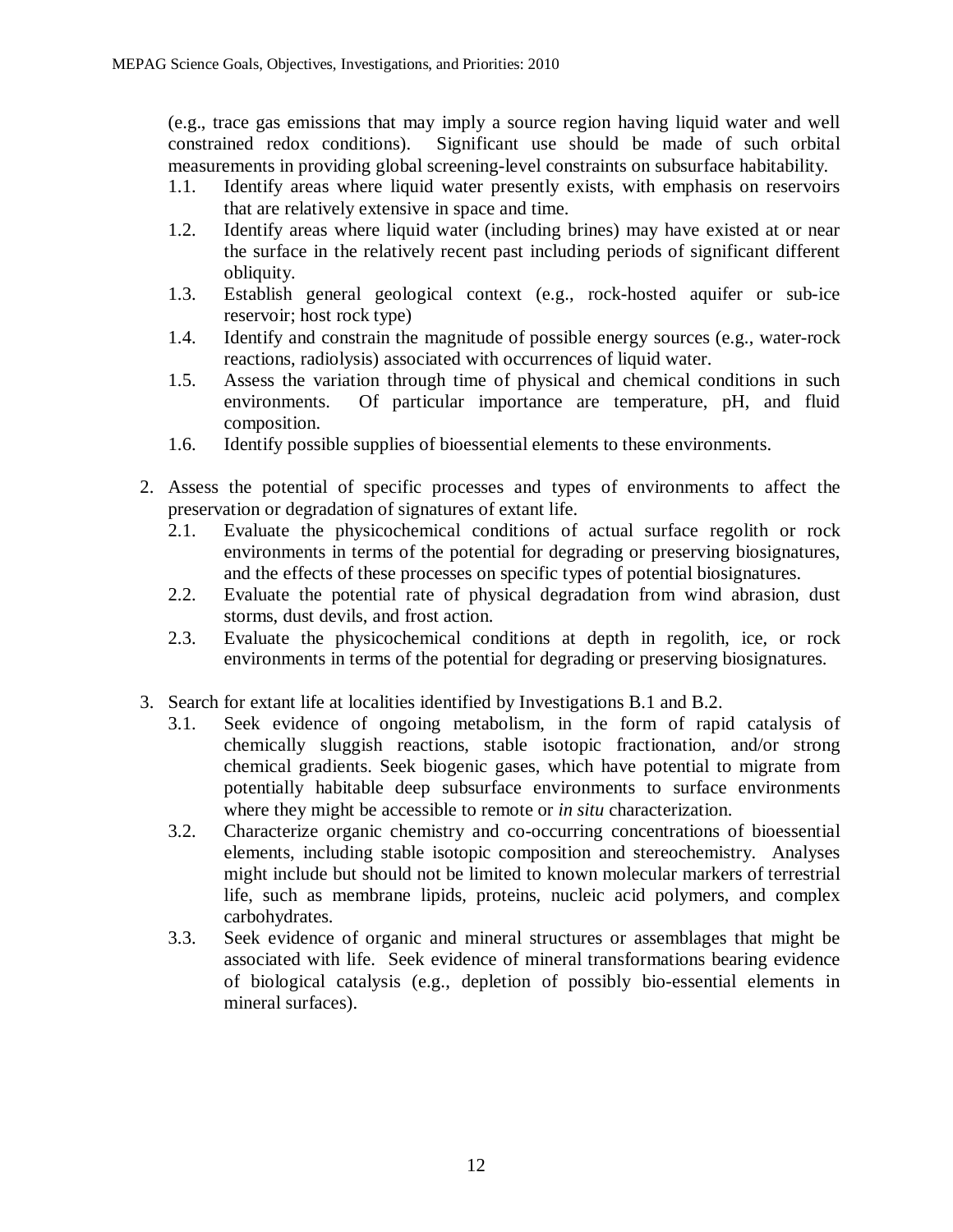# **Objective C: Determine how the long-term evolution of Mars affected the physical and chemical environment critical to habitability and the possible emergence of life**

In Objectives A and B, the principal aim of characterizing habitability is to inform the selection of sites for potential subsequent life-detection missions. However, understanding the factors and processes that give rise to habitable conditions at planetary and local scales, and how those conditions might change in concert with planetary and stellar evolution, is an important standalone pursuit for Mars science. Investigations below focus on constraining the major planetary processes that collectively affect habitability through time.

#### *Investigations:*

- 1. Characterize the evolution of the Martian hydrological cycle, emphasizing likely changes in the location and chemistry of liquid water reservoirs.
- 2. Constrain evolution in the geological, geochemical, and photochemical processes that control atmospheric, surface, and shallow crustal chemistry, particularly as it bears on provision of chemical energy, and availability (abundance, mobilization, and recycling) of bioessential elements.
- 3. Constrain the nature and abundance of possible energy sources as a function of changing water availability, geophysical and geochemical evolution, and evolving atmospheric and surface conditions.
- 4. Evaluate the presence and magnitude of oxidative or radiation hazards at the surface and in the shallow crust.

# **Appendix to Goal I**

The specific approach and methods involved in any search for life beyond Earth depend critically on how the concepts of life, habitability, and biosignatures are conceived. Below, these concepts are discussed in specific reference to Mars exploration and the strategy outlined in this document.

### *Life*

The NRC Committee on the Limits of Organic Life noted that the only unquestionably universal attribute of life is that it must exploit (and therefore requires) thermodynamic disequilibrium in the environment, in order to perpetuate its own state of disequilibrium. Beyond this absolute, the Committee cited a set of traits that it considered likely be common to all life<sup>2</sup>:

• It is chemical in essence, and most probably consists of interacting sets of molecules having covalently bonded atoms, including a diversity of "heteroatoms" (such as N, O, P, etc. in terrestrial organisms) that promote chemical reactivity.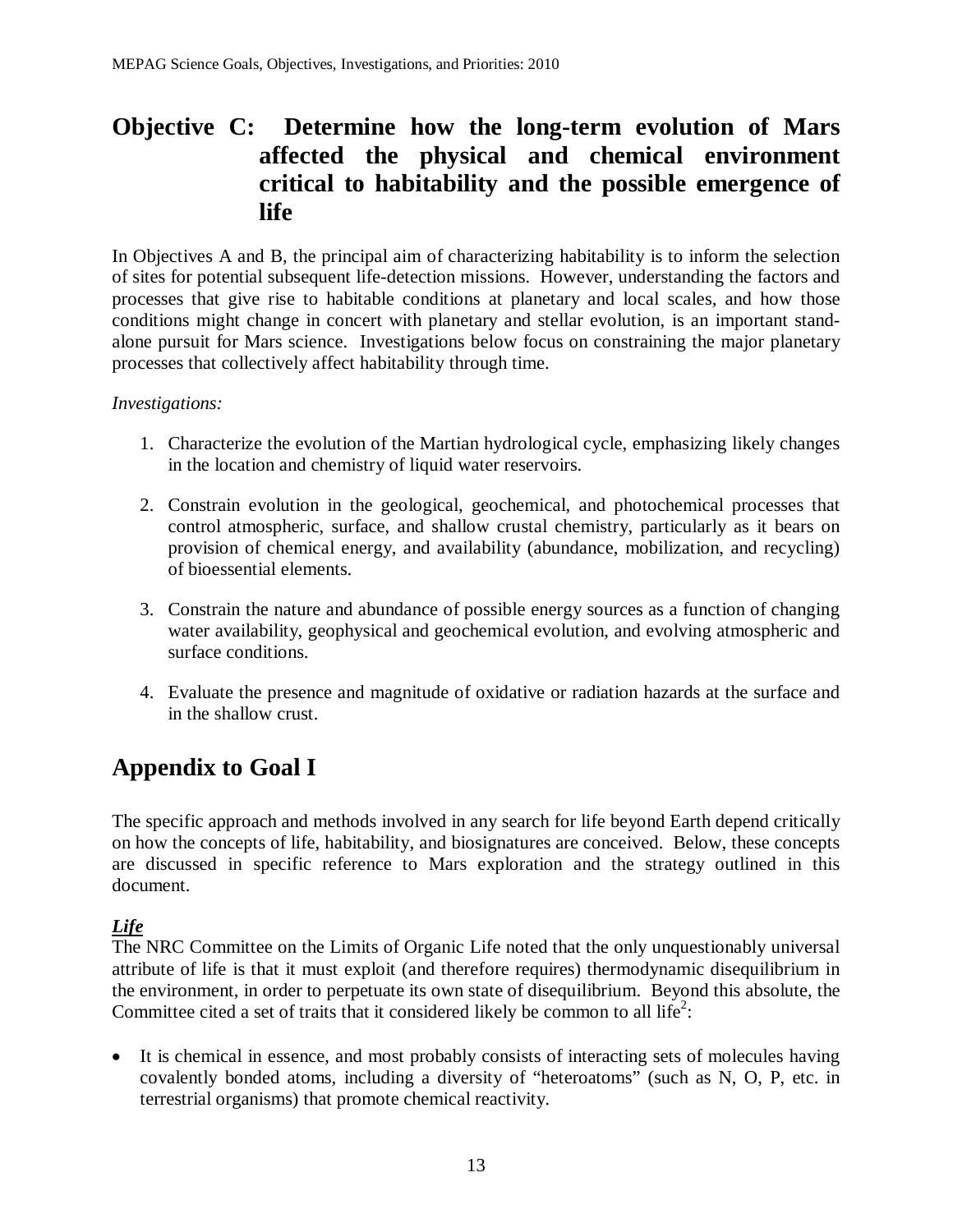- It probably requires a liquid solvent to support such molecular interactions.
- It probably employs a molecular system capable of Darwinian evolution.

Reference to the known characteristics of life on Earth can serve to add detail and constraint within each of these categories, but heavy reference to this single example carries the risk of "terracentricity" – a potential to overlook life that may be unlike our own. A key challenge for Mars astrobiology is thus to find a point of balance between the all-encompassing generality of the descriptions above and the specificity and concreteness that comes from reference to life on Earth. The NRC Committee on an Astrobiology Strategy for the Exploration of Mars developed a working set of characteristics of life (as quoted above) that reflects such a balance, and which serves as the basis for the approach outlined here. This approach generally corresponds to the following logic:

The relative similarity of Earth and Mars (in comparison to, for example, gas giants or icy moons) suggests that differences in life forms that originated independently on the two bodies would likely occur at a secondary, rather than first-order level. That is, notions of life that differ at the fundamental levels of biochemical scaffolding (alternatives to carbon) or required solvent (alternatives to water) require planetary conditions and chemistries that differ dramatically from those of either Earth or Mars. However, differences from terrestrial life become increasingly possible, and ultimately probable, with increasing levels of biochemical specificity. These considerations bear differently on the conceptualization of the habitability and life detection objectives. For the most part, habitability relates to the core needs and attributes of life, so a presumed first-order similarity between terrestrial and Martian life allows terrestrial notions of habitability to be applied, with somewhat relaxed boundary conditions, to Mars. On the other hand, as developed in studies of terrestrial systems, biosignatures (especially organic molecular/ biosignatures) commonly represent extremely specific attributes of biochemistry (e.g., specific lipids or particular sequences of amino or nucleic acids), morphology, or process. While such specific markers of life would be unquestionably valuable if detected on Mars, the likelihood that the *same* markers (the same specific choices of biomolecules) would arise through an independent origin and elaboration of life seems low. Thus, while life detection strategies for Mars should ideally allow for the detection and characterization of Earth-like biosignatures, highest priority should be given to approaches and methods that define and seek biosignatures in a broader sense. Strategies for framing and applying concepts of habitability and biosignatures are addressed in greater detail below.

#### *Prebiotic Chemistry*

Even if life itself never existed on Mars, the planet could have hosted, and might still preserve evidence of, a pre-biotic chemistry. Identifying aspects of such chemistry on Mars would make an important contribution to our overall understanding of life as an emergent feature of planetary systems. Prebiotic chemistry can be conceived as the set of chemical processes – including chemical synthesis, non-genomic molecular evolution, and self-organization of structures and catalytic cycles – that collectively lead to the emergence of minimally functional life. Here, "minimal functionality" is assumed to be conferred by a compartmentalized, interacting set of molecular systems for (a) information storage; (b) catalytic function; and (c) energy transduction. Progress in understanding any of these processes would constitute an important contribution in the context of Goal I. However, the most tractable near-term focus may be to understand the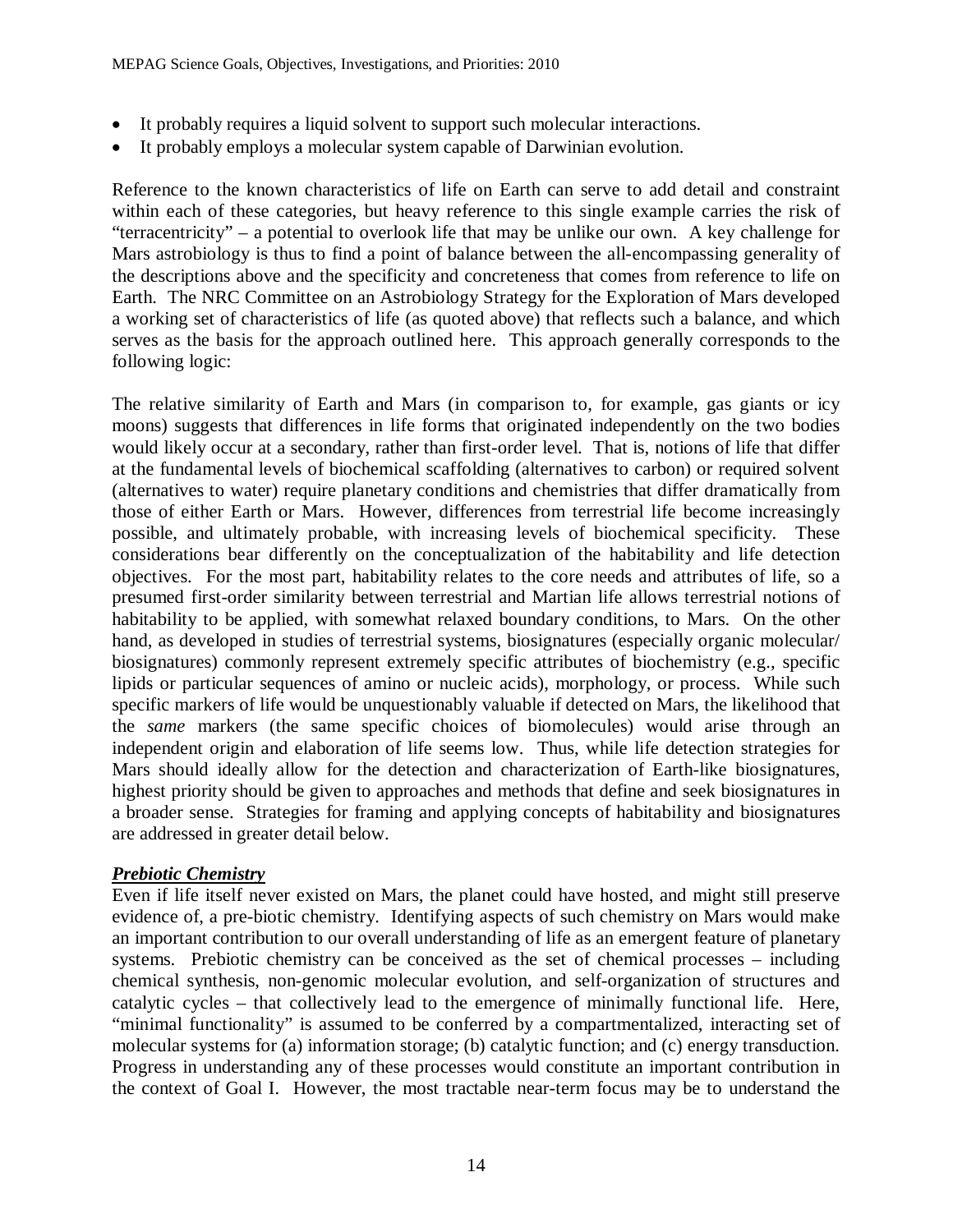processes – whether endogenous synthesis from simple molecules or delivery from exogenous sources – that supply basic biochemical building blocks, such as sugars, amino acids, and nucleobases, as well as comparable alternatives that are not used in present terrestrial living systems but might nonetheless play a role in an emerging biochemistry. More advanced stages of prebiotic chemistry – which could be viewed as partially complete representations of each of the main classes of biosignatures described below – could be difficult to discern from degraded remnants of living cells. The potential for confusing prebiotic chemicals or structures with degraded biosignatures emphasizes the importance of establishing multiple lines of evidence in definitively identifying life. In particular, finding evidence of extreme selectivity in isotopic composition or stereochemistry would be a strong indicator of life, rather than prebiotic chemistry. As with life itself, the emergence of prebiotic chemistry must be considered within the context and boundary conditions supplied by the physicochemical environment, and evidence of such chemistry will be subject to the same processes of degradation as evidence of life. Thus, investigations relating to prebiotic chemistry should be pursued within the framework and context provided by the habitability and preservation potential investigations that are outlined above.

#### *Defining and Quantifying Habitability*

In the context of Mars science, habitability has thus far been defined (for example, in the NRC "An Astrobiology Strategy for the Exploration of Mars") as the potential of an environment to support life. Assessment of this potential has focused to a very large degree on determining whether liquid water was or is present in the environment in question. These constitute an inherently "binary" approach to habitability – liquid water was either present or was not; life could either be supported, or could not – that has served to identify a wide spectrum of apparently water-formed (nominally habitable) Mars environments. Reference to life on Earth – with habitats that exhibit a continuum from sparsely to densely inhabited – suggests that significant variation in habitability could likewise exist within the set of water-bearing environments on Mars. As described above, the main purpose of Habitability Investigations A.1 and B.1 is to narrow and prioritize the search space for life detection efforts. Investigations and methodologies capable of resolving "more habitable" environments from "less habitable" ones should therefore be emphasized. A key challenge for the coming decades of Mars exploration is thus to augment the liquid water metric that has served as a guide to habitability with additional metrics that would aid in prioritizing sites for potential life detection missions. Although a consensus approach for characterizing "relative habitability" does not yet exist within the Mars community, it is clear that additional resolving power in any model would depend on the ability to resolve (by measurement or inference) variations in each of the parameters thought to underpin habitability:

- A solvent capable of supporting complex biochemistry. For terrestrial life, liquid water (above minimum chemical activity levels) is an absolute requirement.
- A source of energy to drive metabolism. Organisms on Earth require energy availability to meet discrete minimum flux and Gibbs energy requirements. Light (from the near infrared to visible range) and chemical energy are known to be utilized by life on Earth; the viability of alternative energy sources has yet to be sufficiently explored or validated.
- Raw materials for biosynthesis. All life on Earth requires the elements C, H, N, O, P, and S, and also variously requires many "micronutrients" (notably transition metals). Traditionally,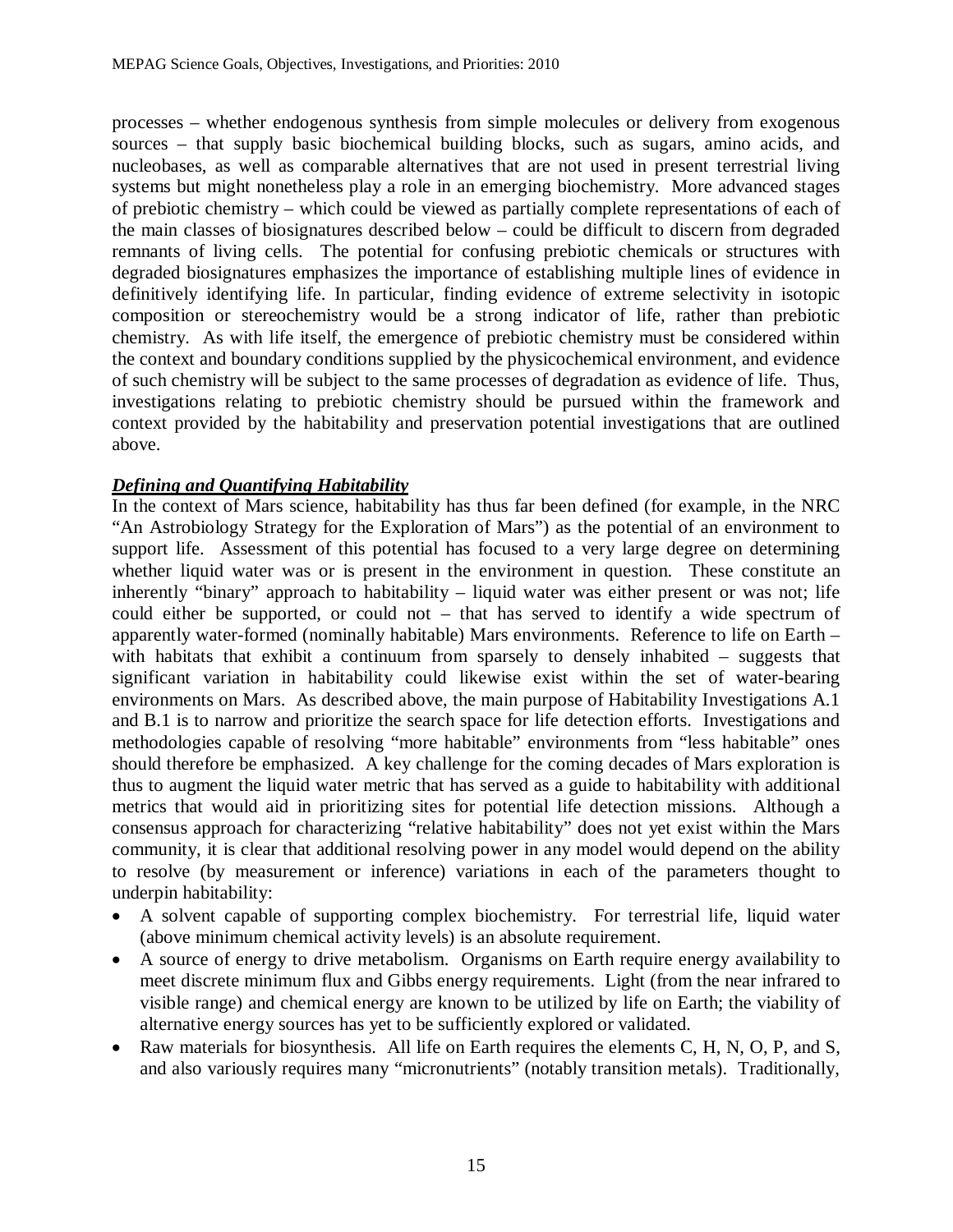these are collectively referred to as "bioessential elements". As applied in this document, this term refers primarily to C, N, O, P, and S.

• Sustained physicochemical (environmental) conditions that allow for the assembly, persistence, and function of complex structures and biomolecules (especially biopolymers, like proteins and nucleic acid polymers, whose backbones contain relatively labile bonds). Extremes of temperature, pH, radiation, and salinity can, individually or in combination, render an environment uninhabitable.

Given the working model and rationale described above, habitability shall be considered to correspond closely to the parameters known to constrain life on Earth. While environments that could be habitable for exotic organisms may be missed by this approach, it is appropriately conservative. Conditions that could support terrestrial life can be said to be definitively habitable. Some level of divergence from a strictly Earth-centric view of habitability can also be adopted by (a) focusing more on "core requirements" (e.g., water, carbon, and energy) than on requirements that underpin the more specific attributes of biochemistry (e.g., micronutrient requirements), and (b) allowing for the possibility, at least at a screening level, that Martian organisms might conceivably transcend the currently known physicochemical boundaries (e.g., the biologically tolerated temperature range) of life on Earth.

Whatever models emerge for resolving habitability may differ in parameterization of, and sensitivity to, each of these basic factors that underpin habitability. Yet all will be supported by an effort to constrain "degree" in reference to each parameter: How long liquid water was available, at what chemical activity level, and whether intermittently or continuously; How much energy was available, in what forms, and how fast it could have been delivered into a system; What concentrations or fluxes of bioessential elements were present, and what processes may have served to mobilize or cycle them; And what range of temperature, pH, radiation level, and other relevant environmental parameters an environment may have experienced. All such measurements should be placed, to the greatest extent possible, within geological and environmental context.

While the ability to resolve almost any of these parameters would likely be greater with landed platforms and instruments, a key aspect of the proposed habitability investigations is the capability of orbital measurements to yield several lines of "screening level" information, beyond evidence of liquid water. Of particular interest is the ability of combined morphological and mineralogical evidence to establish geological context and place screening-level constraints on possible energy sources and physicochemical regimes; and of trace gas and other measurements to infer conditions of formation in subsurface source regions. Such measurements should serve as a key initial step in resolving habitability among the variety environment types that could be targeted for life-detection investigations.

#### *Biosignature types and contamination challenges*

Biosignatures can be broadly organized into three categories: biomolecular, metabolic, and structural. Significantly, examples can be found of abiotic features or processes that bear similarity to biological features in each of these categories. However, biologically mediated processes are characterized by speed, selectivity, and a capability to invest energy into the catalysis of unfavorable processes or the handling of information. It is the imprint of these unique attributes that resolves clearly biogenic features within each of the three categories. Most of the biosignatures can be, to a certain degree, imitated by non-biological processes. Robust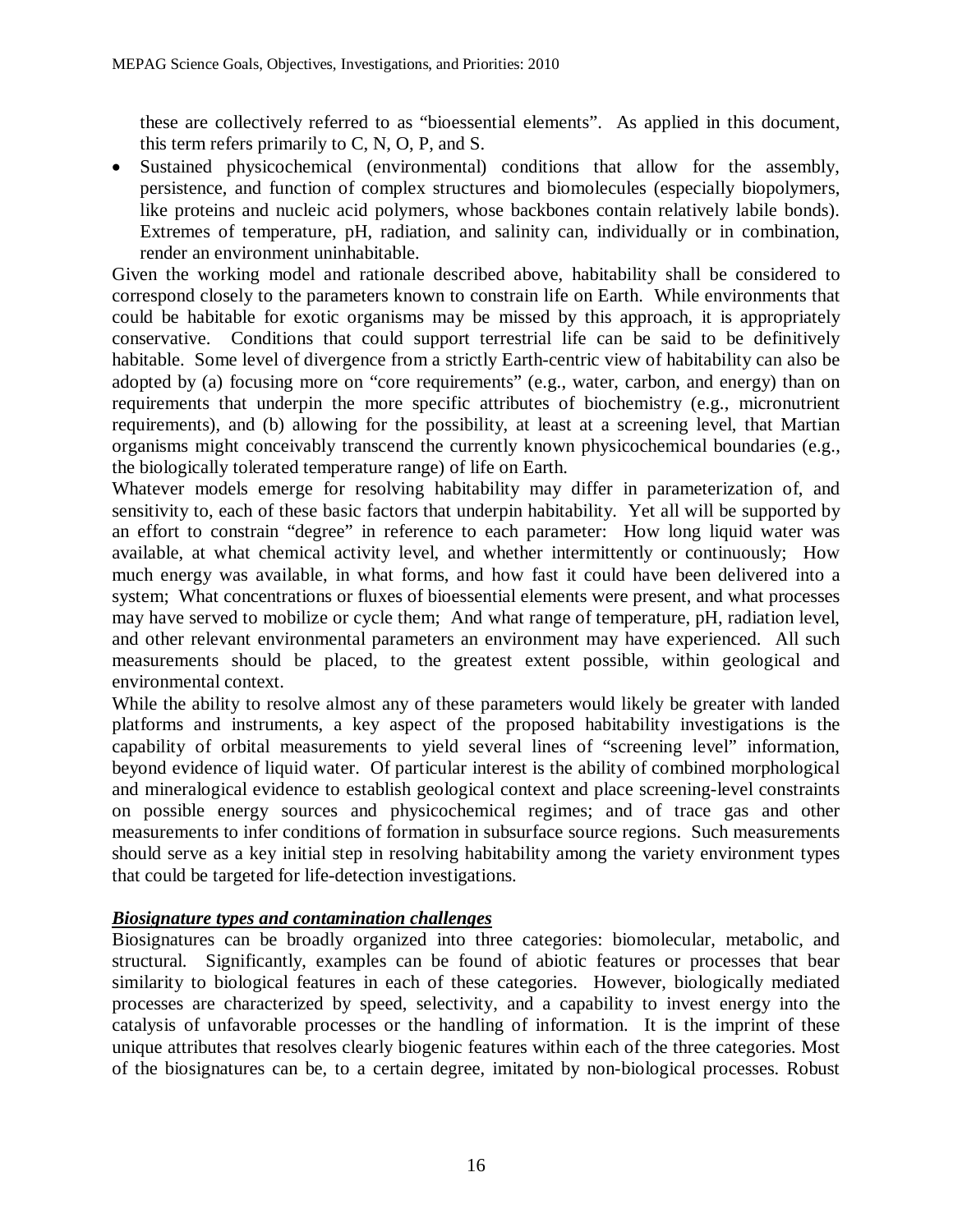identification of traces of life therefore requires a variety of evidence, ideally from the following three categories.

*1. Biomolecular.* Life invests energy into the synthesis of complex structural, functional, and information-carrying molecules. Identifying terrestrial versions of these molecules (e.g., membrane lipids, proteins, and nucleic acid polymers, respectively) on Mars would aid in attributing a biological origin, but would likewise increase the importance of ruling out terrestrial contamination. Likewise, because these represent specific biochemical "choices," our search must allow for alternative possibilities. Accordingly, the methods employed should be as inclusive as possible with the broad spectrum of organic compounds, and should seek to capture information about structure, complexity, and organization. In synthesizing the suite of biomolecules that constitutes a functional organism, life also concentrates key elements (e.g., C, N, P, S, and various micronutrients, in terrestrial life) in stoichiometric ratios, and evidence of such co-occurring elements (particularly in organic form) should be sought. Finally, the enzymatic processes that synthesize biomolecules frequently also impose significant kinetic isotope fractionation effects and exhibit high stereochemical or enantiomeric selectivity. These additional layers of information within the basic organic chemistry should be sought when possible.

*2. Metabolic.* In constructing and maintaining itself, life extracts energy and material resources from its surroundings, and may leave unique overprints on the environment in the process. Photosynthetic energy harvesting is evident in light-absorption by pigments (for example, characteristic deep absorption features in the NIR to visible) and may confer on organisms an ability to build up significant redox disequilibrium in their surroundings (as with the strong oxidizing effect of oxygenic photosynthesis). Chemosynthetic metabolism extracts energy from chemical reactions that are thermodynamically favored to proceed even in the absence of life. Life distinguishes itself in these reactions by speed (catalysis  $10^6$ -fold or greater, in many terrestrial examples) and selectivity (as expressed in kinetic isotope effects and, sometimes, stereoselectivity). Catalytic speed may be evident in progress toward equilibrium in chemical reactions that are abiotically sluggish under ambient conditions, concentration or depletion of specific elements or chemical species, or strong chemical gradients or zonation (including in redox and pH). The latter can sometimes be recorded in biomineralization, which may be an important class of evidence for ancient systems. Selectivity may be evident in isotopic fractionation between candidate substrate and product pairs (noting that abiotic processes may also fractionate), or in deposition of structurally or chemically distinctive mineral forms. Where possible, chemical information (e.g., analysis of potential metabolic product/reactant pairs) should be coupled with isotopic and other information, to capture combined evidence of life's catalytic and selective effects. An important aspect of the metabolic class of biosignatures is that, unlike biomolecular markers, life's role in imposing an imprint on the environment is simply catalytic. Hence, special allowance need not be made, in this category, for "alternative" or exotic biochemical machineries – it is the reactants and products of catalyzed reactions (and the imprints of speed and selectivity thereon) that constitute the biosignature, and not the catalyst (organism) itself.

*3. Physical structures.* Life imposes organization and order on its physical environment at many levels, from the structure and sub-structures within a cell to community-level structures formed by trillions of individuals (e.g., microbialites and microbial fabrics). The structural components, cells, colonies, biofilms, mats and extracellular polymeric substances (EPS), may be preserved in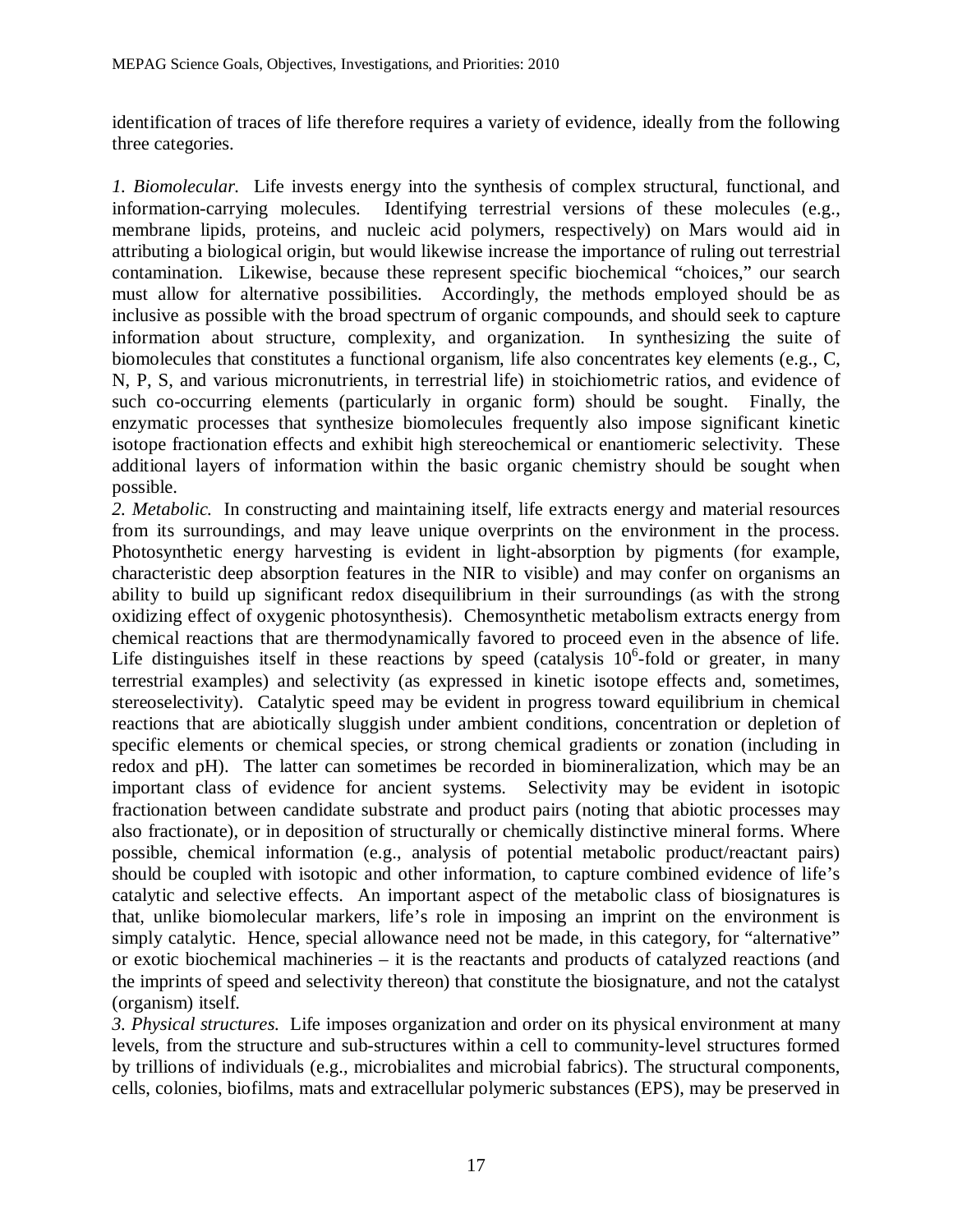fossilized form in a number of ways. Cells may leave organic walled impressions, mineralcoated or impregnated structures, or empty casts in a mineral precipitate. Biofilms and mats may also be preserved as organic impressions in sediments or mineralized structures.

Cells walls can be preserved as organic impressions in fine-grained, anaerobic sediments. This kind of preservation can be aided by the fixation of metals, such as Fe, on cell envelopes, which may retard lysis. The most common form of preservation of microbial structures is mineralassisted fossilization. In this process, minerals bind to the organic surfaces of the cells and/or their polymers in a passive reaction resulting in encrustation or permeation of the organic structure. The microbial surfaces and exopolymers therefore act as "mineralizing templates." Depending upon the availability of the minerals in solution, the microorganisms may be completely entombed in a mineral precipitate. Many mineral phases can bind to microbial cell walls including silica, carbonates (Ca, MgCa, Fe, Mn), metal oxides/hydroxides (Fe/Mn and magnetite), sulfates (Ca, Sr, Ba, Fe), sulfides (Fe, Ni, Pb, Zn, CuFe), phosphates (Ca), clays, and zeolites. In anaerobic environments, the macromolecules can be entombed within the mineral precipitate. However, in order for the fossilised cells or cell comunities to be preserved in the rock record, the mineral-coated or permeated microbial structure needs to become encased in a mineral cement or by fine-grained sediments. Here, further diagenetic changes may take place, including changes in mineralogy (e.g. transformation of oxyhydroxides to oxides), replacement (complete or partial) of one mineral by another (e.g., silicification of carbonate mineralized remains), or dissolution. The final mineral or sediment-encased microbial fossils may exhibit different morphological preservation modes.

On a cautionary note, abiological mineral precipitates can be notoriously confused with fossilized microorganisms. Many minerals, for instance silica, may form simple spherical, oval, elongated and even twisted morphologies.

### *The problem of contamination*

Any of the classes of biosignature evidence that might be sought in our investigations is potentially subject to contamination. However, this is perhaps most critical for the "biochemical" class, where any of a broad range of organic contaminants have potential to be introduced by the spacecraft itself. Investigations targeting biochemicals must therefore include appropriate controls against terrestrial contamination. To this end, new techniques and instruments are presently being developed for cleaning and monitoring of spacecraft contamination. In searching for life on Mars, sample handling and analytical procedures must include procedural blanks that allow for the tracking and quantification of contamination introduced by the spacecraft and its processes, for any analytes that might serve as evidence of life. Planning along these lines should also address the potential that the aging of a spacecraft, or its exposure to different environments, could alter its potential to introduce contamination over the course of a mission.

#### *Preservation of features related to assessing habitability or biosignatures*

Once an organism or community dies, its imprint on the environment, in any of the classes of features described above, begins to fade. Preservation/degradation of the different types of biosignatures is controlled by the combination of biological, chemical and physical factors, and a combination that would best preserve one class of features may not be favorable for another. *Characterization of the environmental features and processes on Mars that preserve specific lines of biosignature evidence is a critical prerequisite in the search for life.* Along with an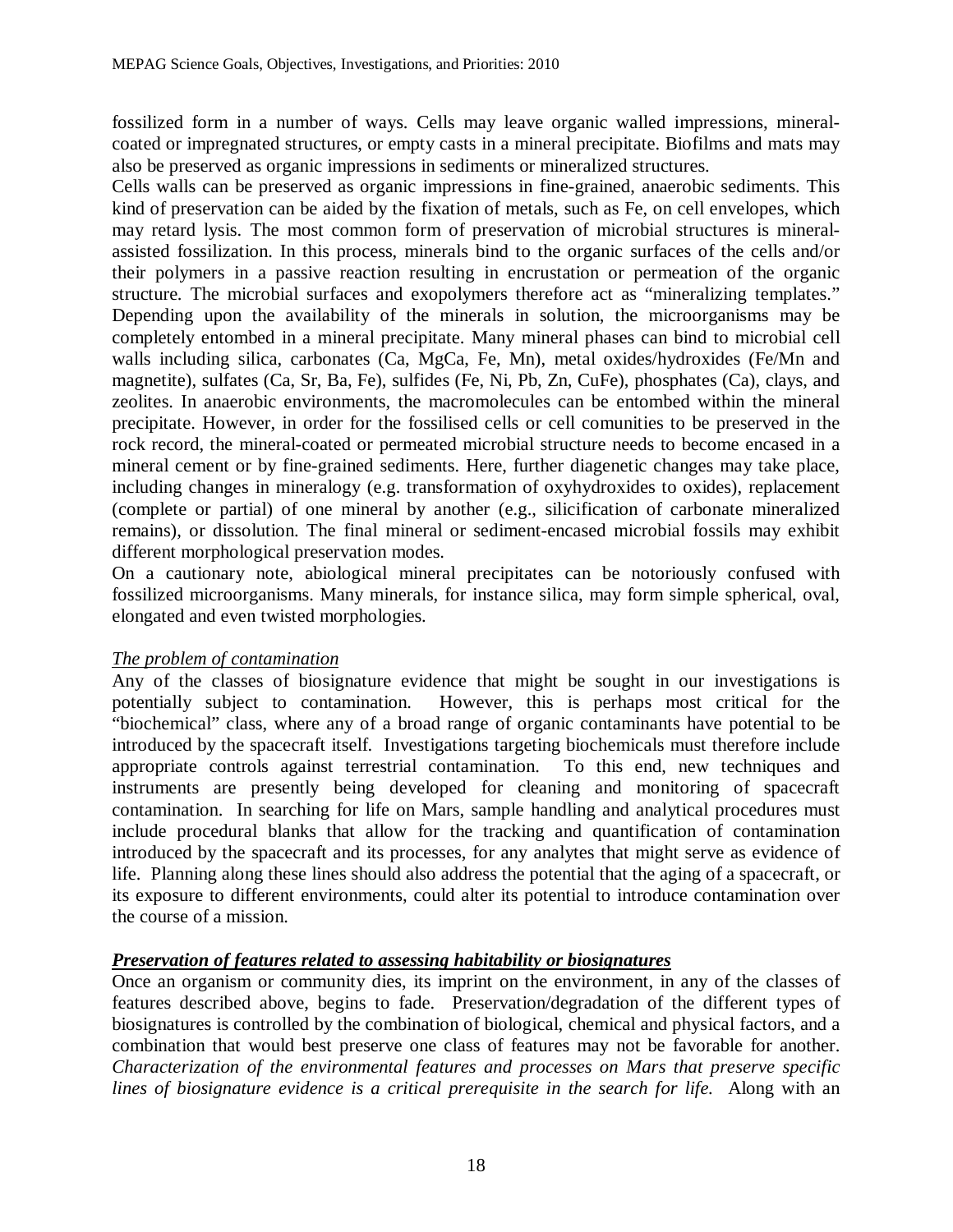assessment of relative habitability, assessment of preservation potential should serve as a key criterion in selecting sites for life detection missions. It should not, however, have high priority as a *stand-alone* enterprise, since life detection is the ultimate and highest priority objective of Goal I.

It will be important to consider an environment's potential to preserve evidence in each of the three categories of biosignatures. Often, preservation within the biochemical category is given the most attention, because such molecules (in undegraded form) may present the most diagnostic evidence of life, but may also be among the most labile forms of evidence. However, obtaining clear evidence of life on Mars would likely require multiple biosignatures in different categories. Thus, recognizing physical structures in context, identifying associated biominerals, and finding the chemical and isotopic imprints of metabolism would be no less important. Investigations of ancient communities on Earth might provide a preliminary guide for understanding preservation potential on Mars. However, it should be noted that the differing histories and surface environments of those two worlds may translate into quite significant differences in the processes that degrade or preserve specific lines of evidence. For example, metamorphic alteration represents a major destructive mechanism for biosignatures from early Earth environments, while radiation and oxidation may present the greater challenge to biosignatures on Mars.

#### *Preservation of biochemicals*

Organic molecules in sediments are rapidly degraded in natural environments by a number of chemical and biological processes during early diagenesis and rock lithification, as well as during low temperature burial metamorphism to high temperature metamorphism (on Mars this will be equated with impact shock and/or volcanism). Chemical and radiolytic degradation on the surface of Mars would include the effects of UV and ionizing radiation, radionuclide decay, oxidation in the presence of liquid water and certain minerals, such as Fe(III), and exposure to oxidants, such as  $H_2O_2$ . Furthermore, in the presence of liquid water, racemization of chiral organic molecules could occur within a couple of million years. The ideal locality for searching for biomolecules on Mars would therefore be in the subsurface in materials that have not been exposed to liquid water since their burial and preservation. Molecules that have a greater chance of long-term preservation are those that have undergone restructuring to become resistant crosslinked aliphatic or aromatic macromolecules and that have been preserved by association with certain lithologies and minerals, such as clays, silica, sulfates, carbonates, and ices. The isotopic composition of organic compounds is relatively stable, to the extent that basic molecular skeletons are preserved. On Earth, the effect of thermal metamorphism on organic matter is to degrade it chemically, typically forming isotopically lighter volatile species and isotopically heavier residual refractory solids.

### *Preservation of physical structures*

On Earth, long-term preservation of physical microbial structures depends upon several factors, in particular the following. (1) The rapid burial of organic structures in anaerobic conditions by fine-grained impermeable siliceous sediments, such as clays, where they are protected from oxidizing fluids. This preserves the structures as flattened organic compressions between sediment layers. (2) Replacement or coating by a wide range of minerals. It must be noted that different microorganisms have different susceptibilities for mineral fossilization and those that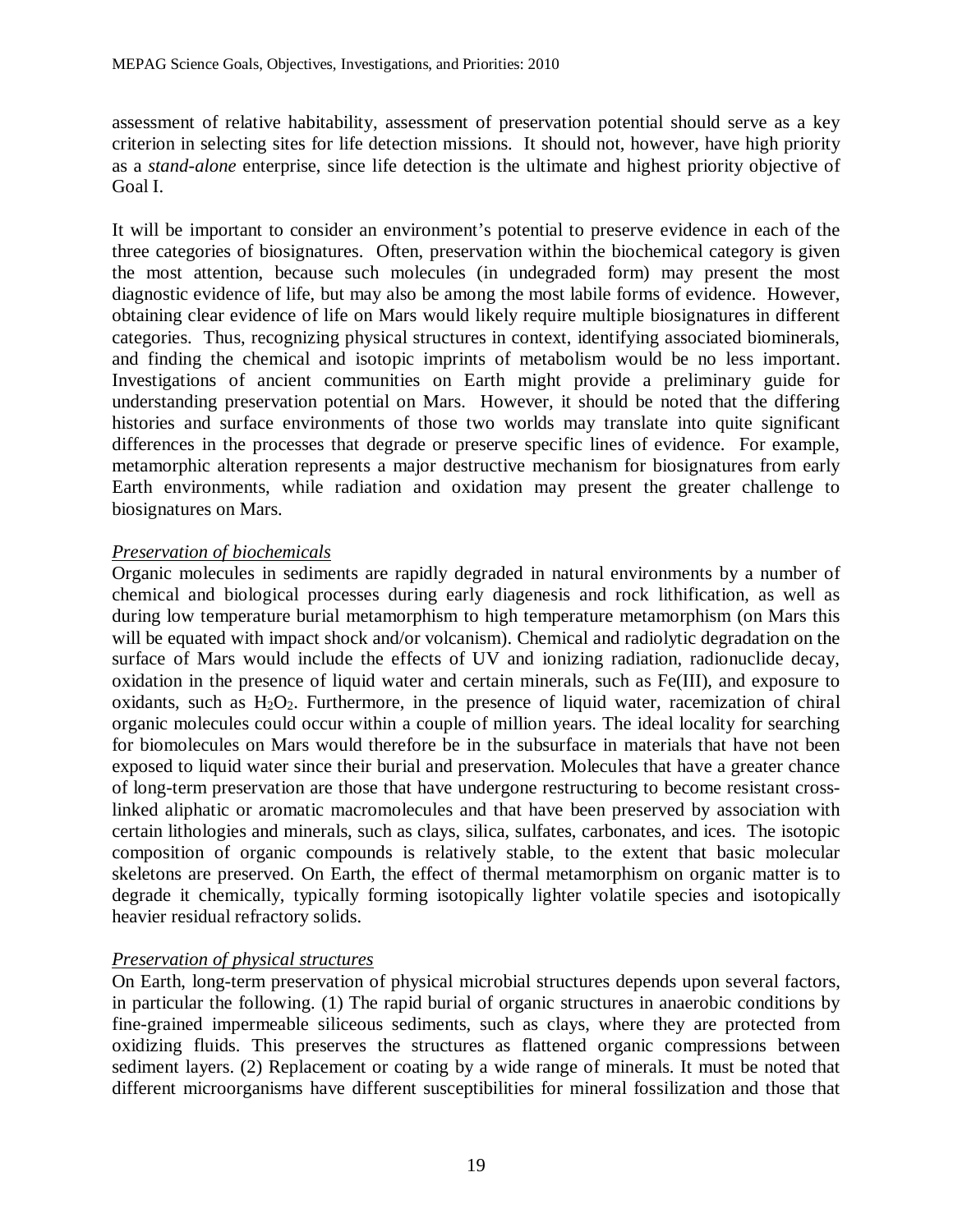are particularly delicate may not fossilize at all; thus, the microfossils preserved in a rock will not necessarily represent the original microbial community.

The preservation of larger scale biological constructs (such as biolaminated deposits or stromatolites) is aided by the association with sediments and carbonate precipitation. Such physical biosignatures may be mechanically destroyed by erosion (including impact erosion). As mineralogical structures, they can be corroded, for instance by acidic ground waters if they have a carbonate composition. The complicated post-diagenetic history of aqueous alteration of the sediments at Meridiani Planum is illustrative of the processes that could have affected potential Martian microbial structures. Changes to the rock encasing the physical structures brought about by different types of metamorphism (shock, thermal), will induce gradual destruction of the structures depending upon the degree of metamorphism. For example, Early Archaean terrestrial rocks that have undergone little more than burial metamorphism (prehnite-pumpellyite to lowermost greenschist facies) contain well preserved physical biosignatures. In the long term, because the degradation of organic biosignatures over time is inevitable, physical biosignatures have a greater chance of preservation than complex organic markers.

#### *Preservation of biominerals*

The range of minerals passively formed as a result of microbial metabolism is very large. As with fossilized microbial structures (as above), the preservation of biominerals will depend on the history of alteration (metamorphic, chemical, physical) of the rock after formation.

#### **References**

- <sup>1</sup>Jakosky, B.M. (2007) An Astrobiology Strategy for the Exploration of Mars, National Academies Press, Washington, D.C., 118 p.
- ${}^{2}$ Baross, J.A. (2007) The limits of organic life in planetary systems, National Academies Press, Washington, D.C., 100 p.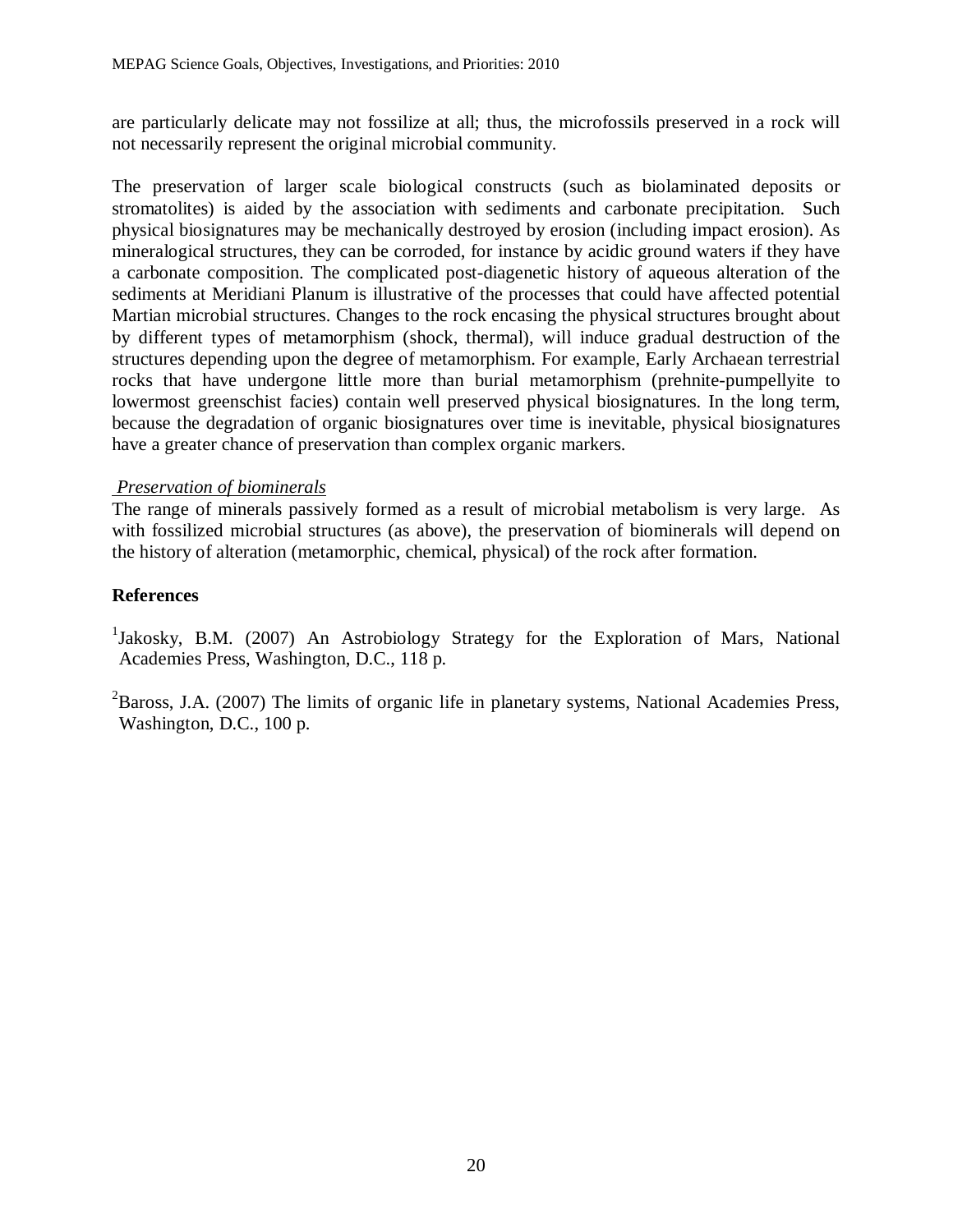# **GOAL II: UNDERSTANDING THE PROCESSES AND HISTORY OF CLIMATE ON MARS**

The fundamental scientific questions that underlie this goal are how the climate of Mars has evolved over time to reach its current state, and what processes have operated to produce this evolution. These scientific questions are in accord with several key science objectives found in the NASA Solar System Exploration Roadmap (2003). Mars climate can be defined as the mean state and variability of its atmosphere and exchangeable volatile reservoirs (near the surface) evaluated from diurnal to geologic time scales. The climate history of Mars can be divided into three distinct epochs: (i) Present, operating under the current obliquity; (ii) Recent past, operating under similar pressures and temperatures but over a range of orbital variations (primarily obliquity); and (iii) Ancient, when the pressure and temperature may have been substantially higher than at present and liquid water may have been stable on the surface. An understanding of Mars climatic evolution rests upon gaining a full understanding of the fundamental processes governing its climate system, and thus upon obtaining detailed observations of the current (observable) system. Goal II also is in line with the recommendation of the Solar System Exploration Survey [2002], which calls out the explicit need for Mars upper atmosphere measurements to characterize current volatile escape rates for application to climate evolution studies. Each Objective below corresponds to a different climate epoch and are given in priority order. Objective A is focused on the present state of the entire atmospheric system (from the surface-atmosphere boundary to the exosphere). It would form the baseline for interpreting past climates of Mars. Objective B is focused on specific investigations that would provide information on the recent period of climate history driven primarily by obliquity changes. Objective C is focused on the ancient climate history, when Mars may have been warmer, wetter and more habitable than today.

# **Objective A.: Characterize Mars' Atmosphere, Present Climate, and Climate Processes Under Current Orbital Configuration**

Our understanding of the composition and dynamics of the present Martian atmosphere is the basis for understanding past climates on Mars. Investigations of the upper and lower atmosphere plus the surface and near-surface reservoirs of CO2, H2O and dust would be essential because they are integral parts of an interconnected system. Measurements of both atmospheric regions and the reservoir exchange region of the regolith would enable us to explore different suites of processes that play unique roles in understanding the Martian climate and its evolution. In short, a ground-to-exosphere approach to monitoring the Martian atmospheric structure and dynamics would be needed for a proper characterization of the present day climate of Mars.

**1. Investigation: Determine the processes controlling the present distributions of water, carbon dioxide, and dust by determining the short- and long-term trends (daily, seasonal and solar cycle) in the present climate. Determine the present state of the upper atmosphere (neutral/plasma) structure and dynamics; quantify the processes that link the Mars lower and upper atmospheres.**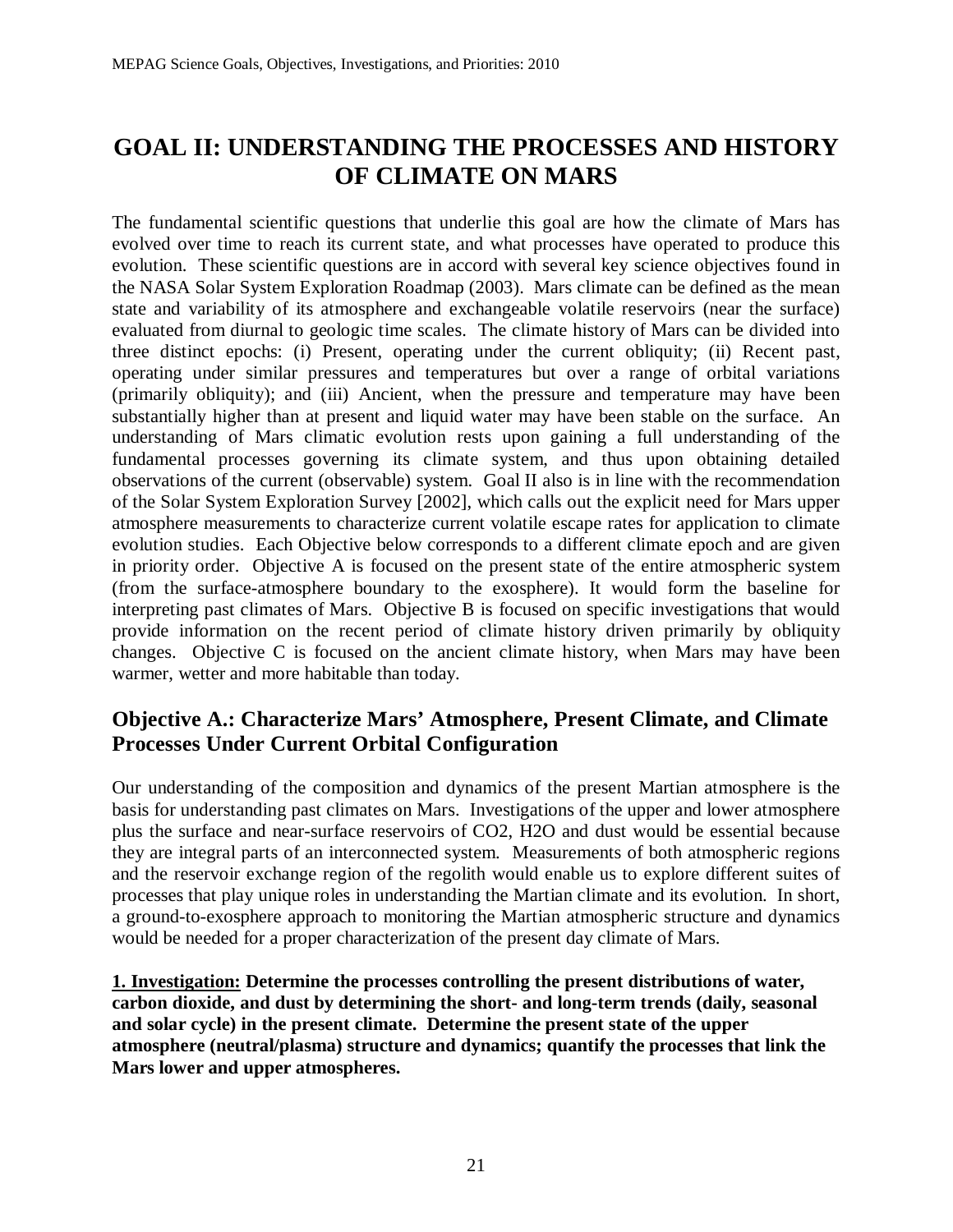To understand the present climate system, from the surface to the exosphere, would require longterm (multi-year) continuous global monitoring from both landed and orbital platforms. Understanding the factors that control the annual variations of volatiles and dust is necessary to determine to what extent processes operating today have controlled climate change in the past.

#### *(i) Lower atmosphere climate and processes*

In situ measurements are uniquely suited to measure locally near-surface water vapor, winds, heat, momentum, and mass fluxes, and other variables that control the exchange of volatiles and dust between the surface and atmosphere. In situ measurements could be obtained by stationary landed observatories (individual or networked), mobile platforms (e.g., rovers), and aerial platforms (e.g., balloons). Each of these platforms could provide unique measurements critical to a complete understanding of the climate system. In situ measurements could also provide calibration and validation for complementary measurements retrieved from orbit.

Orbital missions could provide information on the global and vertical structure of the atmosphere, direct measurement of winds, and information on the spatial distribution of aerosols, water vapor, clouds (both water and  $CO<sub>2</sub>$ ) and potentially other important trace species. This information leads to the elucidation of the local- through global-scale processes that operate to maintain the climate and transport volatiles and dust. The global meteorological, radiative, and mass balance observations gathered from these platforms on daily- to decade-long timescales would establish the magnitude of inter-annual variability, aid in the identification of the responsible mechanisms, and demonstrate whether there are any long-term trends in the present climate system. Specifically, these measurements would provide a means to characterize the annual variations and cycling of volatiles, condensates, and dust. These observations would also assist in identifying the causes of the north/south asymmetry in the nature of the polar caps, and the physical characteristics of the layered deposits. Ultimately, these data would serve as the foundation for the development of more realistic models to assess the effects of various external forcing-factors (such as obliquity and increased atmospheric pressure) on the climate of Mars.

#### *(ii) Upper atmosphere climate and processes*

Orbiter missions would also be needed to investigate the mean state and variability of the neutral and plasma environment above ~80 km. These data would improve our understanding of the coupling of the lower and upper atmospheres, and characterize the regions of the upper atmosphere that interact with the solar wind. Also, the global characterization of the present lower and upper atmosphere structure and dynamics would be required over various timescales (daily, seasonal, and solar cycle) in order to properly interpret volatile escape measurements and the subsequent volatile evolution model results. This objective reemphasizes the need for a ground-to-exosphere approach to monitoring of the Martian atmospheric structure and dynamics.

#### *(iii) Planetary boundary layer: heat, momentum and mass exchange*

Thermal variation between the surface and the atmosphere combined with mechanical interactions between the wind and surface roughness element drives turbulence. The links between surface and air temperature (via aerosol radiative heating) and the thermodynamic state of the lower atmosphere would be studied under this investigation. Turbulence and heat transport in the lowest portion  $\langle \langle 5km \rangle$  of the atmosphere would also be a concern for thermal design of spacecraft.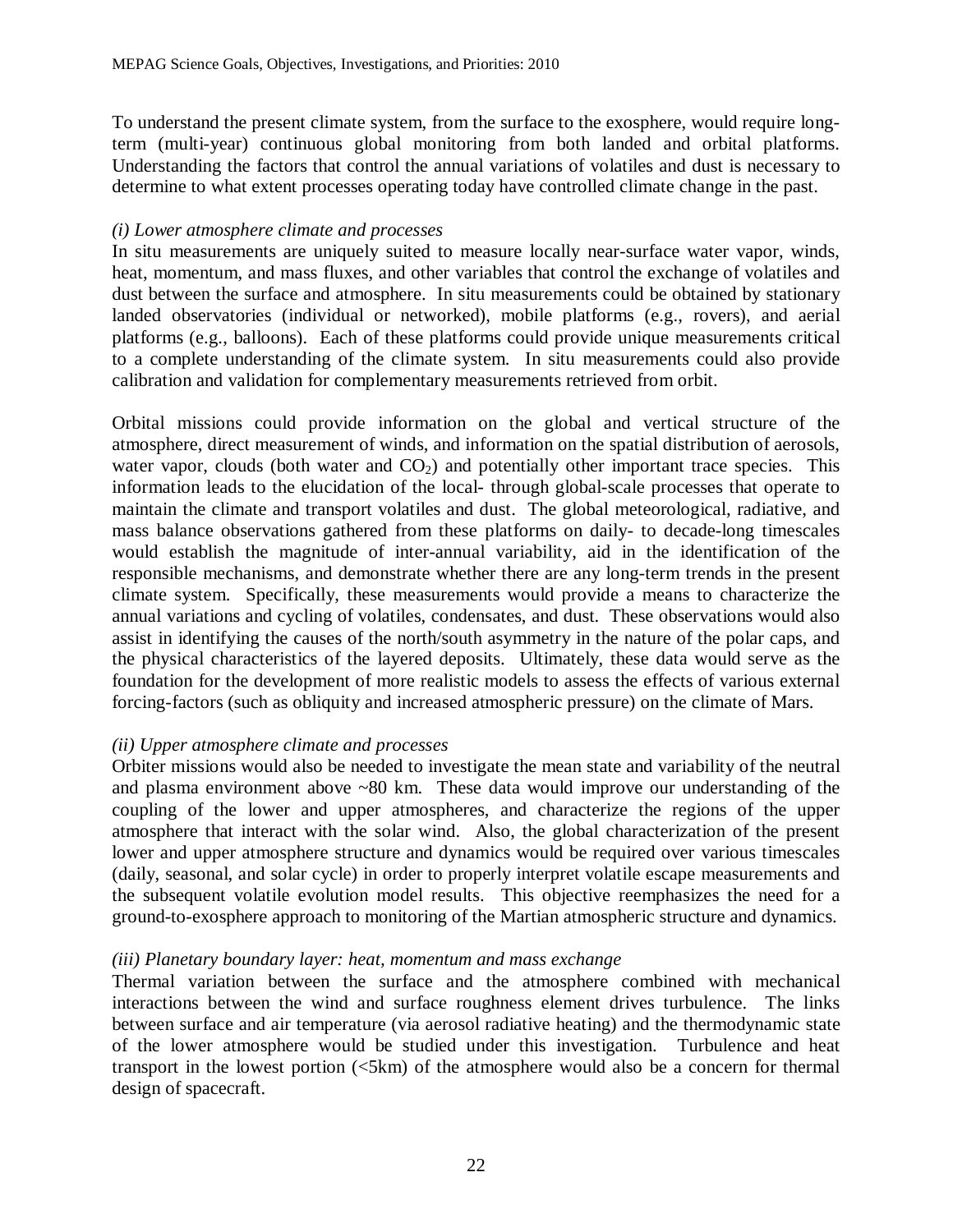#### **2. Investigation: Determine the production/loss, reaction rates, and global 3-dimensional distributions of key photochemical species (e.g., O3, H2O, CO, OH, CH4, SO2), the electric**  field and key electrochemical species (e.g.,  $H^2O_2$ ), and the interaction of these chemical **species with surface materials.**

This investigation would necessarily involve study of both the lower and upper atmosphere. Surface sinks and sources and lower atmospheric distribution would be required to interpret atmospheric escape rates and upper atmosphere aeronomic processes. Current multi-dimensional photochemical models predict global distributions of these species. Such models require validation to confirm key reactions and rates and the role of dynamics in the transport of these constituents. There is, however, considerable uncertainty in the surface fluxes of major species. In particular, the absolute abundance and the corresponding spatial/temporal variability of CH<sub>4</sub> are uncertain, but have important implications for Mars biological or non-biological processes (see section I.B). In addition, electro-chemical effects may be important for production of certain species (e.g.,  $H_2O_2$ ) and promoting surface-atmosphere reactions, but confirmation is needed. This investigation would require global orbiter observations of neutral and ion species, temperatures, and winds in the lower and upper atmospheres, and the systematic monitoring of these atmospheric fields over multiple Mars years to capture inter-annual variability induced by the solar cycle, seasons, and dust storms.

#### **3. Investigation: Understand how volatiles and dust exchange between surface and atmospheric reservoirs, including the mass and energy balance. Determine how this exchange has affected the present distribution of surface and subsurface ice as well as the Polar Layered Deposits (PLD).**

The current Martian seasonal cycle is dominated by condensation and evaporation of 1/3 of the carbon dioxide atmosphere into the seasonal caps. Both dust and water ice are entrained in this seasonal wave and may be incorporated into more permanent icy deposits. Mechanisms of deposition ("snow", direct condensation) as well as evolution and densification of deposits bear directly on the stability, evaporation and venting of those deposits in spring. The onset of sporadic, planet-encircling dust events coincides with the retreat of the south seasonal cap, but their timing and causes are still not well understood. Exposure of permanent water ice deposits in the north drives the water cycle and exchange with the atmosphere. Transport of dust and water in and out of the polar regions are seasonally, annually, and decadally variable, requiring long-term monitoring. Large scale sub-surface ice deposits exist at high latitudes in both hemispheres and may buffer long-term surface-atmosphere exchange. This investigation would require measurement of both mass and energy balances of volatiles and dust within the permanent and seasonal volatile reservoirs: polar layered deposits, buried ice rich soils, seasonal ice deposits and the atmosphere. Assessment of net accumulation or loss of the residual ice deposits and mass, density and volume of the seasonal ice as function of location and time are important components of this investigation.

#### **4. Investigation: Search for microclimates.**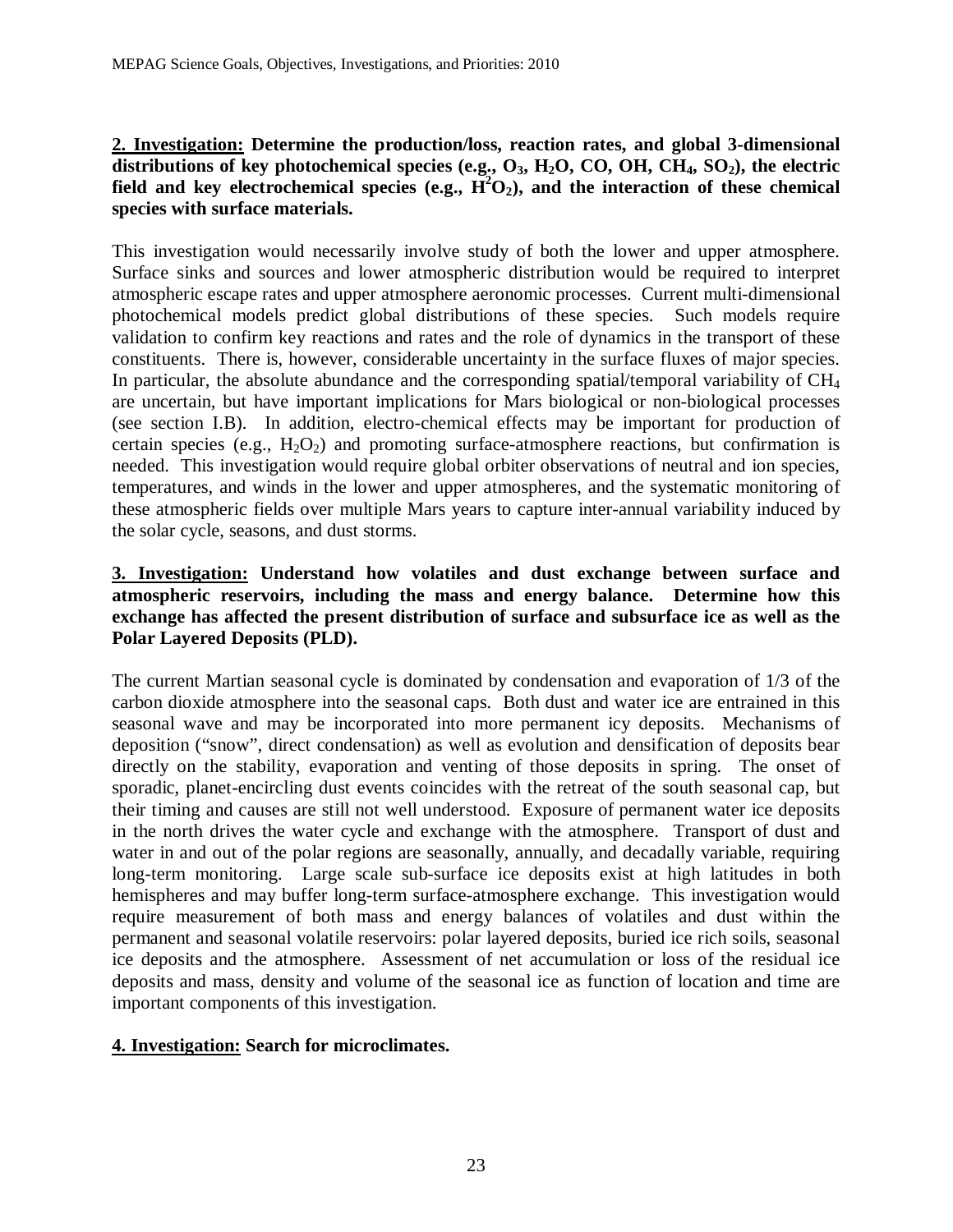Detection of exceptionally or recently wet or warm locales, exceptionally cold localities, and areas of significant change in surface accumulations of volatiles or dust would identify sites for in situ exploration. This would require a global search for sites based on local surface properties (e.g., geomorphic evidence, topography, thermal properties, albedo) or changes in volatile (especially  $H_2O$ ) distributions.

# **Objective B.: Characterize Mars' Recent Climate History and Climate Processes Under Different Orbital Configurations**

Understanding the climate and climate processes of Mars under past, but geologically recent, orbital configurations would require interdisciplinary study of the Martian surface and atmosphere. The investigations described below focus on quantitative measurements (concentrations and isotopic compositions) of important gases in the atmosphere and trapped in surface materials. It also would require the study of geologic materials to search for the record of past climates. The most likely location of a preserved record of recent Mars climate history is contained within the north and south polar deposits and circumpolar materials. The polar layered deposits and residual ice caps may reflect the last few hundred thousand to few million years, while terrain softening, periglacial features, and glacial deposits at mid- to equatorial-latitudes may reflect recent high obliquity cycles within the last few million years.

#### **1. Investigation: Determine how the stable isotopic, noble gas, and trace gas composition of the Martian atmosphere has evolved over obliquity cycles to its present state.**

This investigation would require knowledge of the composition of the atmosphere at various times within recent climate history to provide quantitative constraints on the evolution of atmospheric composition and on the sources and sinks of the major gas inventories. It is important to understand the temporal and spatial variability of atmospheric composition. In situ or returned sample high precision isotopic measurements of the present atmosphere, and analogous measurements of trapped guesses within polar layered deposits or other gaspreserving ices, would be required.

#### **2. Investigation: Determine the chronology, including absolute ages, of compositional variability, and determine the record of recent climatic change that are expressed in the stratigraphy of the PLD.**

The presence of extensive layered deposits suggests that the climate of Mars has undergone frequent and geologically recent change. A key to understanding the climatic and geologic record preserved in these deposits is to determine the environmental conditions and processes that were necessary to produce them. Specific examples of the type of information these deposits may preserve include a stratigraphic record of volatile mass balance; insolation variations; atmospheric composition; dust storm, volcanic and impact activity; cosmic dust; catastrophic floods; solar luminosity (extracted by comparisons with terrestrial ice cores); supernovae and perhaps even a record of microbial life. Clues to climate evolution are recorded in the stratigraphy and physical and chemical properties of the layers. Keys to understanding the climatic and geologic record preserved in these deposits are to determine the relative and absolute ages of the layers, their thickness, extent and continuity, and their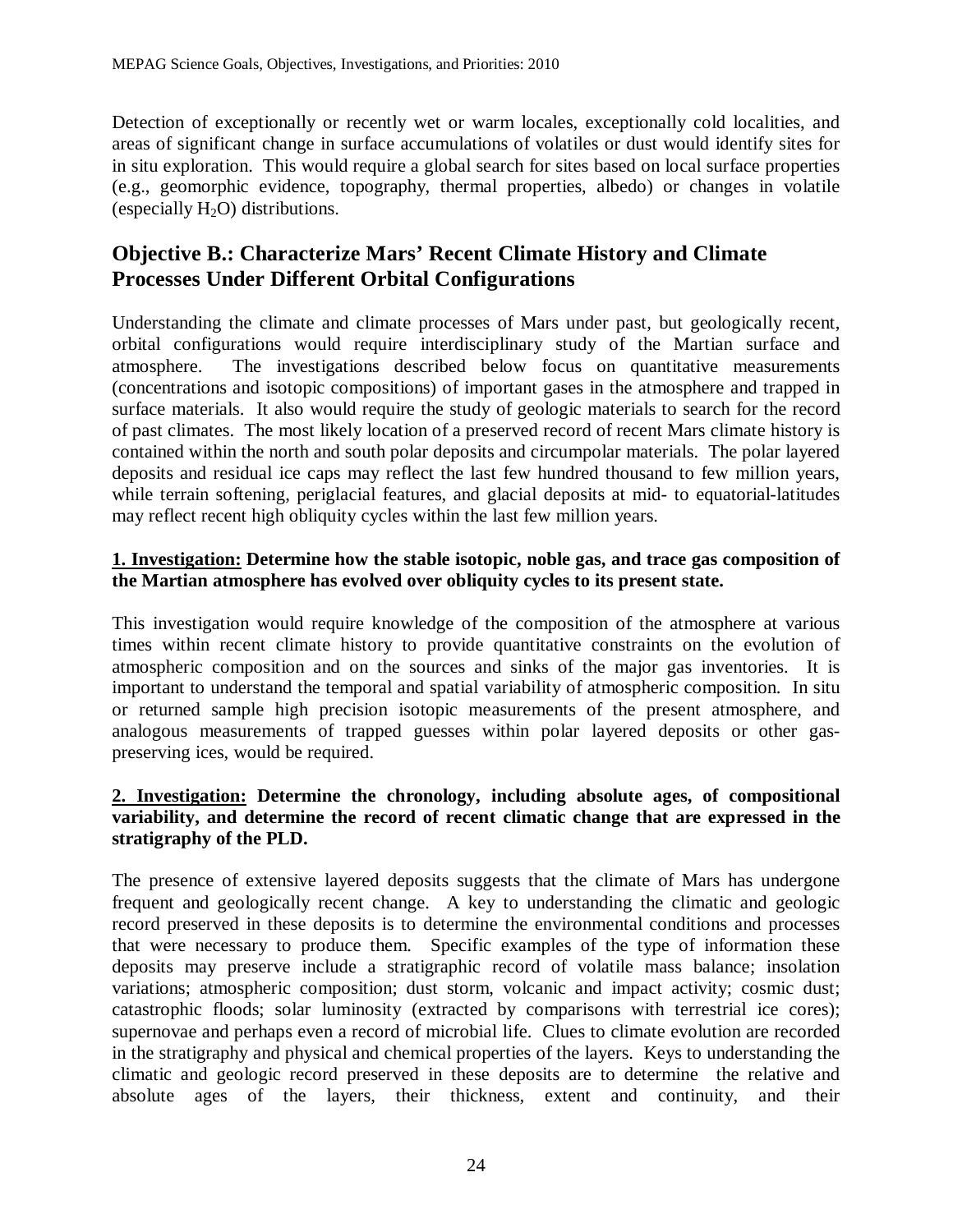petrologic/geochemical characteristics (including both isotopic and chemical composition). Addressing this investigation would require high-resolution imaging, in situ and remote sensing measurements of stratigraphy and layer properties, and absolute ages determined either in situ or from returned samples.

#### **3. Investigation: Relate low latitude terrain softening and periglacial features to past climate eras.**

Recent high resolution imaging has shown numerous examples of flow-like features on the slopes of Tharsis volcanoes and in other lower-latitude regions. These features, interpreted to be glacial and peri-glacial, may be related to ground ice accumulation in past obliquity extremes. This investigation would link observed deposits to past orbital conditions primarily through models and age dating and additional investigations in Goal III.A.

# **Objective C.: Characterize Mars' Ancient Climate and Climate Processes**

Understanding the ancient climate and climate processes on Mars requires interdisciplinary study of the Martian surface and atmosphere. There is great uncertainty about the composition and state (pressure and temperature) of the ancient atmosphere and its ability to support liquid water on the surface. The investigations described below would focus on the study of atmospheric escape processes and the study of geologic features and geochemical signatures. Understanding atmospheric loss processes enable extrapolation backwards in time to better estimate the atmospheric conditions present during the ancient climate regime and better understand the evolution of the ancient climate to its present day condition. Observations of present geomorphology and geochemistry record the integrated climate history of Mars from ancient times to present. The atmospheric and geologic record must be used synergistically to decode a self-consistent picture of the ancient climate and climate evolution of Mars.

#### **1. Investigation: Determine the rates of escape of key species from the Martian atmosphere, their correlation with seasonal and solar variability, the influence of remnant crustal magnetic fields, and their connection with lower atmosphere phenomenon (e.g., dust storms). From these observations, quantify the relative importance of processes that control the solar wind interaction with the Mars upper atmosphere in order to establish the magnitude of associated volatile escape rates.**

These measurements would provide crucial constraints to atmospheric evolution models that extrapolate these rates to determine past climates. This investigation would require global orbiter observations of neutral and plasma species, crustal magnetic fields, temperatures, and winds in the extended upper atmosphere. The systematic monitoring of these fields over multiple Mars years would be needed to capture the inter-annual variability induced by the solar cycle, seasons, and dust storms. This investigation also would require more thorough and higher-resolution measurements of crustal magnetic fields.

#### **2. Investigation: Find physical and chemical records of past climates.**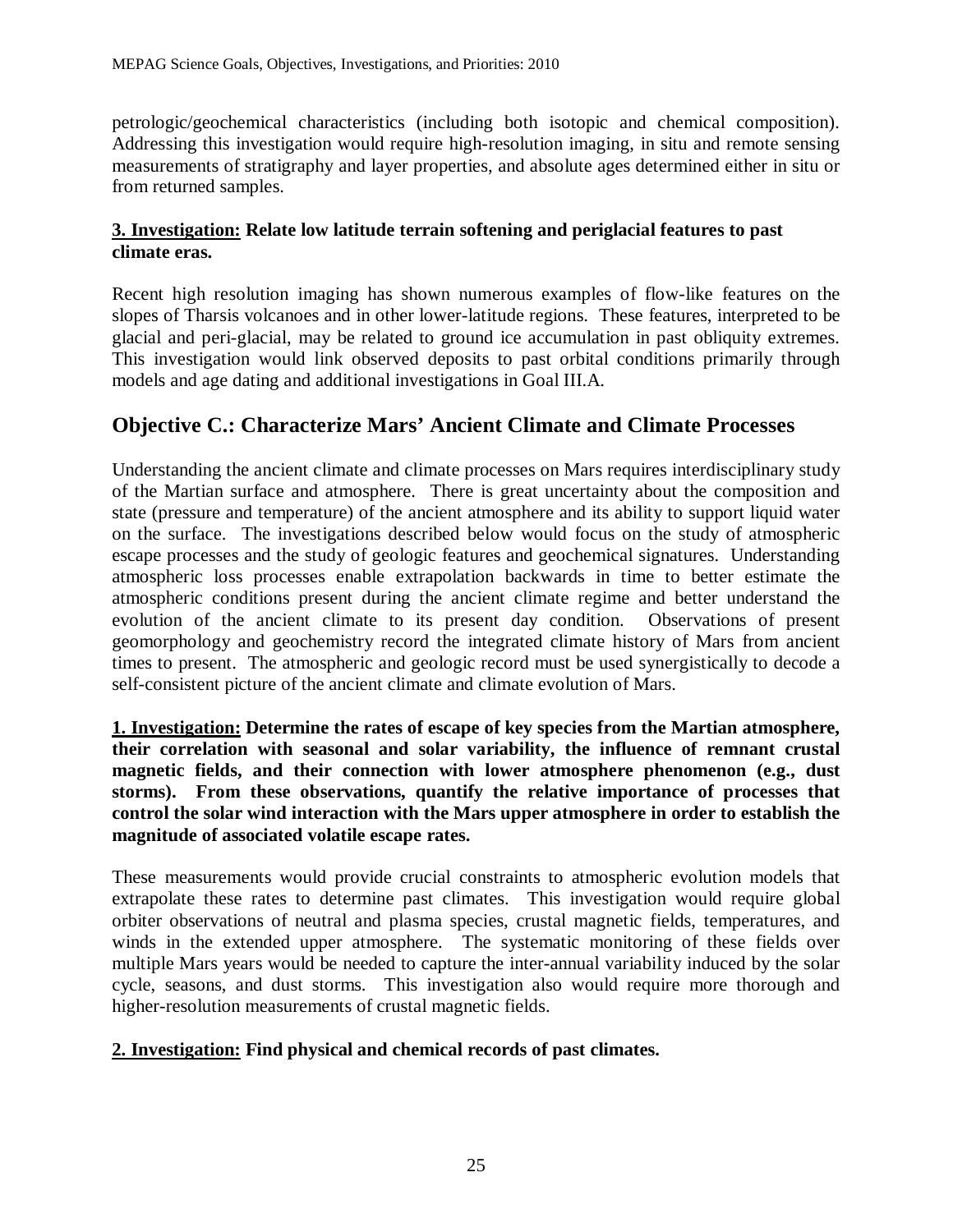This investigation would center on finding geomorphic and chemical evidence of past climates or of prior environmental events or conditions that may have perturbed the local or global climate in unexpected ways (e.g., the former presence of an ocean or seas or of global magnetic fields, large impacts, episodic volcanism or outflow channel activity). These would provide the basis for understanding the extent, duration (e.g., gradual change or abrupt transition), and timing of past climates on Mars. This investigation would require, for example, determining sedimentary stratigraphy and the distribution of aqueous weathering products. Specific investigations are further elaborated in Goal III.A.

#### **3. Investigation: Determine how the stable isotopic, noble gas, and trace gas composition of the Martian atmosphere has evolved through time from the ancient climate state.**

These provide quantitative constraints on the initial atmospheric inventory of gases that are needed to determine the evolution of atmospheric composition to its present state. It would require high-precision dating and isotopic measurements of Martian meteorites and returned samples.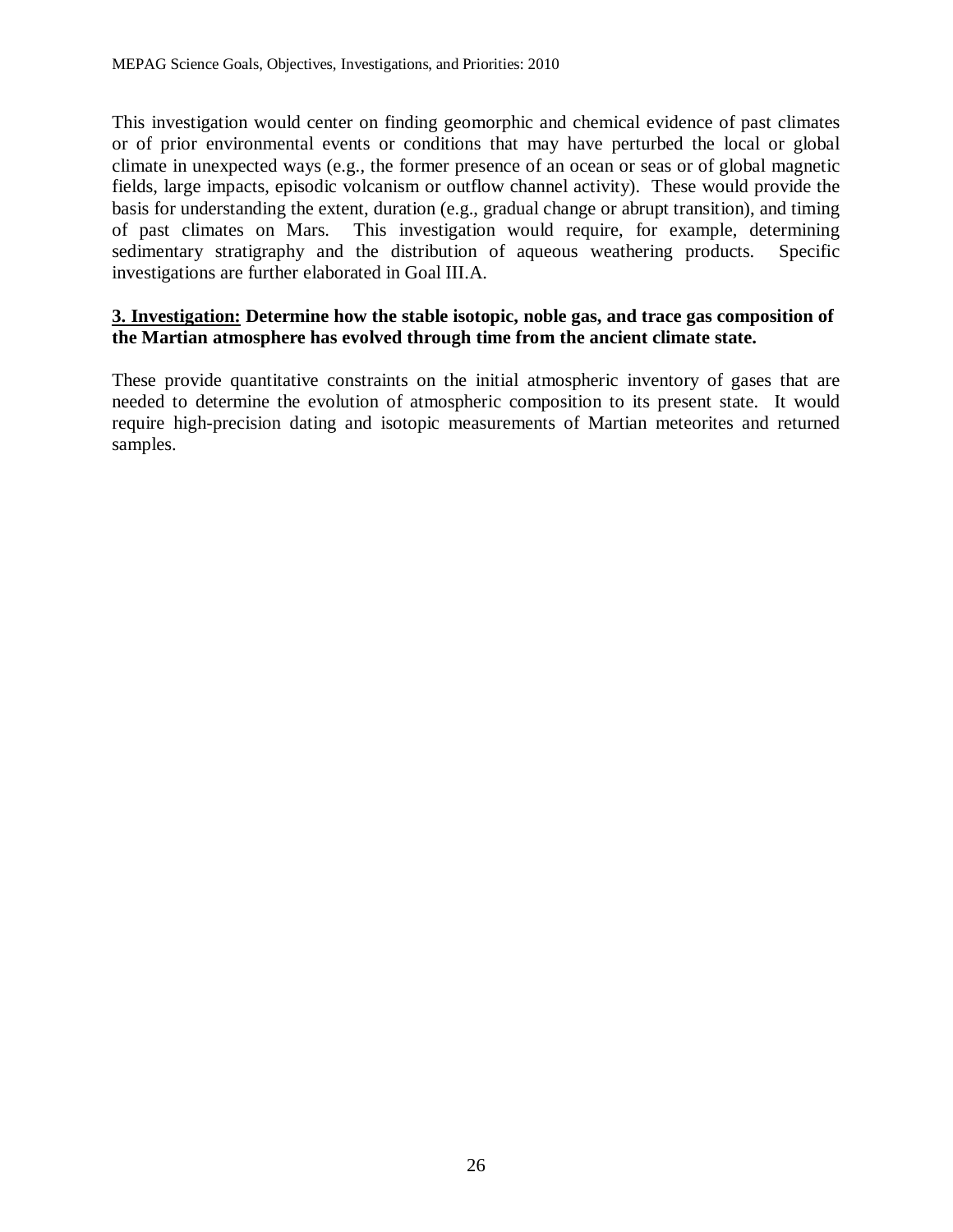# **GOAL III: DETERMINE THE EVOLUTION OF THE SURFACE AND INTERIOR OF MARS**

Insight into the composition, structure, and history of Mars is fundamental to understanding the solar system as a whole, as well as providing insight into the history and processes of our own planet. There are compelling scientific motivations for the study of the surface and interior of the planet in its own right. The geology of Mars sheds light on virtually every aspect of the study of conditions potentially conducive to the origin and persistence of life on that planet, and the study of the interior provides important clues about a wide range of topics, such as geothermal energy, the early environment, and sources of volatiles.

A critical aspect of Mars is the evidence for the presence and activity of liquid water on or near the surface over an extended period of time. This has enormous geological implications affecting, for example, erosion, weathering, heat flow, and the possibility of life (which can, in turn, have significant effects on geological processes).

# **Objective A.: Determine the nature and evolution of the geologic processes that have created and modified the Martian crust**

The Martian crust contains the record of all the processes that shaped it, from initial differentiation and volcanism, to modification by impact, wind, and water. Understanding that record would help us understand the early environment (as reflected, for example, in the alteration mineralogy), the total inventory and role of water, regions likely to have been habitable, processes involved in surface-atmosphere interactions, and the planet's thermal history. Many of the listed investigations are interrelated and could be addressed by common data sets and/or methodologies. In many cases, the reasons for separating some subjects into different investigations have to do with issues of scale (both vertical and lateral) or geologic/geophysical process. For the purposes of Goal III, "regolith" refers to the upper few meters to hundreds of meters of the Martian surface; greater depths are treated as part of the crust.

#### **1. Investigation: Determine the formation and modification processes of the major geologic units and surface regolith as reflected in their primary and alteration mineralogies.**

The regolith is a filter through which we view most of the Martian surface by remote sensing. In addition, it may provide a valuable record of the history of surface conditions and processes. Understanding Mars' geologic/environmental history, including regolith formation and modification, requires quantitative measurement of mineralogy and chemistry. Identification of alteration processes requires characterization of both unaltered and altered rock. There have been considerable advances in the understanding of surface mineralogy based on remote sensing and limited in situ observations. Orbital remote sensing with high spatial and spectral resolution has demonstrated the ability to correlate mineralogy with specific geologic units. However, calibration of the orbital data with in situ direct determination of mineralogy is critical, both to ensure the interpretations based on orbital data are correct and to understand those species that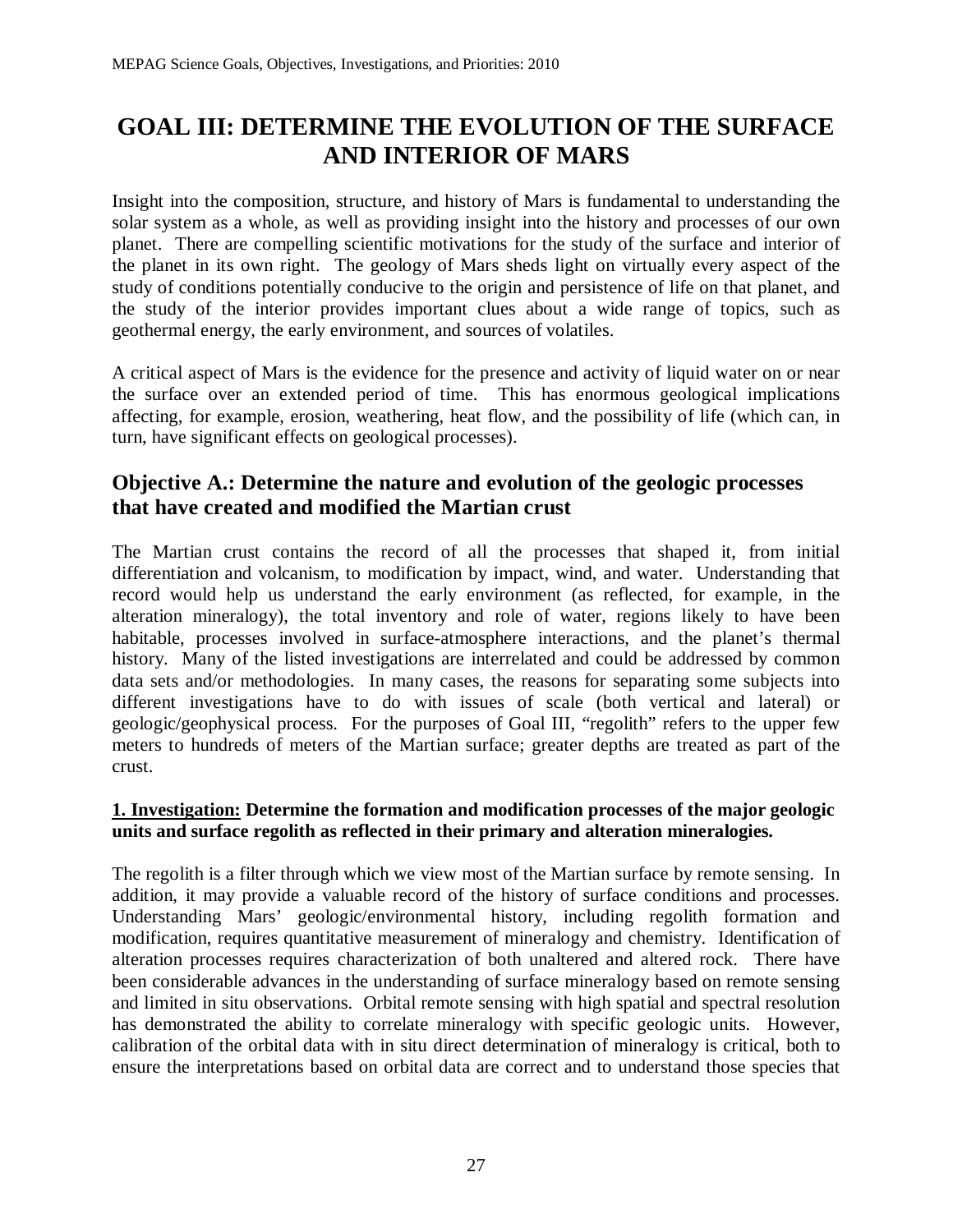either have limited spatial extent or concentration or which cannot be detected in remote observation.

#### **2. Investigation: Evaluate volcanic, fluvial/laucustrine, hydrothermal, and polar erosion and sedimentation processes that modified the Martian landscape over time.**

Sediments and sedimentary rocks formed in and near fluvial, laucustrine, or other deposition regimes are the most likely materials to preserve traces of prebiotic compounds and evidence of life. Sediments and sedimentary rocks record the history of aqeuous processes. Aeolian sediments record a combination of globally averaged and locally derived fine-grained sediments and weathering products. Pyroclastic deposits record a style of volcanism that commonly involves interactions with or compositions containing relatively abundant volatiles. Understanding this wide variety of sedimentary processes requires knowledge of the ages, sequences, and mineralogies of sedimentary rocks; as well as the rates, durations, environmental conditions, and mechanics of weathering, cementation, and transport.

#### **3. Investigation: Constrain the absolute ages of major Martian crustal geologic processes, including sedimentation, diagenesis, volcanism/plutonism, regolith formation, hydrothermal alteration, weathering, and the cratering rate.**

The evolution of the interior and surface, as well as the possible evolution of life, must be placed in an absolute timescale, which is presently lacking for Mars. Without an understanding of the absolute timing of events, the potential for current geologic/biologic activity remains unknown. Developing this chronology requires determining the absolute ages of crystallization or impact metamorphism of individual units with known crater frequencies. This would allow calibration of Martian cratering rates and interpretations of absolute ages of geologic units. This investigation could be approached with both in situ and returned sample analysis, although with different precision.

#### **4. Investigation: Hydrothermal environments.**

Hydrothermal environments provide a potentially unique environmental niche in which life may presently exist, or in which life may have existed in the past. It is also an important indicator of past volcanic and thermal activity. Should life (extant or extinct) be found in such an environment, it would serve as a possible basis for understanding the earliest evolution of life on the Earth. Hydrothermal systems may also play an important role in the chemical and isotopic evolution of the atmosphere and the formation of the regolith, and may record the histories of these events. The search for active hydrothermal systems would require high spatial resolution thermal data; the search for active or past hydrothermal systems might be conducted by searching for high-temperature alteration minerals or those associated with those environments, such as amorphous silica.

#### **5. Investigation: Evaluate igneous processes and their evolution through time.**

This investigation includes the broad range of igneous processes such as the mineralogy and petrology of the rocks as well as, for example, volcanic outgassing and volatile evolution. In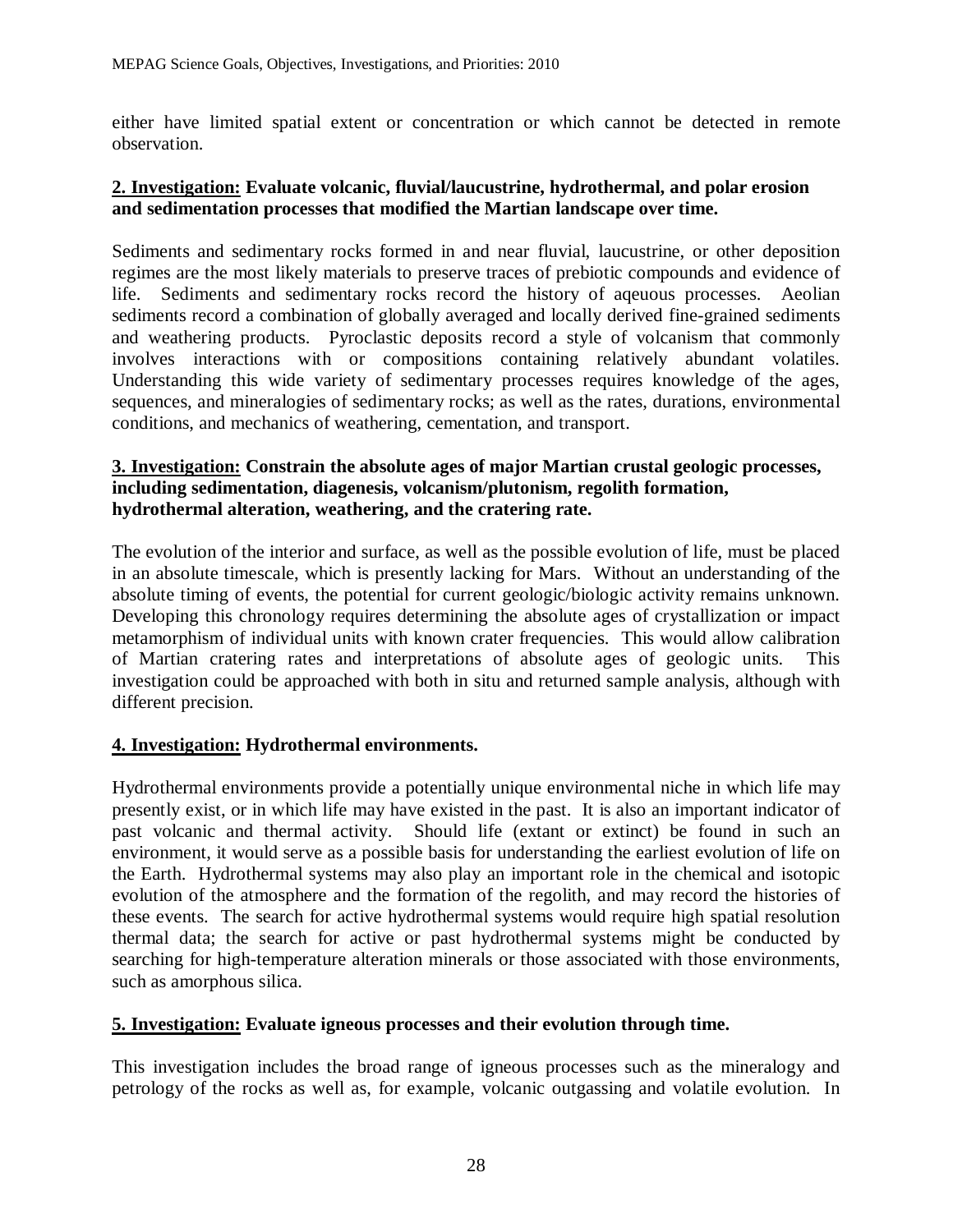addition to dramatically shaping the surface of the planet, volcanic processes are the primary mechanism for release of water and atmospheric gasses. Sites of present day volcanism, if any, might be prime sites to investigate. Understanding primary lithologies also is a key to interpreting alteration processes that have produced secondary mineralogies.

#### **6. Investigation: Characterize surface-atmosphere interactions on Mars, as recorded by aeolian, glacial/periglacial, fluvial, chemical and mechanical erosion, cratering and other processes.**

The focus of this investigation would be on the processes that have operated within the recent past. Studying surficial features resulting from recent hydrologic, glacial/periglacial, cratering, and atmospheric processes, as well as those associated with chemical and physical erosion, contributes to our understanding of which features may (or may not) indicate possible locations for near-surface water and helps us interpret features formed in past environments. Integrating information about the morphology, chemistry and mineralogy of surface deposits is essential for understanding alteration processes. It would require orbital and surface-based remote sensing of the surface (microns to centimeters) and direct measurements of sediments and atmospheric boundary layer processes.

#### **7. Investigation: Determine the tectonic history and large-scale vertical and horizontal structure of the crust, including present activity. This includes, for example, the structure and origin of hemispheric dichotomy.**

Understanding the tectonic record and the structures within the crust over large vertical and horizontal scales is crucial for understanding the geologic history as well as the temporal evolution of internal processes. This, in turn, places constraints on release of volatiles from differentiation and volcanic activity and the effect of tectonic structures (faults and fractures in particular) on subsurface hydrology. Determining these structures would require gravity data, deep subsurface sounding (100's of meters to kilometers), detailed geologic and topographic mapping (including impact mapping/studies), and determination of the compositions of major geologic units. A long-term, continuously active seismic network composed of multiple stations would be required to understand the distribution and intensity of current tectonic activity.

#### **8. Investigation: Determine the present state, 3-dimensional distribution, and cycling of water on Mars including the cryosphere and possible deep aquifers.**

Water is an important geologic agent on Mars, influencing most geological processes including the formation of sedimentary, igneous and metamorphic rocks, the weathering of geological materials, and deformation of the lithosphere. Determining the distribution of water in its various phases and in different locations would require global observations using various types of subsurface sounding techniques and remote sensing, coupled with detailed local and regional sounding and measurements.

#### **9. Investigation: Determine the nature of crustal magnetization and its origin.**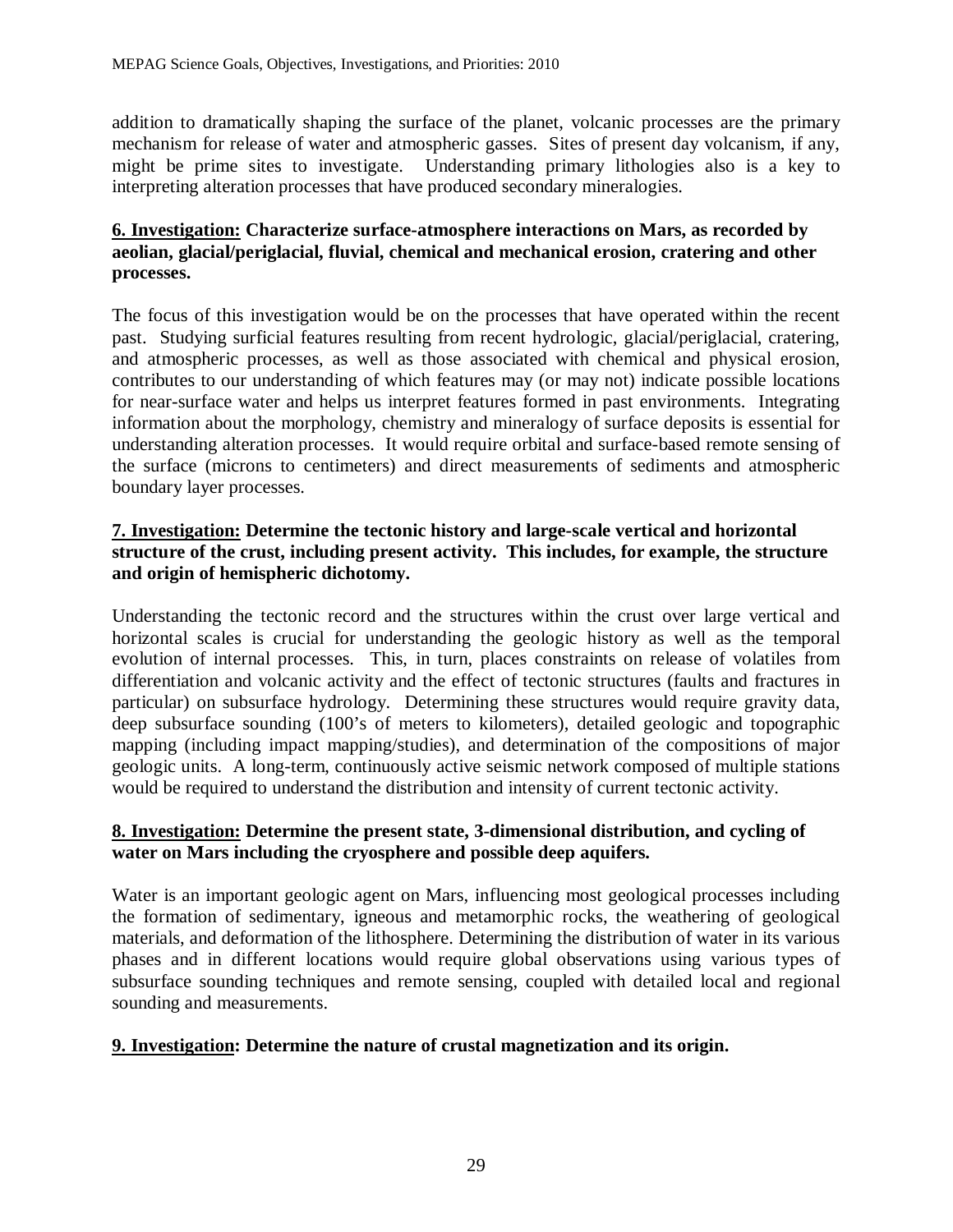The magnetization of the Martian crust is only poorly understood from Mars Global Surveyor magnetometer data, but is intimately related to the geothermal history of the planet. Addressing this problem would require high-resolution (spatial and field strength) mapping of the magnetic field and determining of the crustal mineralogy (particularly the magnetic carries), geothermal gradient, and magnetization of geologic units.

#### **10. Investigation: Evaluate the effect of large-scale impacts on the evolution of the Martian crust.**

Impacts are one of the most important of the processes shaping the crust and surface of Mars. A detailed understanding of effects of impact events (e.g., those producing quasi-circular depressions and basins) on the structural, topographic and thermal history of Mars is a prerequisite for any broad understanding of the history of the crust and lithosphere. Understanding impact effects would require geologic mapping using global topographic data combined with high-resolution images and remote sensing data.

# **Objective B.: Characterize the structure, composition, dynamics, and evolution of Mars' interior.**

Investigating the internal dynamics and structure of Mars would contribute to understanding the bulk chemical composition of the planet, the evolution of its crust, mantle, and core, its thermal evolution, the origin of its magnetic field, and the nature and origin of the geologic units. These are fundamental aspects of Mars that form the basis of comparative planetology.

### **1. Investigation: Characterize the structure and dynamics of the interior.**

Understanding the structure and dynamical processes of the mantle and core is fundamental for understanding the origin and evolution of Mars, its surface evolution, and the release of water and atmospheric gasses. For example, the thickness of the crust and the size of the core provide strong constraints on the bulk composition of the planet, its thermal history, and the manner in which it differentiated. This investigation would require seismology (e.g., passive and active experiments and understanding of the seismic state of the planet), heat flow, and gravity data.

#### **2. Investigation: Determine the origin and history of the magnetic field.**

Evidence that Mars had a magnetic field early in its history has important implications for its formation and early evolution, as well as for the retention of an early atmosphere and for the shielding of the surface from incoming radiation. The collection of high-precision, highresolution global, regional, and local magnetic measurements, calibration of the ages of surfaces, and measurements of the magnetic properties of samples would now be required.

#### **3. Investigation: Determine the chemical and thermal evolution of the planet.**

Knowledge of the chemical and thermal evolution places constraints on the composition, quantity, and rate of release of volatiles (water and atmospheric gasses) to the surface. This investigation would require measurements of the internal structure, thermal state, surface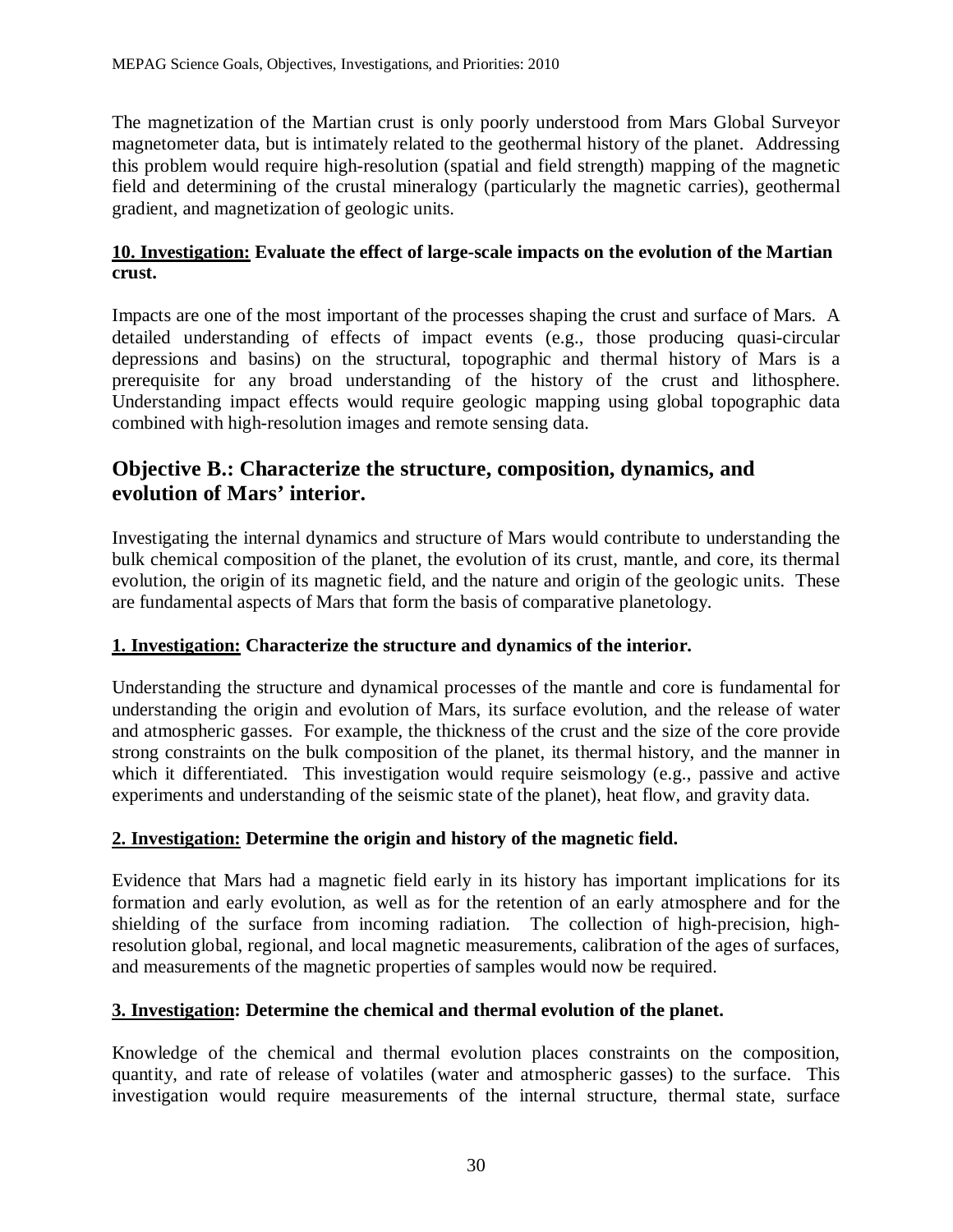composition and mineralogy, and geologic relationships. These data could be obtained through analysis of the seismic velocity profile, heat flow measurements, and study of the mineralogy and geochemistry of xenoliths in volcanic and plutonic rocks.

# **Objective C.: Understand the origin, evolution, composition and structure of Phobos and Deimos.**

#### **1. Investigation: Determine the origin of Phobos and Deimos.**

These two satellites may represent captured asteroids, pieces of the Martian crust ejected during large basin formation, or residual accretionary debris. Understanding their origin would allow an understanding of the extent to which they represent pieces of Mars.

#### **2. Investigation: Determine the composition of Phobos and Deimos.**

Understanding the chemical and mineralogic composition of thee satellites will would provide insight into their origin. Analysis of surface materials might also indicate whether the satellites preserve materials ejected from the surface of Mars. Such analyses would also shed light on processes of space weathering in the Martian environment. Understanding the pristine chemistry and mineralogy would require analysis of material unaffected by space weathering; this, in turn, would require the collection and analysis of subsurface materials.

#### **3. Investigation: Understand the internal structure of Phobos and Deimos.**

Determining the internal structure of these bodies would provide information on their origin, formation and evolution. They might be rubble piles or rocks bodies with a surface regolith. Determining their internal structure would require an active seismic experiment as they are unlikely to exhibit endogenic seismic activity.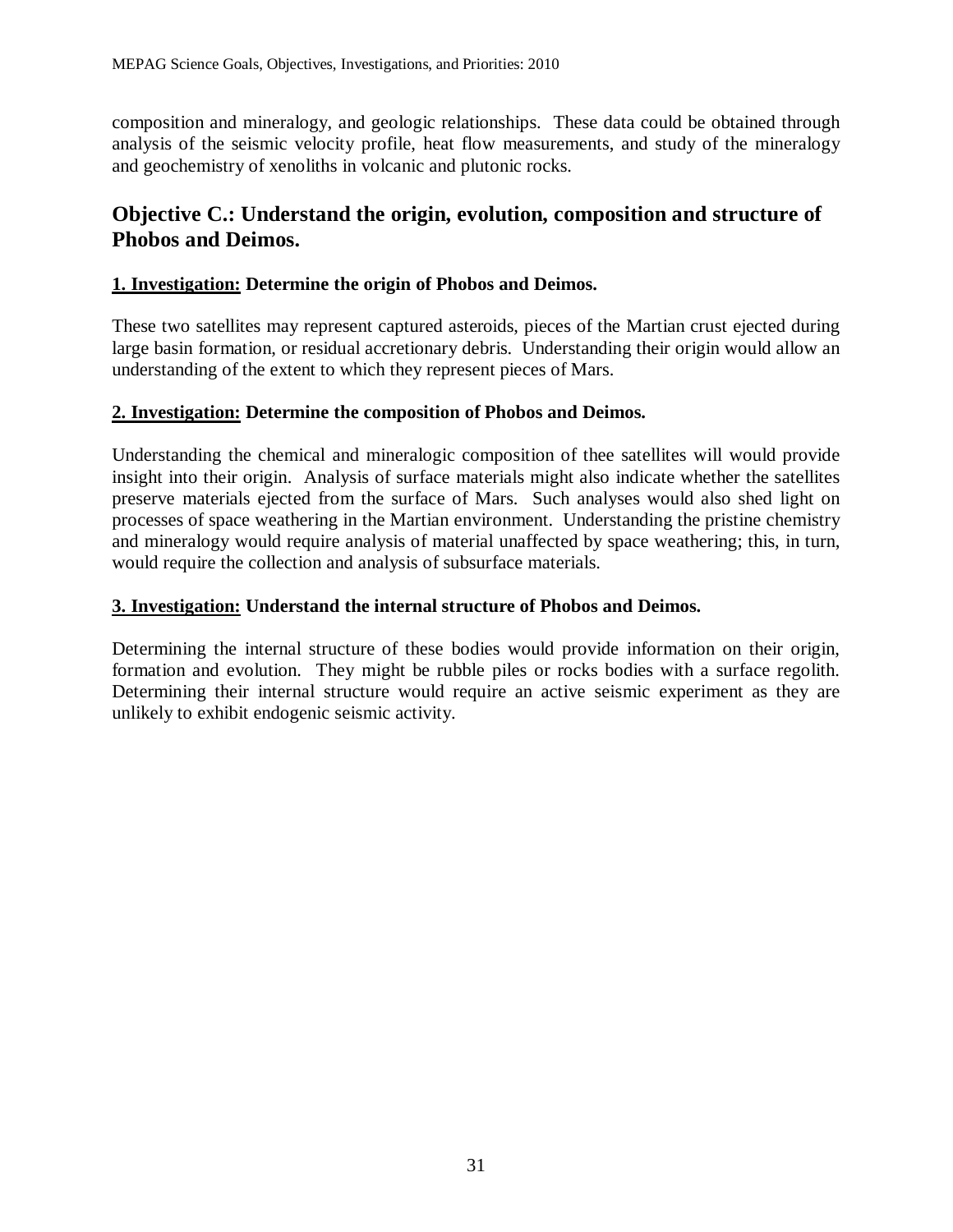# **GOAL IV: PREPARE FOR HUMAN EXPLORATION**

#### Introduction

Goal IV refers to the use of robotic flight missions (to Mars) to prepare for the first potential human missions (or set of missions) to Mars. Robotic missions serve as logical precursors to eventual human exploration of space. In the same way that the Lunar Orbiters, Ranger and Surveyor landers paved the way for the Apollo Moon landings, a series of robotic Mars Exploration Program missions is charting the course for potential future robotic-assisted human exploration of Mars.

It is obvious that preparing for the human exploration of Mars would involve precursor activities in several venues, including on Earth (e.g., in laboratories, in computers, and in field analogs), in low Earth orbit (including the International Space Station), and probably on nearby celestial objects such as the Moon and asteroids. Although all are important, the scope of this document is limited to precursor activity related to the Mars flight program. Connectivity between all of these precursor activities needs to be maintained separately.

Also recommended to be maintained separately is a technology demonstration roadmap which may utilize the above venues, as well as Mars itself, to prove critical technologies in a "flightlike" environment. Demonstrating technologies necessary to conduct a human mission to Mars is a necessary part of the forward path and could be considered complementary to the required science data cited in this document.

After the first human mission (or set of human missions) to Mars, many people believe that our goal would evolve to achieving sustained human presence on Mars. To give this a name, we refer to this as Goal IV+ (see also Drake et al., 2009). Note that some activities associated with Goal IV (preparation for the first crewed mission) might also support Goal IV+. Although Goal IV+ is a useful concept to help organize potential long-range thinking, it would be so far in the future that it does not affect the near term Mars flight priorities, and is thus not necessary to discuss any further in this document.

#### History of Goal IV Revisions

The last major attempt at revising Goal IV was completed in 2005 (following the 2004 National Vision for Space Exploration and subsequent planning activities). The revision effort included the formation of two parallel MEPAG study teams, Beaty et al., 2005 and Hinners et al., 2005. Each prepared reports that became the foundations for Goal IV Objective A (a prioritized listing of the investigations and measurements necessary to safely and effectively carry out the first human mission to Mars), and Goal IV Objective B (a roadmap that demonstrated the technologies on the critical path to the first human mission), respectively. Established more recently, Objective C (critical atmospheric measurements that would reduce mission risk and enhance overall science return) was derived from an objective that was originally part of Goal II.

The 2010 revision of Goal IV is based on analysis conducted over a period of about four months between 2009-2010 by Lim et al. (2010). It considered both (1) new scientific and exploration data about Mars and (2) planning information related to the Design Reference Architecture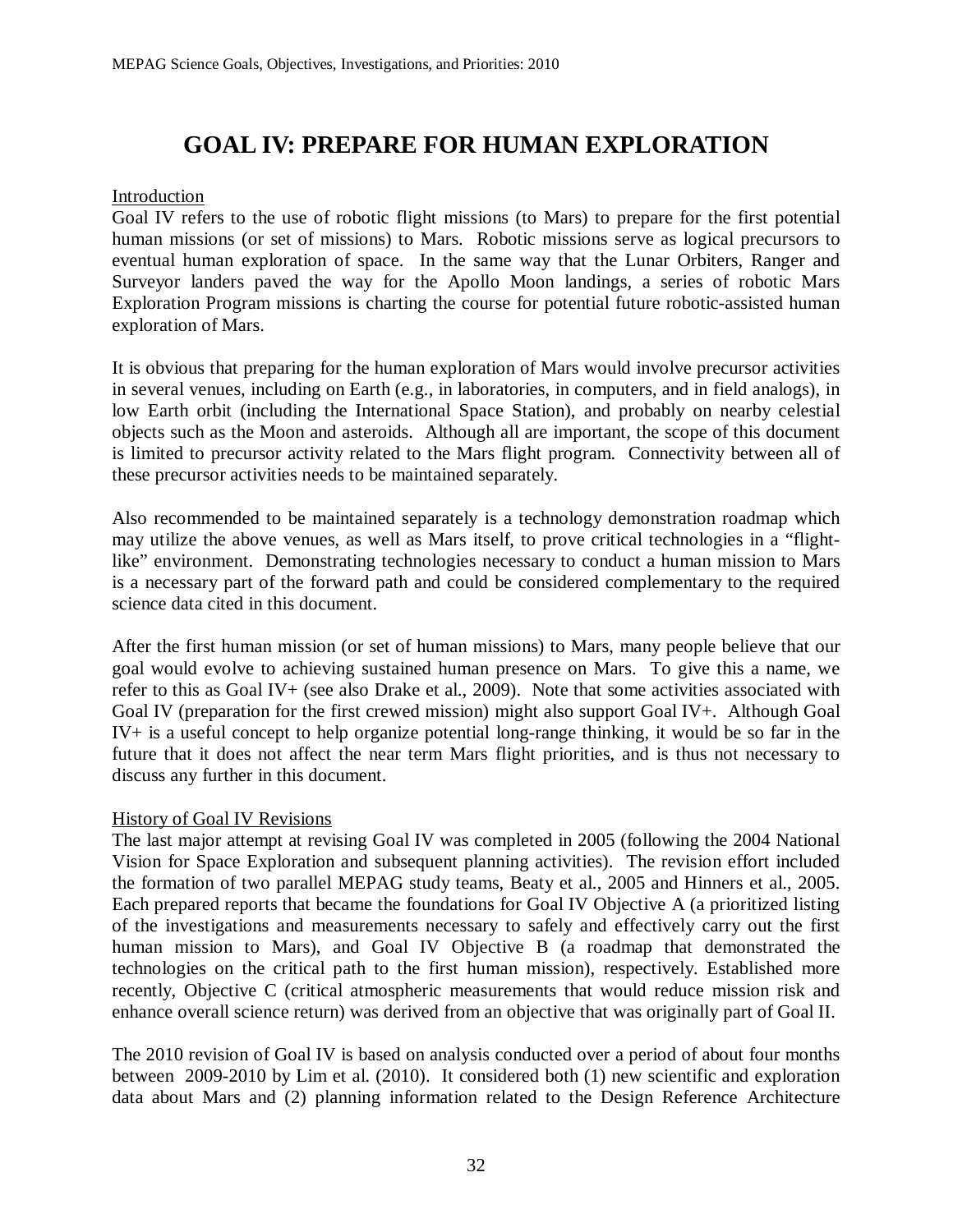(DRA) 5.0 document, released in late 2009. A considerable number of experts were consulted in the process of revising recommended investigations and priorities.

- Objective A, which is organized into a prioritized list of investigations, has been updated. This structure is parallel to that of the objectives in Goals I, II, and III.
- Former Objective B has been removed because it was inconsistent with the overall structure and purpose of the MEPAG Goals Document. Although the integrated technology roadmap within former Objective B was a crucial component in illustrating the sequence of missions, and necessary technology and infrastructure that must be present before the first human landing, it was decided to remove this section from the latest revision. The details of the roadmap within this former objective could not be described as precisely as in flight investigations. Therefore, we recommended to establish this content in a new "sister" document maintained by MEPAG. The periodic maintenance of this document would allow it to track to specific target dates as they evolve with time and connect to specific NASA initiatives when they become available.
- Former Objective C, which relates to a set of atmospheric measurements, has been merged with Investigation IVA-1B ("Determine the atmospheric fluid variations from ground to >90 km that affect Aerocapture, Aerobraking, EDL and TAO including both ambient conditions and dust storms"). There was previously an unnecessarily high degree of overlap between the two.

### **Priorities**

Unlike Goals I-III, which focused on answering scientific questions, Goal IV addresses issues that have relatively specific metrics related to increasing safety, decreasing cost, and increasing the performance of the first crewed mission to Mars.

Priorities among the multiple investigations in Objective A were determined by first assessing the impact of new revelant data within each investigation since the last revision, and then assessing the value of new precursor data against two criteria:

- 1. Impact of new precursor data on mission design:
	- MISSION ENABLING: Data that engineers and designers absolutely need and could not reasonably perform a human Mars mission without (as bound by physics)
	- MAJOR: Data that would significantly decrease cost or increase the performance of major elements of the architecture and help meet the primary mission objectives.
	- SIGNIFICANT: Data that could reduce cost, increase performance, improve science return, or prevent "over-engineering."
- 2. Impact of new precursor data on risk reduction:
	- LOSS OF CREW/ PUBLIC SAFETY
	- LOSS OF MISSION
	- LOSS OF MAJOR MISSION OBJECTIVE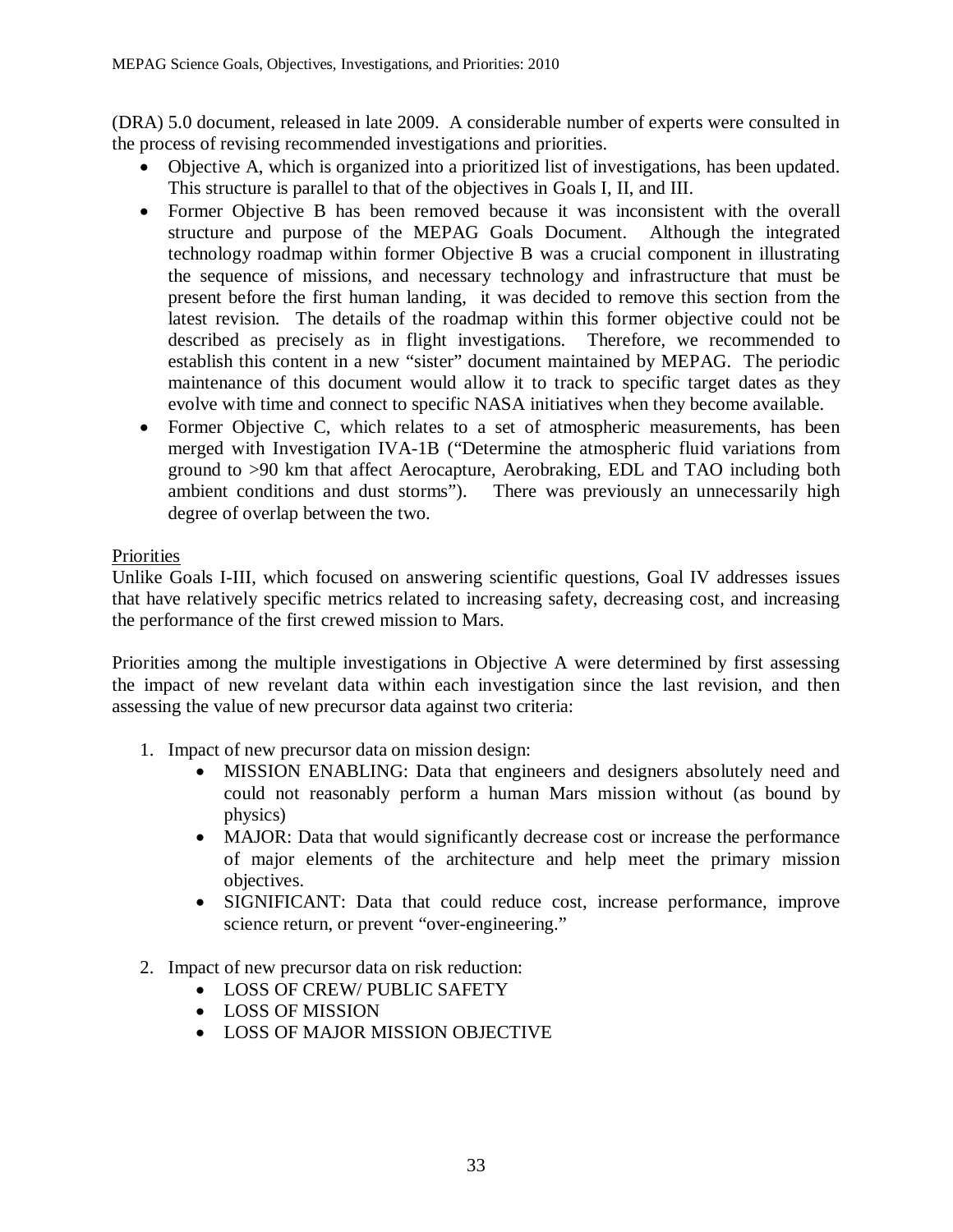References

- Beaty, D.W., Snook, K., Allen, C.C., Eppler, D., Farrell, W.M., Heldmann, J., Metzger, P., Peach, L., Wagner, S.A., and Zeitlin, C., (2005). An Analysis of the Precursor Measurements of Mars Needed to Reduce the Risk of the First Human Missions to Mars. Unpublished white paper, 77 p, posted June 2005 by the Mars Exploration Program Analysis Group (MEPAG) at http://mepag.jpl.nasa.gov/reports/index.html.
- Drake, B.G, editor, (2009). NASA/SP-209-566, Mars Design Reference Architecture 5.0, 83p document posted July, 2009 by the Mars Architecture Steering Group at http://www.nasa.gov/pdf/373665main\_NASA-SP-2009-566.pdf
- Hinners, N.W., Braun, R.D., Joosten, K.B., Kohlhase, C.E., and Powell, R.W., (2005), Report of the MEPAG Mars Human Precursor Science Steering Group Technology Demonstration and Infrastructure Emplacement (TI) Sub-Group, 24 p. document posted July, 2005 by the Mars Exploration Program Analysis Group (MEPAG) at http://mepag.jpl.nasa.gov/reports/index.html.
- Lim, D., Tripathi, A.B., Beaty, D.W., Budney, C., Delory, G., Eppler, D., Kass, D., Rice, J., Rogers, D., and Segura, T. (2010), A reevaluation of the robotic precursor objectives and priorities related to preparation for the human exploration of Mars, 49 p. document posted March, 2010 by the Mars Exploration Program Analysis Group (MEPAG) at http://mepag.jpl.nasa.gov/reports/index.html.
- Committee on Precursor Measurements Necessary to Support Human Operations on the Surface of Mars (2002), Safe on Mars Precursor Measurements Necessary to Support Human Operations on the Martian Surface, NATIONAL ACADEMY PRESS, Washington, D.C.

### **A. Objective: Obtain knowledge of Mars sufficient to design and implement a human mission with acceptable cost, risk and performance.**

*Investigations #1A-1B are judged to be of indistinguishable high priority.*

**1A. Investigation:Determine the aspects of the atmospheric state that affect aerocapture, Entry Design and Landing (EDL) and launch from the surface of Mars. This includes the variability on diurnal, seasonal and inter-annual scales from ground to >80 km in both ambient and various dust storm conditions. The observations are to directly support engineering design and also to assist in numerical model validation, especially the confidence level of the tail of dispersions (>99%).** 

Atmospheric precursor data requested in investigation 1A would reduce the risk of loss of crew and loss of mission primarily by reducing the risk during EDL. This data would also reduce the risk during aerocapture and launch from Mars. The level of acceptable risk is much lower for manned missions than robotic landers and significant additional atmospheric measurements would be required to support the engineering design and modeling fidelity necessary to reduce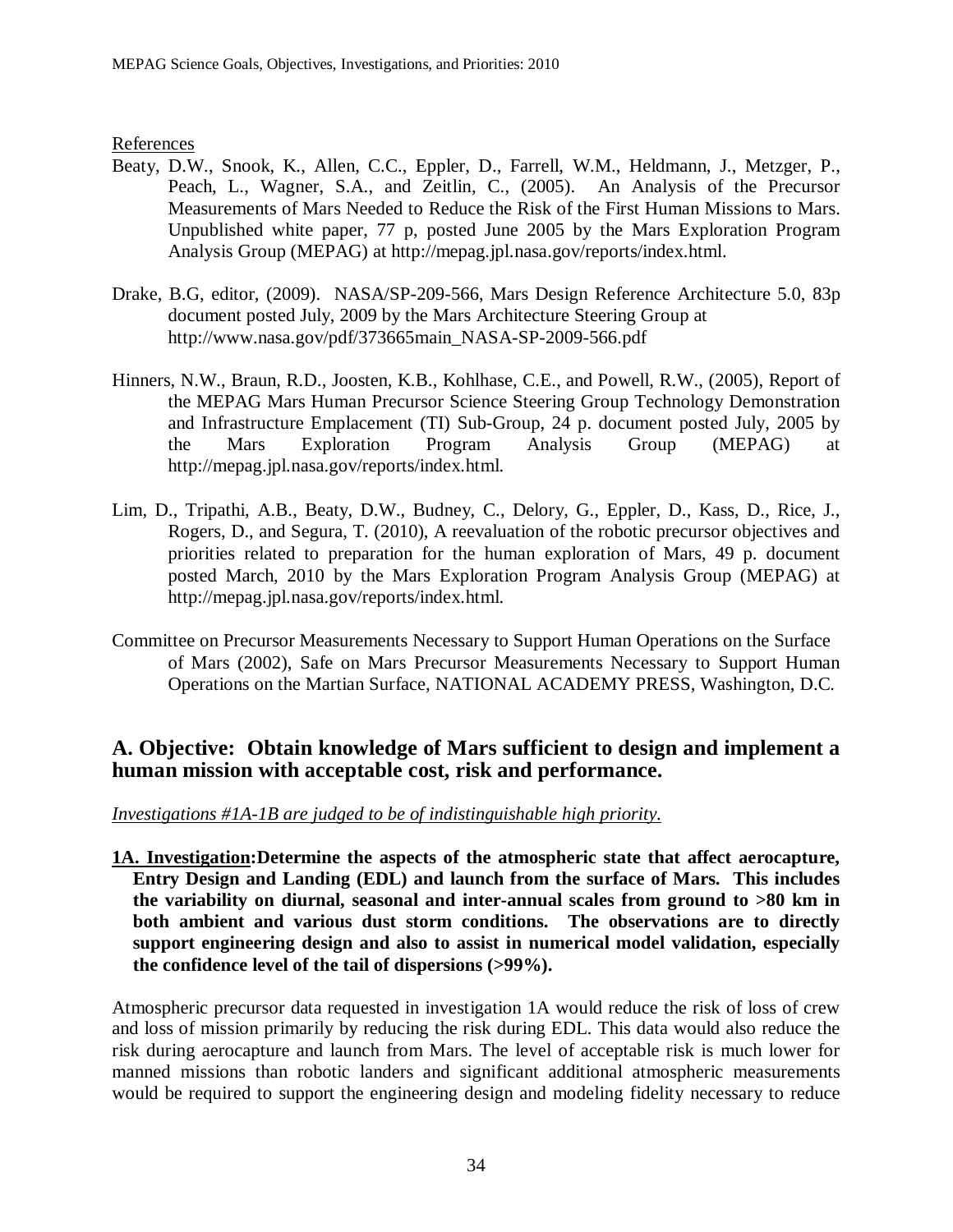the risk. Thus the investigation 1A observations would be mission enabling. The combination of mission enabling observations and a reduction in the risk of loss of crew yields a high priority for the investigation.

The measurements listed in investigation 1A are designed to fulfill the needs of the consulted EDL engineers, in particular, those working on design studies for human class (~40t) landing systems for Mars—new studies since the previous update to MEPAG Goal IV. The observations are designed to both directly support engineering studies and to validate atmospheric numerical models. The latter are essential to help characterize the potential dispersion of parameters. Existing recent observations fulfill some of the measurement requirements, but are currently insufficient to provide the necessary fidelity for the engineering modeling. The current orbital record is not yet long enough and fails to provide good local time coverage. The surface observations are both too short and only exist at four locations.

The global nature of the measurements (spatially and temporally) is driven by two factors. First, global coverage avoids having to limit site selection due to lack of observations. Local time coverage may allow access to sites otherwise deemed dangerous when conditions are safe. Secondly, it provides context for weather prediction during critical events. The temperatures (measurement "a") would the density information necessary to determine entry trajectories, atmospheric heating, and deceleration rates. The aerosol information (measurement "b") is primarily necessary to understand and model the performance of guidance systems (especially optical systems). Surface pressure (measurement "c") directly controls the total atmospheric mass and thus the altitude of critical events during EDL. The dust activity climatology (measurement "d") is primarily designed to understand the statistical frequency of events and their expected durations (to determine the necessary margins for waiting them out in orbit or on the surface).

#### Measurements:

- a. Make long-term (> 5 Martian year) observations of the global atmospheric temperature field (both the climatology and the weather variability) at all local times from the surface to an altitude >80 km. The global coverage would need observations with a vertical resolution  $\leq 5$ km as well as observations with a horizontal resolution of  $\leq 10$  km (the horizontal and vertical resolutions do not need to be met by the same observation). Occasional temperature or density profiles with vertical resolutions  $< 1$  km between the surface and 20 km are also necessary (see "Assumptions" below).
- b. Make global measurements of the vertical profile of aerosols (dust and water ice) at all local times between the surface and >60 km with a vertical resolution  $\leq$  5 km. These observations should include the optical properties, particle sizes and number densities.
- c. Monitor surface pressure in diverse locales over multiple Martian years to characterize the seasonal cycle, the diurnal cycle (including tidal phenomena) and to quantify the weather perturbations (especially due to dust storms). The selected locations are designed to validate global model extrapolations of surface pressure. The measurements would need to be continuous with a full diurnal sampling rate  $> 0.01$  Hz and a precision of  $10^{-2}$  Pa. Surface meteorological packages (including temperature, surface winds and relative humidity) and upward looking remote sounding instruments (high vertical resolution temperature and aerosol profiles below ~10 km) would be necessary to validate model boundary schemes.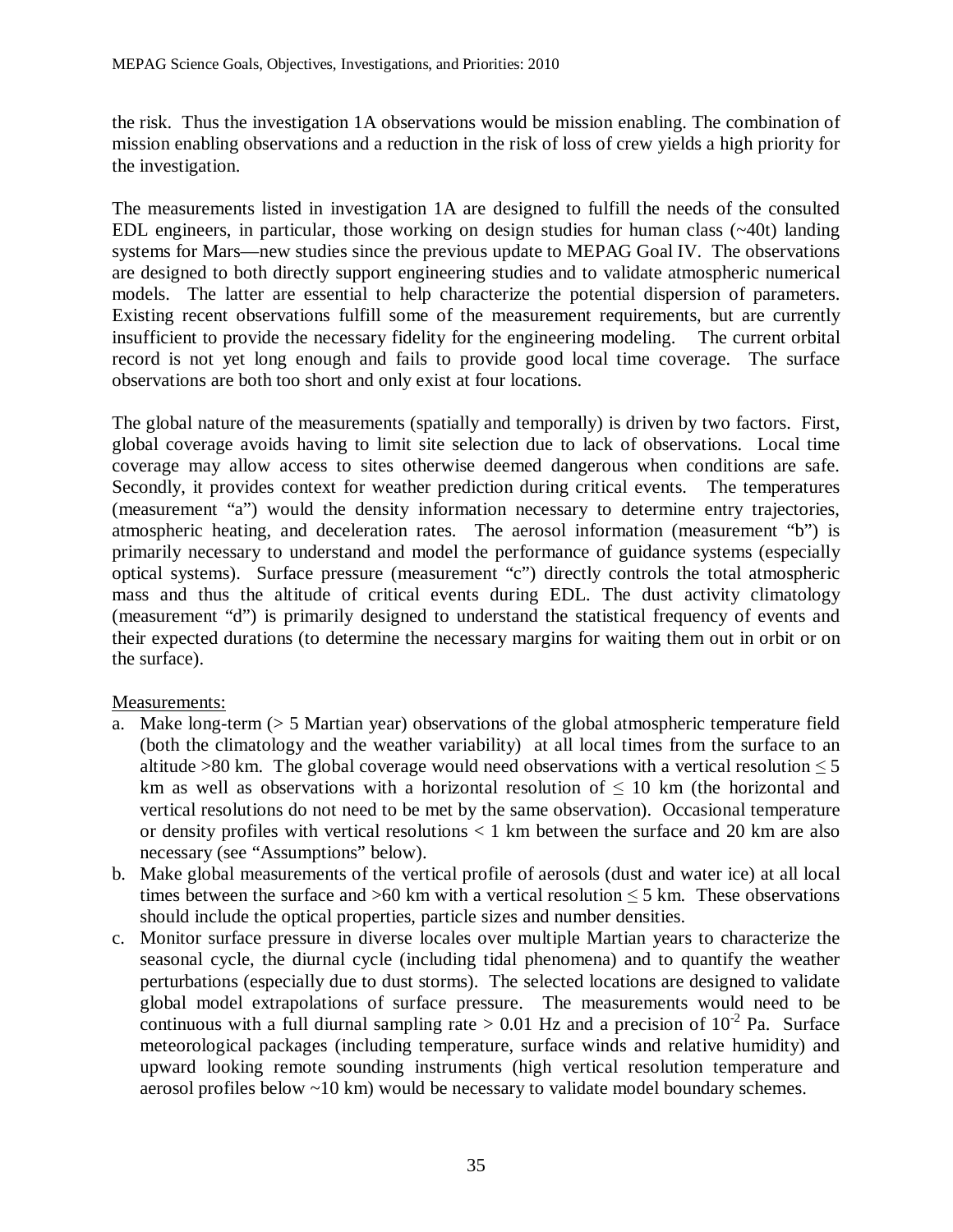d. Globally monitor the dust and aerosol activity, especially large dust events, to create a long term dust activity climatology (> 10 Martian years).

#### Assumptions:

- We have not reached agreement on the minimum number of atmospheric measurements described above, but it would be prudent to instrument all Mars atmospheric flight missions to extract required vehicle design and environment information. Our current understanding of the atmosphere comes primarily from orbital measurements, a small number of surface meteorology stations and a few entry profiles. Each landed mission to Mars has the potential to gather data that would significantly improve our models of the Martian atmosphere and its variability. It is thus desired that each opportunity be used to its fullest potential to gather atmospheric data. Reconstructing atmospheric dynamics from tracking data is useful but insufficient. Properly instrumenting entry vehicles would be required.
- **1B. Investigation: Determine if the Martian environments to be contacted by humans are free, to within acceptable risk standards, of biohazards that might have adverse effects on the crew that might be directly exposed while on Mars, and on other terrestrial species if uncontained Martian material would be returned to Earth. Note that determining that a landing site and associated operational scenario would be sufficiently safe is not the same as proving that life does not exist anywhere on Mars.**

The measurements described in Investigation 1B would aid in reducing risks associated with back planetary protection to acceptable, as-yet undefined, standards as they pertain to: 1) the human flight crew, 2) the general public, and 3) terrestrial species in general. The risks in question relate to the return of uncontained Martian material, such as regolith and dust, that would certainly be on the outside of the ascent vehicle, within the cabin, or even within the astronauts' bodies when the crew leaves Mars. As shown by our experience with Apollo, when the crews open the seals to their landed systems to carry out EVA explorations, it is impossible to avoid getting dust on the outsides of the spacesuits as well as into the living quarter. For robotic sample return missions, a step called "breaking the chain of contact" is necessary to avoid these kinds of problems, but for a crewed mission, this prevention is currently not thought to be possible. Since it would not be possible to prevent human contact with the dust, it is necessary to determine in advance whether or not that dust is biologically hazardous. The action of returning the astronauts to Earth at the end of the mission, along with any associated uncontained Martian material, could pose a low but as-yet undefined risk to the Earth's ecosystem. For this reason, the impact of the data from this investigation on mission design has been rated high (mission enabling) and the impact of the data on risk reduction has also been rated high (public safety), for a combined priority rating of high.

#### Measurements:

a. Determine if extant life is widely present in the Martian near-surface regolith, and if the airborne dust is a mechanism for its transport. If life is present, assess whether it is a biohazard. For both assessments, a preliminary description of the required measurements is described in the MSR Draft Test Protocol (Rummel et al., 2002). This test protocol would need to be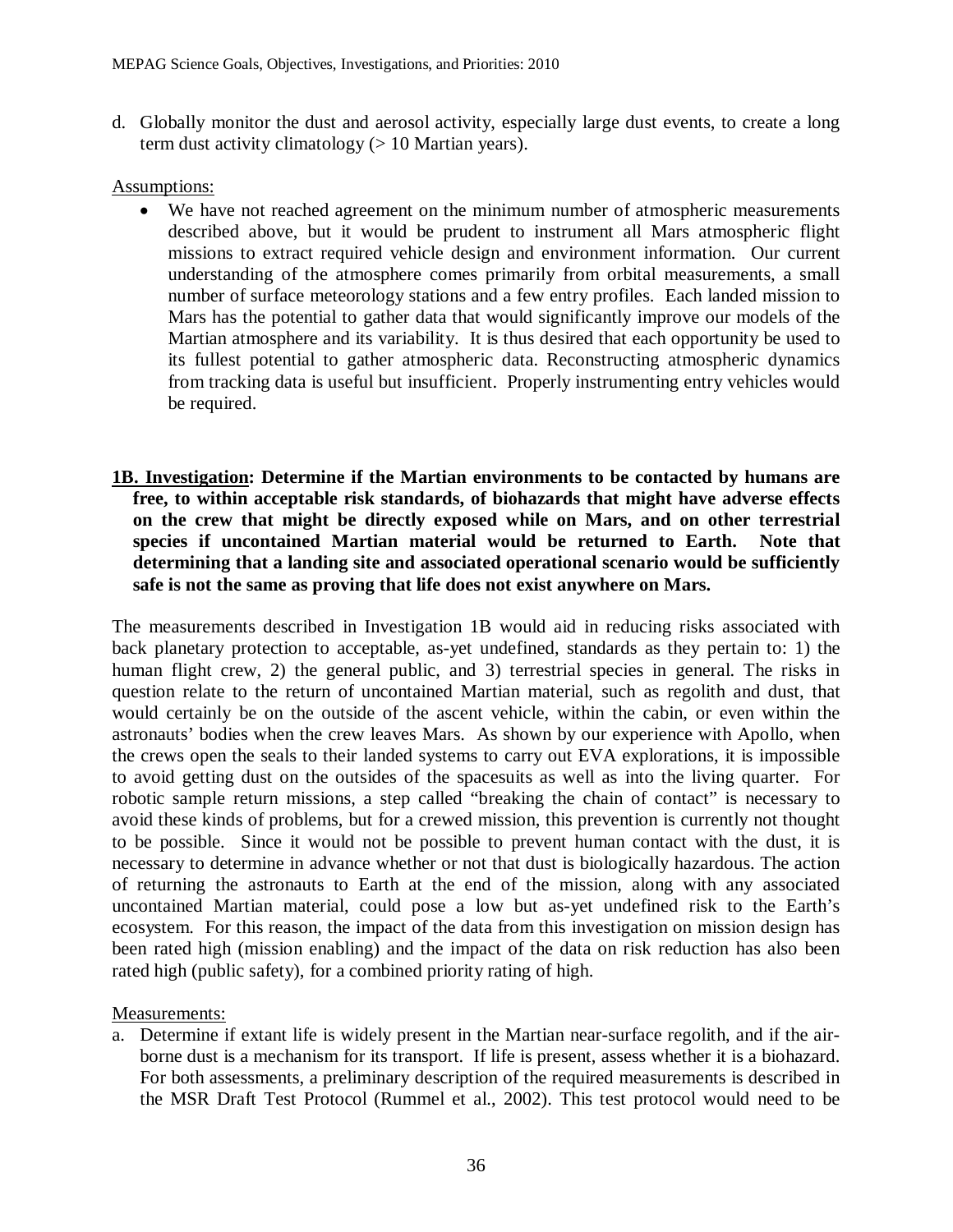regularly updated in the future in response to instrumentation advances and a better understandings of Mars and of life itself.

b. Determine the distribution of Martian special regions (see also Investigation IV-2E below), as these may be "oases" for Martian life. If there is a desire for a human mission to approach one of these potential oases, either the mission would need to be designed with special protections, or the potential hazard would need to be assessed in advance.

Assumptions:

- It is assumed that during the human mission to Mars, breaking the chain of contact with the Martian surface would be impossible. Thus, uncontained Martian material would travel back to the Earth's biosphere.
- Furthermore, it is assumed that if a surface mission has EVA activity, the astronauts would come into contact with uncontained Martian material in the form of dust that would enter their habitat.
- It would not be possible to prove the absence of life, even in a specific environmenetal niche, using in situ experiments alone—analysis of returned samples would be required.
- The samples needed to test for dust-borne biohazards could be collected from any site on Mars that is subjected to wind-blown dust.
- At any site where dust from the atmosphere is deposited on the surface, a regolith sample collected from the upper surface would be sufficient--it would not be necessary to filter dust from the atmosphere.

#### References

Rummel, J.D., Race, M.S., DeVincenzi, D.L., Schad, P.J., Stabekis, P.D., Viso, M., and Acevedo, S.E., editors. (2002) A Draft Test Protocol for Detecting Possible Biohazards in Martian Samples Returned to Earth [NASA=CP-20-02-211842], NASA Ames Research Center, Moffett Field, CA.

#### *Investigations #2A-2E are judged to be of indistinguishable medium priority.*

#### **2A. Investigation: Characterize potential key resources to support In Situ Resource Utilization (ISRU) for eventual human missions.**

#### A. Introduction

The resources to support a human stay at the Martian surface would be C, O, and H for both life support and ascent propellant (see DRA 5.0). Key trades include quantifying the mass, power, and risk associated with the equipment necessary to acquire and process these three commodities from Martian resources compared to the mass, power, and risk of simply delivering them from Earth. One of the outcomes of the DRA 5.0 analysis was that in the case of C and O, the chemical pathways and processing equipment required to obtain these commodities from the Martian  $CO<sub>2</sub>$  atmosphere were so well understood and mechanically simple that it became logical to plan to acquire them via ISRU. Carbon and Oxygen acquired via ISRU could be used to supply breathing oxygen for the crew. Since the Martian atmosphere is well-mixed, it is close enough to isochemical that no advance measurements would be needed.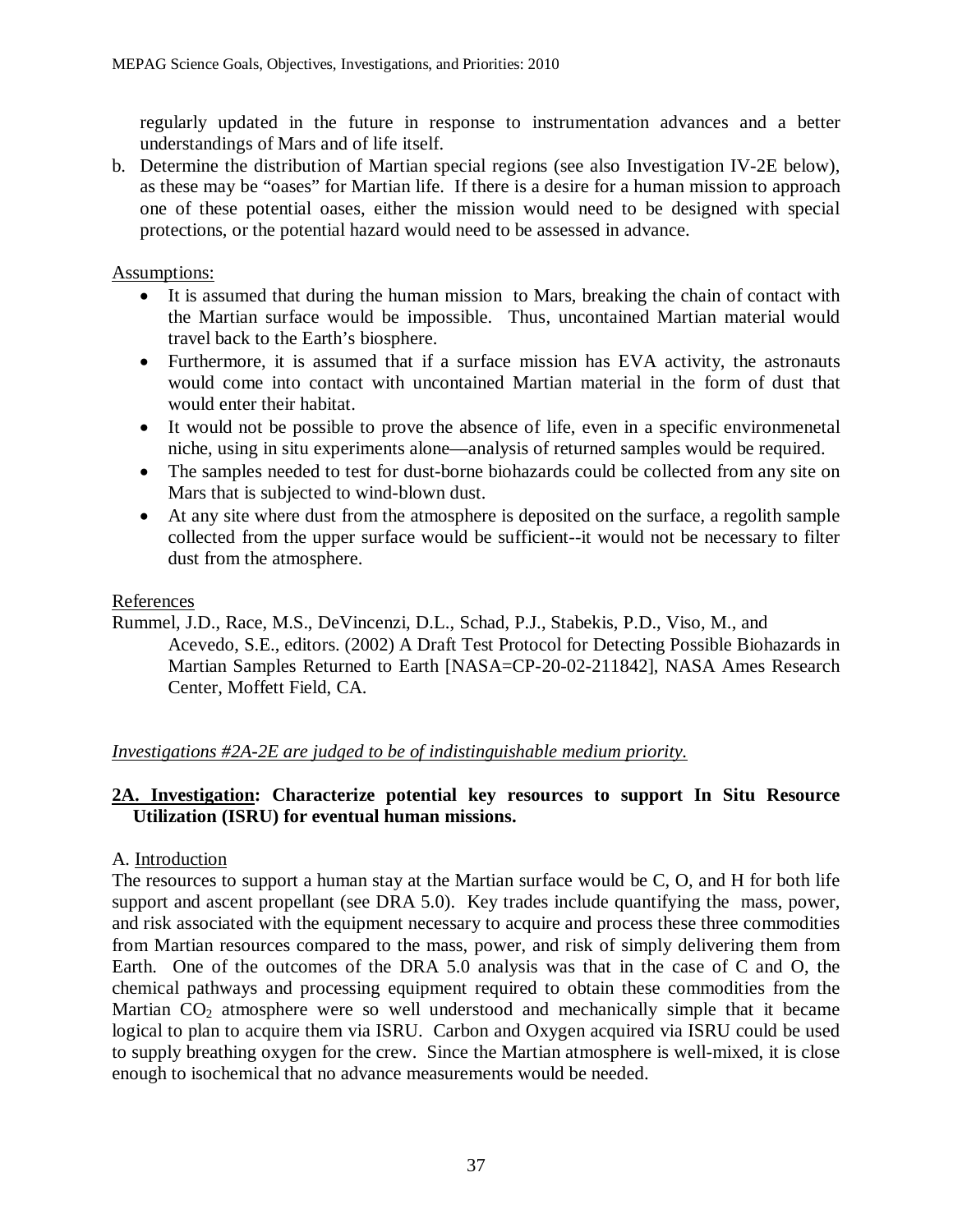In the case of hydrogen (or equivalently, water), ISRU has the potential to have a substantial impact on mission affordability (particularly as related to the amount of mass to be delivered to the surface) especially for long-stay missions. Information gathered from MGS, Mars Odyssey, MEx, MER, Phoenix, MRO and telescopic observations have shown that H resources exist on Mars in at least three settings: hydrated minerals in rocks and soils, in ground ice, and in the atmosphere. This information has been of potential interest for ISRU. Nevertheless, it is unknown whether any of the resource deposits and the demands placed on the mission's processing system to extract the deposits would be compatible with the engineering, risk, and financial constraints of a human mission to Mars.

At this time it is not known where on Mars potential human exploration might occur, whether at multiple sites or repeated visits to the same site. However, a key implication is that delivery of high-mass ISRU processing equipment to a single site on Mars would likely cause future missions to return to the same site. Returning to a single site might not be in line with overall science objectives and this must be taken into account.

As is true of all extractive natural resources, determining whether a resource deposit is "ore" or "waste" cannot be determined without knowledge of *both* the resource and processing system. Therefore, deciding whether or not H-ISRU should be part of a future human mission scenario would require characterizing the candidate resource deposits on Mars and technology development work on Earth. The answer to this question could be best arrived through two sequential phases: Reconnaissance-scale characterization sufficent to make prioritization decisions (Phase I) and a detailed site-specific characterization sufficient to plan for specific mission design (Phase II).

For H-ISRU to be properly considered and possibly incorporated into a future version of the reference architecture, the following measurements of H resources would be necessary based on our current perceptions of potential.<sup>3</sup> However, since 1) the theorized deposits have not yet been identified and 2) their depths likely exceed ISRU access capabilities, no measurements for these resources are presently required. Additionally, perchlorate was considered as a possible oxidant for producing ascent fuel, but 1) a more readily form of oxidant exists from the Martian atmosphere  $(O_2$  extracted from  $CO_2$ ) and 2) there is no known method for clearly distinguishing perchlorate from orbit, thus no measurements of perchlorate are called for at this time.

ISRU-related precursor measurements were prioritized as follows: 1) mission design impact major 2) risk of reduction loss of mission.

### B. Hydrogen resource types:

#### 1. Hydrated minerals

Numerous deposits of hydrated silicate and sulfate minerals have been identified on Mars from spectroscopic measurements [e.g., Bibring et al. 2005]. These deposits are attractive candidates for ISRU because 1) they exist on the surface, thus their spatial distributions are easy to constrain using remote methods, 2) they exist in a variety of locations across the globe, thus provide many choices for mission landing sites, and 3) the low water activity in these minerals would preclude

<sup>&</sup>lt;sup>3</sup> Note that subsurface liquid water and subsurface gas hydrates/clathrates were considered as potential H resources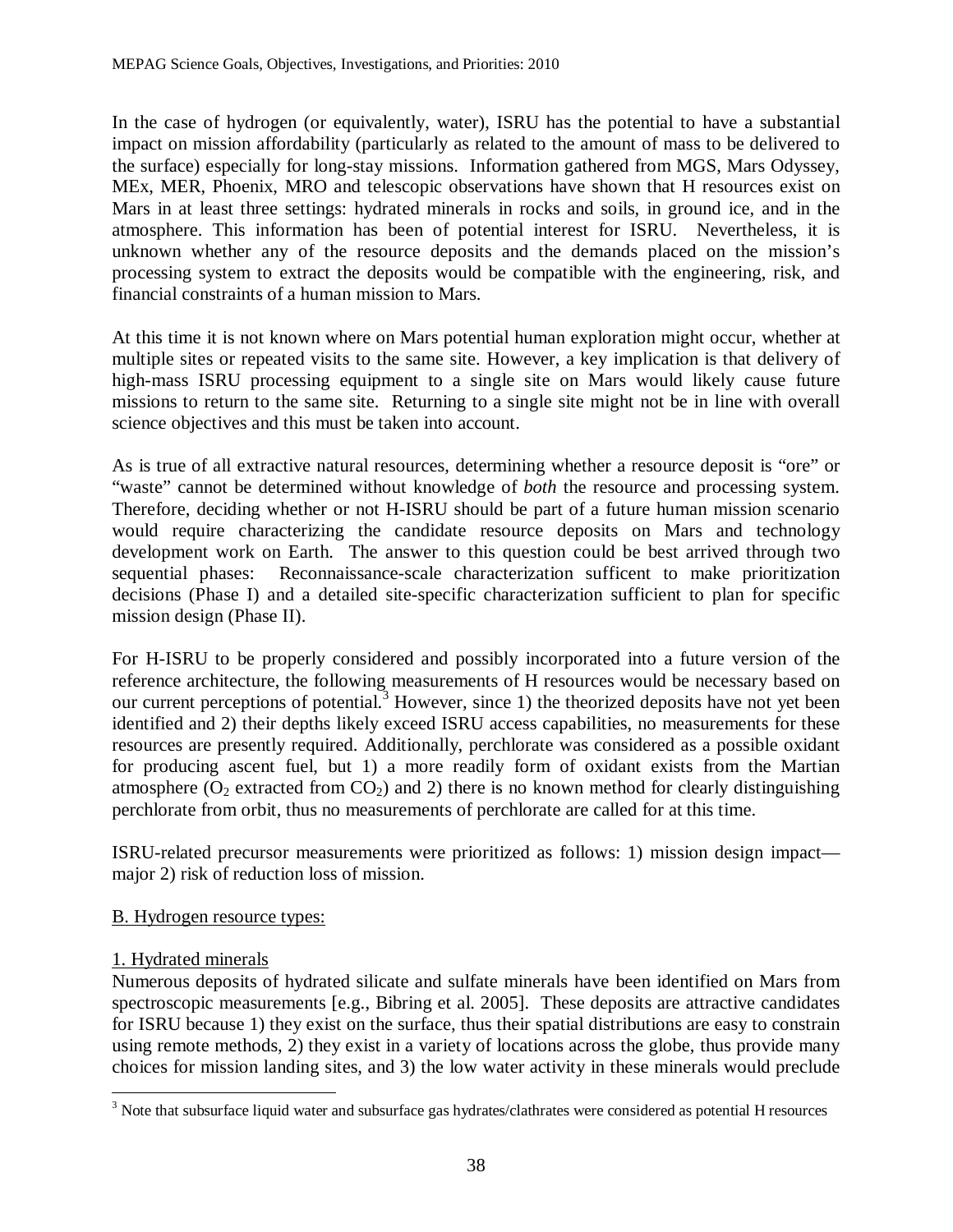planetary protection issues. Limitations on existing measurements include: 1) uncertainty of volume abundance within the upper meter of the surface, 2) best available spatial resolution  $\left($  -20 m/pixel) might not be sufficient for ISRU processing design, and 3) mechanical properties of Hbearing materials are not sufficiently constrained.

#### 2. Subsurface ice

Accessible, extractable hydrogen is likely at most high-latitude sites in the form of subsurface ice [Boynton et al., 2002; Feldman et al. 2002; Mitrofanov et al. 2002]. In addition, theoretical models can predict subsurface ice in some mid-latitude regions, particularly on poleward facing slopes [Aharonson and Schorghofer, 2006]. Indeed, ice at northern latitudes as low as 42° has been detected in fresh craters using high resolution imaging and spectroscopy. Based on observed sublimation rates and the color of these deposits, the ice is thought to be nearly pure with <1% debris concentration [Byrne et al. 2009]. Pure subsurface ice and other ice-cemented soil were also detected by the Phoenix mission [Smith et al., 2009]. Subsurface ice deposits have ISRU potential, but are ranked lower than deposits of hydrated minerals because 1) low-latitude ice deposits are currently thought to exist only in glacial deposits that are associated with high elevations and difficult topography, and 2) mid-latitude deposits have substantial overburden that would make mining difficult (and in some cases are also in areas of difficult topography).

#### 3. Atmospheric H-bearing trace gases $4$

Elevated concentrations of transient methane have been observed in specific regions on Mars, suggesting the possibility of methane gas seeps [Mumma et al., 2009]. At the Phoenix landing site, ground-level water ice clouds were observed to form from early morning sublimation anddissipate during the daytime [Whiteway et al., 2009]. These types of localized, elevated concentrations of H have ISRU potential. They are ranked lower than hydrated minerals and subsurface ice because 1) adequate high concentrations of H are difficult to find and 2) may only occur in limited areas, thereby reducing landing site choices. However, more observations would be necessary to substantiate or refute these claims and to evaluate their ISRU potential.

Additional reconnaissance would be required to evaluate the excavatibility, overburden, and mission power/volume needs associated with each of these H-resource types more confidently. In-situ measurements would be fundamental when confirming the resource abundance associated with excavatibility, depth, and power necesarry for processing the H-resource(s) at the chosen landing site. Thus, the following proposed measurement specifications for the choosen landing site are divided into intial reconnaissance and follow-up in-situ measurements.

#### C. Orbital Measurements to Achieve Localized and/or Regional Maps:

### 1. Hydrated minerals

High spatial resolution maps  $(\sim 2 \text{ m/pixel})$  of mineral composition and abundance are desired. ISRU power estimates depend on mineral composition because of varying heating needs when extracting water from each mineral type. The 2m spatial resolution is based on the measurements for terrestrial mineral prospecting, which is achieved by using a combination of high-resolution (2.5 m/pixel) visible imagery, lower resolution multispectral imagery (15-90 m/pixel), and ore formation models. This spatial resolution could potentially be achieved on

 4 Examples include methane/H2O gas seeps and transient ground fogs of water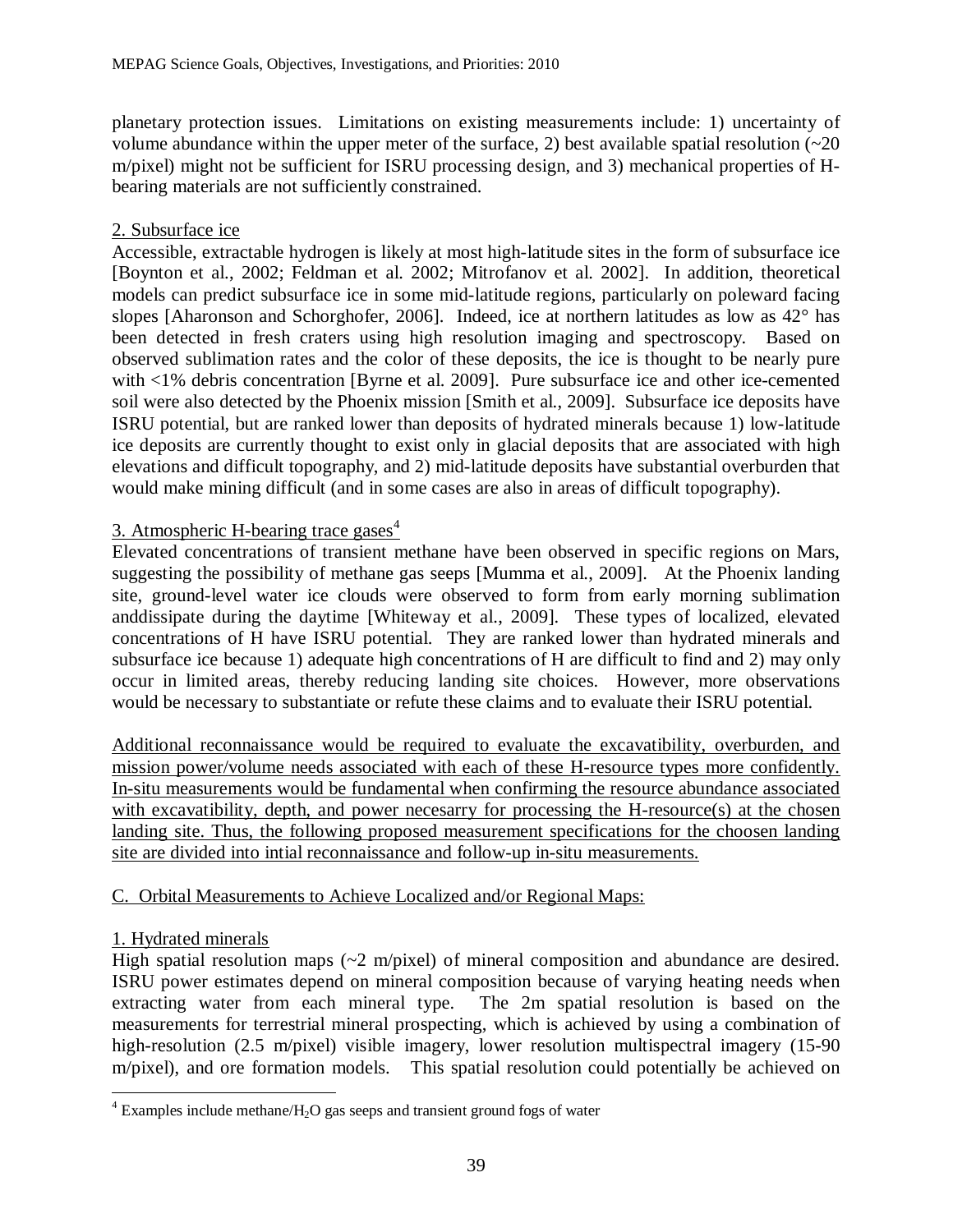Mars by using existing sensors—combining the highest-resolution visible imagery (~50) cm/pixel) with the highest-resolution spectral data (~18 m/pixel) for specific areas or regions. When using this technique, one would need to assume similar surface textures/albedos between resolutions.

#### 2. Subsurface ice

High spatial resolution maps  $(\sim 100 \text{ m/pixel})$  of subsurface ice depth and concentration within approximately the upper 3 meters of the surface.

#### 3. Atmospheric H-bearing trace gases

- Higher spatial resolution maps (TBD resolution) of H-bearing trace gases.
- Assessment of the temporal (annual, seasonal, daily) variability of these gases.

#### D. In-Situ Measurements:

- Verification of mineral/ice volume abundance and physical properties within approximately the upper 3 meters of the surface. If the H-resource is a mineral deposit, mineral identification must also be verified.
- Measurement of the energy required to excavate/drill the H-bearing material.
- Measurement of the energy required to extract water from the H-bearing material.

Review of this analysis by the Space Resources Roundtable is gratefully acknowledged.

#### **References**

Aharonson, O., and Schorghofer, N., 2006, Subsurface ice on Mars with rough topography: Journal of Geophysical Research-Planets, v. 111, E11007, doi:10.1029/2005JE002636.

- Bibring, J. P., Langevin, Y., Gendrin, A., Gondet, B., Poulet, F., Berthe, M., Soufflot, A., Arvidson, R., Mangold, N., Mustard, J., Drossart, P., and Team, O., 2005, Mars surface diversity as revealed by the OMEGA/Mars Express observations: Science, v. 307, p. 1576-1581.
- Boynton, W. V., Feldman, W. C., Squyres, S. W., Prettyman, T. H., Bruckner, J., Evans, L. G., Reedy, R. C., Starr, R., Arnold, J. R., Drake, D. M., Englert, P. A. J., Metzger, A. E., Mitrofanov, I., Trombka, J. I., d'Uston, C., Wanke, H., Gasnault, O., Hamara, D. K., Janes, D. M., Marcialis, R. L., Maurice, S., Mikheeva, I., Taylor, G. J., Tokar, R., and Shinohara, C., 2002, Distribution of hydrogen in the near surface of Mars: Evidence for subsurface ice deposits: Science, v. 297, p. 81-85.
- Byrne, S., Dundas, C. M., Kennedy, M. R., Mellon, M. T., McEwen, A. S., Cull, S. C., Daubar, I. J., Shean, D. E., Seelos, K. D., Murchie, S. L., Cantor, B. A., Arvidson, R. E., Edgett, K. S., Reufer, A., Thomas, N., Harrison, T. N., Posiolova, L. V., and Seelos, F. P., 2009, Distribution of Mid-Latitude Ground Ice on Mars from New Impact Craters: Science, v. 325, p. 1674-1676.
- Feldman, W. C., Boynton, W. V., Tokar, R. L., Prettyman, T. H., Gasnault, O., Squyres, S. W., Elphic, R. C., Lawrence, D. J., Lawson, S. L., Maurice, S., McKinney, G. W., Moore, K. R., and Reedy, R. C., 2002, Global distribution of neutrons from Mars: Results from Mars Odyssey: Science, v. 297, p. 75-78.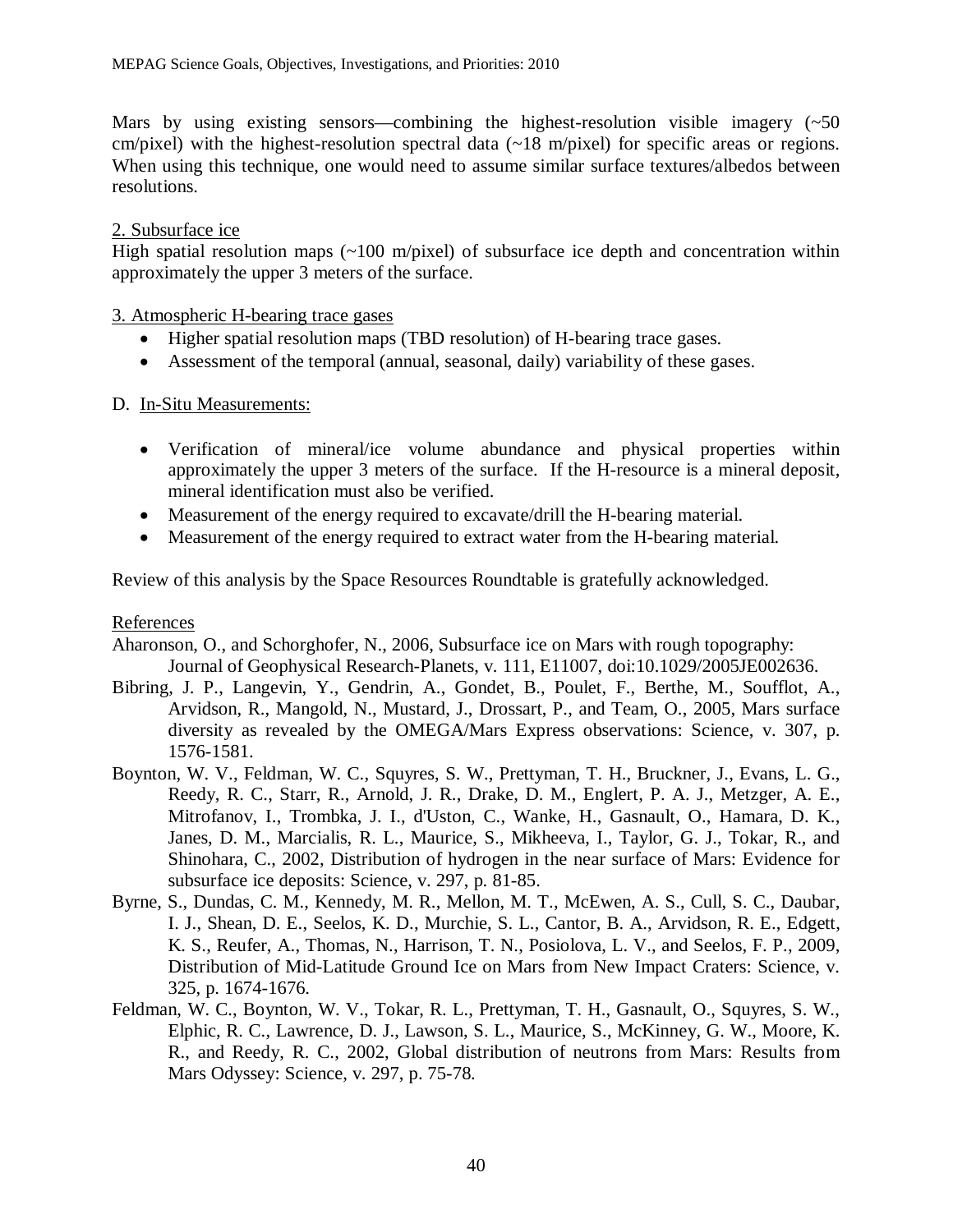- Mitrofanov, I., Anfimov, D., Kozyrev, A., Litvak, M., Sanin, A., Tret'yakov, V., Krylov, A., Shvetsov, V., Boynton, W., Shinohara, C., Hamara, D., and Saunders, R. S., 2002, Maps of subsurface hydrogen from the high energy neutron detector, Mars Odyssey: Science, v. 297, p. 78-81.
- Mumma, M. J., Villanueva, G. L., Novak, R. E., Hewagama, T., Bonev, B. P., DiSanti, M. A., Mandell, A. M., and Smith, M. D., 2009, Strong Release of Methane on Mars in Northern Summer 2003: Science, v. 323, p. 1041-1045.
- Smith, P. H., Tamppari, L. K., Arvidson, R. E., Bass, D., Blaney, D., Boynton, W. V., Carswell, A., Catling, D. C., Clark, B. C., Duck, T., DeJong, E., Fisher, D., Goetz, W., Gunnlaugsson, H. P., Hecht, M. H., Hipkin, V., Hoffman, J., Hviid, S. F., Keller, H. U., Kounaves, S. P., Lange, C. F., Lemmon, M. T., Madsen, M. B., Markiewicz, W. J., Marshall, J., Mckay, C. P., Mellon, M. T., Ming, D. W., Morris, R. V., Pike, W. T., Renno, N., Staufer, U., Stoker, C., Taylor, P., Whiteway, J. A., and Zent, A. P., 2009, H2O at the Phoenix Landing Site: Science, v. 325, p. 58-61.
- Whiteway, J. A., Komguem, L., Dickinson, C., Cook, C., Illnicki, M., Seabrook, J., Popovici, V., Duck, T. J., Davy, R., Taylor,

P. A., Pathak, J., Fisher, D., Carswell, A. I., Daly, M., Hipkin, V., Zent, A. P., Hecht, M. H., Wood, S. E., Tamppari, L. K., Renno, N., Moores, J. E., Lemmon, M. T., Daerden, F., and Smith, P. H., 2009, Mars Water-Ice Clouds and Precipitation: Science, v. 325, p. 68- 70.

#### **2B. Investigation: Characterize in detail the ionizing radiation environment at the Martian surface, distinguishing contributions from the energetic charged particles that penetrate the atmosphere, secondary neutrons produced in the atmosphere, and secondary charged particles and neutrons produced in the regolith.**

Risks to astronauts from radiation in space have been characterized for decades. Outside the protection of Earth's magnetic field and atmosphere, the ever-present flux of Galactic Cosmic Rays (GCRs) poses a long-term cancer risk. The particle energies in GCRs are so powerful that using shielding mechanisms as a mitigation would be in most situations possible but impractical. Superimposed on the continual GCR background are Solar Energetic Particles (SEPs), generated episodically by a component of solar activity known as Coronal Mass Ejections (CMEs). SEPs are composed primarily of protons, generally lower in energy than GCRs, and possess much higher number fluxes. An individual SEP event could be fatal to a crewmember if a crewmember is caught unprotected. Given the energy distribution and fluxes of typical SEP events, the use of shielding to mitigate their impact would be feasible but shielded areas might be limited in size due to mass constraints. Hence, avoiding SEP exposures would primarily rely on gaining an understanding of space weather, with predictive and monitoring capabilities for CMEs and the SEPs that often accompany them. By having such knowledge, precautionary measures and appropriate actions could be taken.

The central issue with radiation exposure on Mars involves validating radiation transport codes and other tools designed to simulate and predict the biological relevancy of being exposed to radiation on Martian surface by taking into account all of the major variables. On Earth, the relatively thick Earth atmosphere combined with a sizeable, global magnetic field effectively shields humanity from the direct exposure to SEP events and substantially reduces GCR fluxes.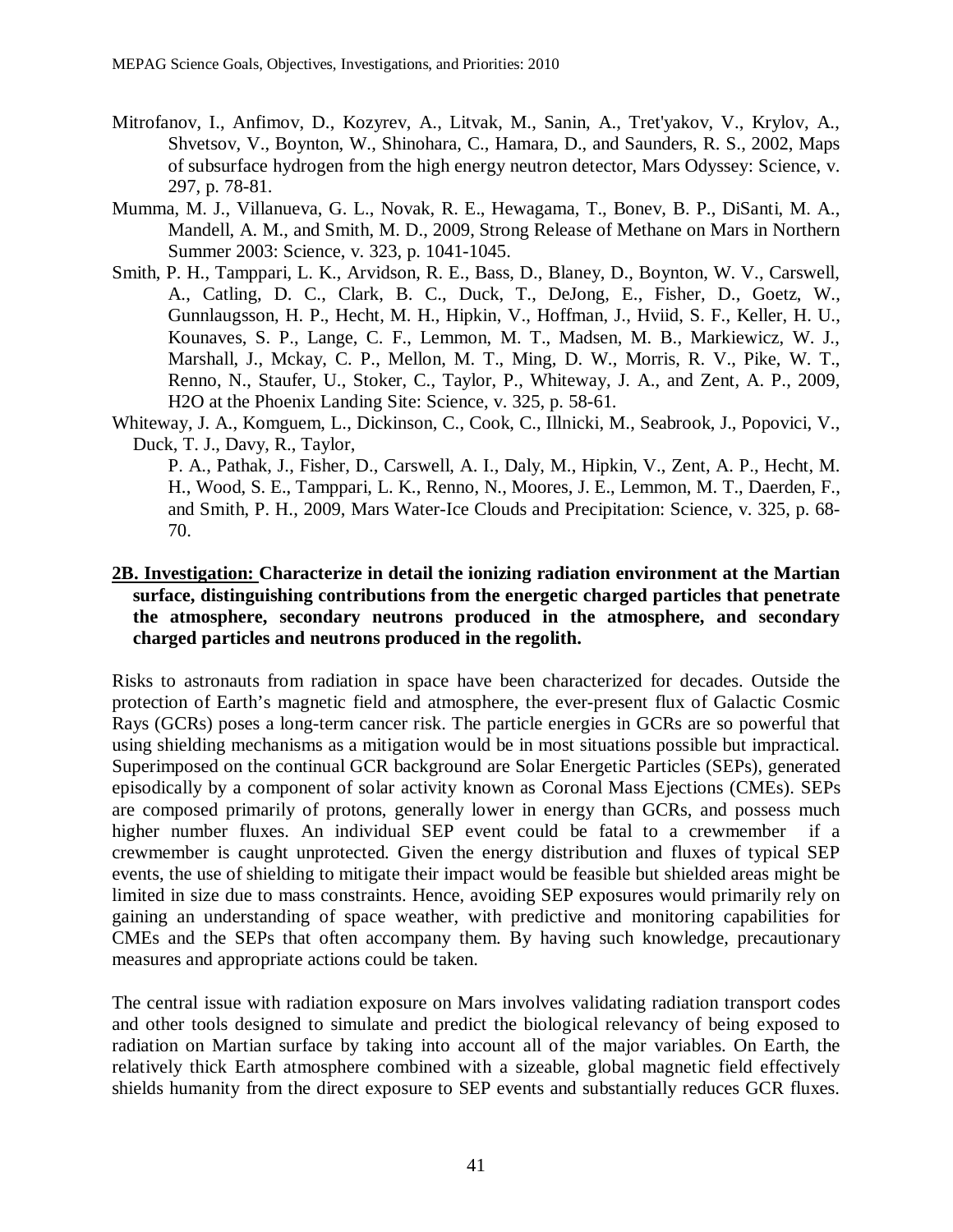Conversly, Mars' atmosphere is geometrically thinner and of lower density than Earth's, and lacks adequate global, intrinsic magnetic field, thus posing a higher risk to radiation exposure.

As energetic particles dissipate energy into the Martian atmosphere and regolith, they would also produce a host of secondary particles. These include neutrons, which can be highly biologically effective and therefore contribute a significant share of the dose equivalent. Radiation dose would not only vary with solar activity and GCR levels, but also with topography and regolith composition. While GCR energies would cause the majority of these particles to pass through the atmosphere, many SEP events would most likely deposit the bulk of their energy towards the atmosphere with a significant production of biologically relevant secondaries. Of these, the efficiency for the production of secondary neutrons is currently uncertain. Thus, GCRs and SEPs are fairly distinct in terms of the physics of their interaction with the atmosphere. During future missions, SEP intensities would most likely be forecasted and detected from the vantage point of space or Earth. Models and tools must account for the details of SEP energy deposition into the atmosphere to assess the impact of these events on the surface of Mars. Hence, successful development of these tools would require simultaneous, accurate measurements of the radiation field both above the atmosphere and on the surface, such that the inputs and resulting outputs of the model system are fully constrained.

MSL will carry the Radiation Assessment Detector (RAD), designed to assess radiation hazards from both neutrons and energetic charged particles on the surface of Mars. MSL will provide ground-truth measurements of the radiation environment on the surface of Mars, for both GCR and the SEP events, which it will observe over the course of the MSL mission (nominally 2 years). These measurements will be useful in providing necessary boundary conditions to constrain radiation exposure models primarily for GCRs, whose input flux, energy spectra, and variations are approximately uniform over much of the length of the solar system, but never measured on the Martian surface. MSL will also characterize the contribution to the surface radiation environment by SEP events which it samples; however, due to the highly variable spectral, spatial, and temporal properties of SEPs, the properties of the radiation input at the top of the atmosphere will be far less understood. Thus measurements on MSL will likely satisfy the listed measurement goals a and b below for GCRs only. The impact of SEPs will not be fully characterized on MSL, either due to solar variability (few or no significant CMEs during the mission) or more importantly, a lack of an orbital reference to compare the measured inputs and outputs from the Martian atmosphere (measurement goal c).

The prioritization of the radiation precursor measurements was guided by the following factors: 1) under some circumstances, episodic, but highly intense SEP events could result in the loss or incapacitation of the crew, 2) there are known mitigations to this risk, but come at the expense of increased mass and system and/or operational complexity, and 3) there is a total lack of "ground truth" measurements on Mars. Thus, radiation is ranked high in the impact of additional data on risk reduction, since it could potentially lead to the loss of the crew. While additional measurements would likely yield more optimized mission designs, it would nonetheless be currently possible to ensure a reasonable radiation protection strategy, with the risk that the system would be overdesigned (for example, increased mass required by shielding, or operational complexities associated with space weather forecasting). Hence, the impact of additional data on the mission design is ranked as significant.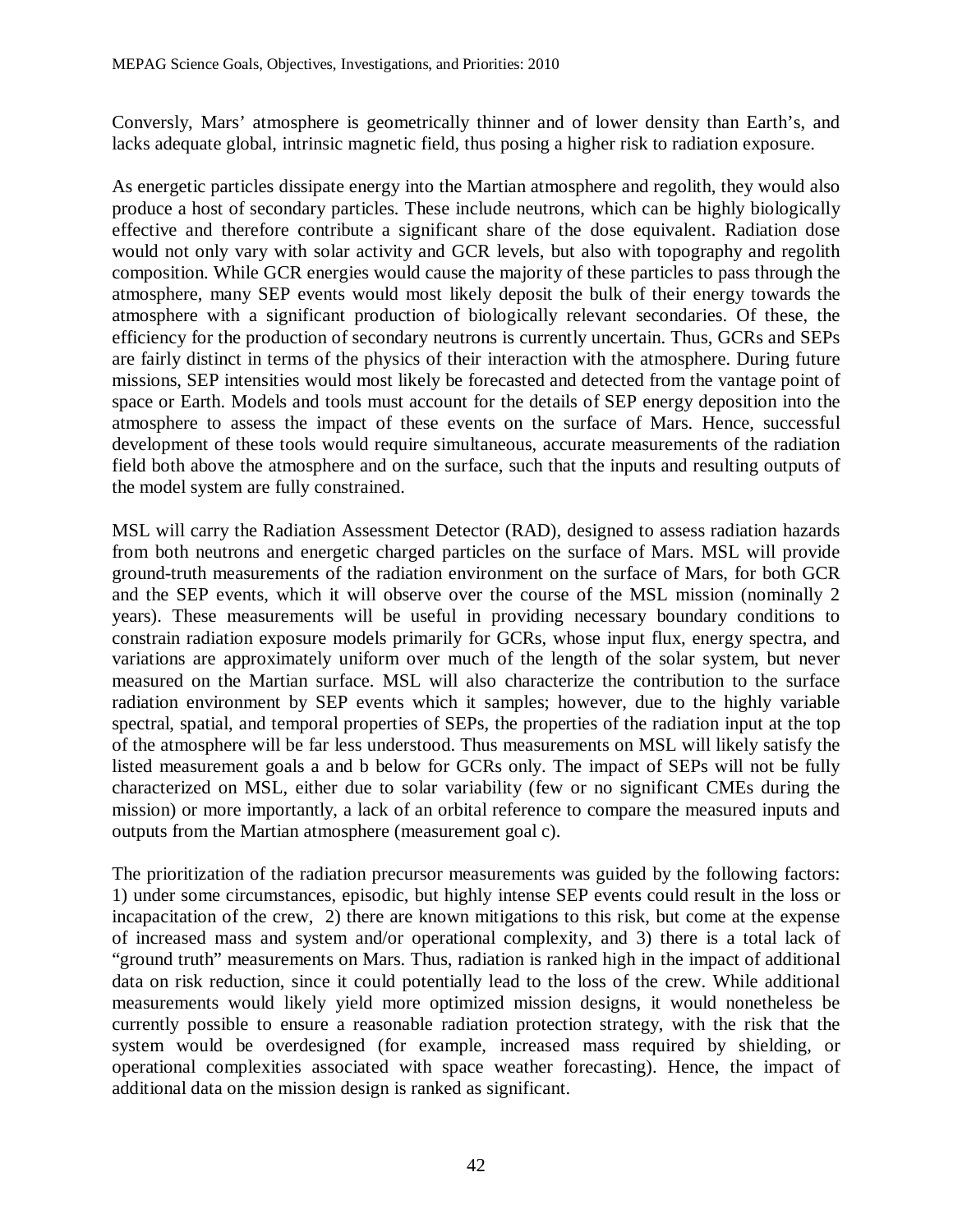#### Measurements:

- a. Identify charged particles from hydrogen to iron by species and energy from 10 to 100 MeV/nuc, and by species above 100 MeV/nuc.
- b. Measurement of neutrons with directionality. Energy range from  $\leq 10$  keV to  $\geq 100$  MeV.
- c. Simultaneous with surface measurements, a detector should be placed in orbit to measure energy spectra in Solar Energetic Particle events.

#### **2C. Investigation: Determine the possible toxic effects of Martian dust on humans.**

A discussion about the importance of the potential toxic effects of Martian surface materials is detailed in the NRC report, "Safe on Mars" (2002), by the Committee on Precursor Measurements Necessary to Support Human Operations on the Surface of Mars. They considered the presence and distribution of CrVI, commonly called "hexavalent cromium," especially important to understand because it is a strong human carcinogen. None of the past missions to Mars have carried instrumentation capable of measuring this species. Also discussed in the report are other potential cancer-causing compounds, many of which are still of concern due to lack of sufficient data. Potential chronic effects like lung injury in the form of silicosis must also be studied in greater detail, preferably with a returned sample. Collection of data related to the measurements listed above is considered of highest priority from a risk perspective because the risk of insufficient data connects directly to the probability of loss of crew (pLOC). In terms of impact on design, it was of comparatively less importance given the fact that EVA systems, as well as dust mitigation protocols and design features, would already be significant, driven by other environmental challenges and forward and back contamination protocols. Overall this investigation was seen to be of "medium" priority.

#### Measurements:

- a. Assay for chemicals with known toxic effect on humans. Of particular importance are oxidizing species (e.g., CrVI) associated with dust-sized particles. Might require a sample returned to Earth as previous assays have not been conclusive enough to retire risk.
- b. Fully characterize soluble ion distributions, reactions that occur upon humidification and released volatiles from a surface sample and sample of regolith of similar depth might be affected by human surface operations. Previous robotic assays (Phoenix) have not been conclusive enough to significantly mitigate this risk.
- c. Analyze the shapes of Martian dust grains with a grain size distribution (1 to 500 microns) sufficient to assess their possible impact on human soft tissue (especially eyes and lungs).

#### **2D. Investigation: Assess atmospheric electricity conditions that might affect Mars Takeoff, Ascent, and Orbit-Insertion (MTAO) and human occupation.**

Atmospheric electricity has posed a hazard to aircraft and space launch systems on Earth, and might pose similar danger on Mars. Among many notable incidents was the lightning strike that hit the Apollo 12 mission during the ascent phase, causing the flight computer in the spacecraft to reset. Far from a random event, the strike was likely triggered by the presence of the vehicle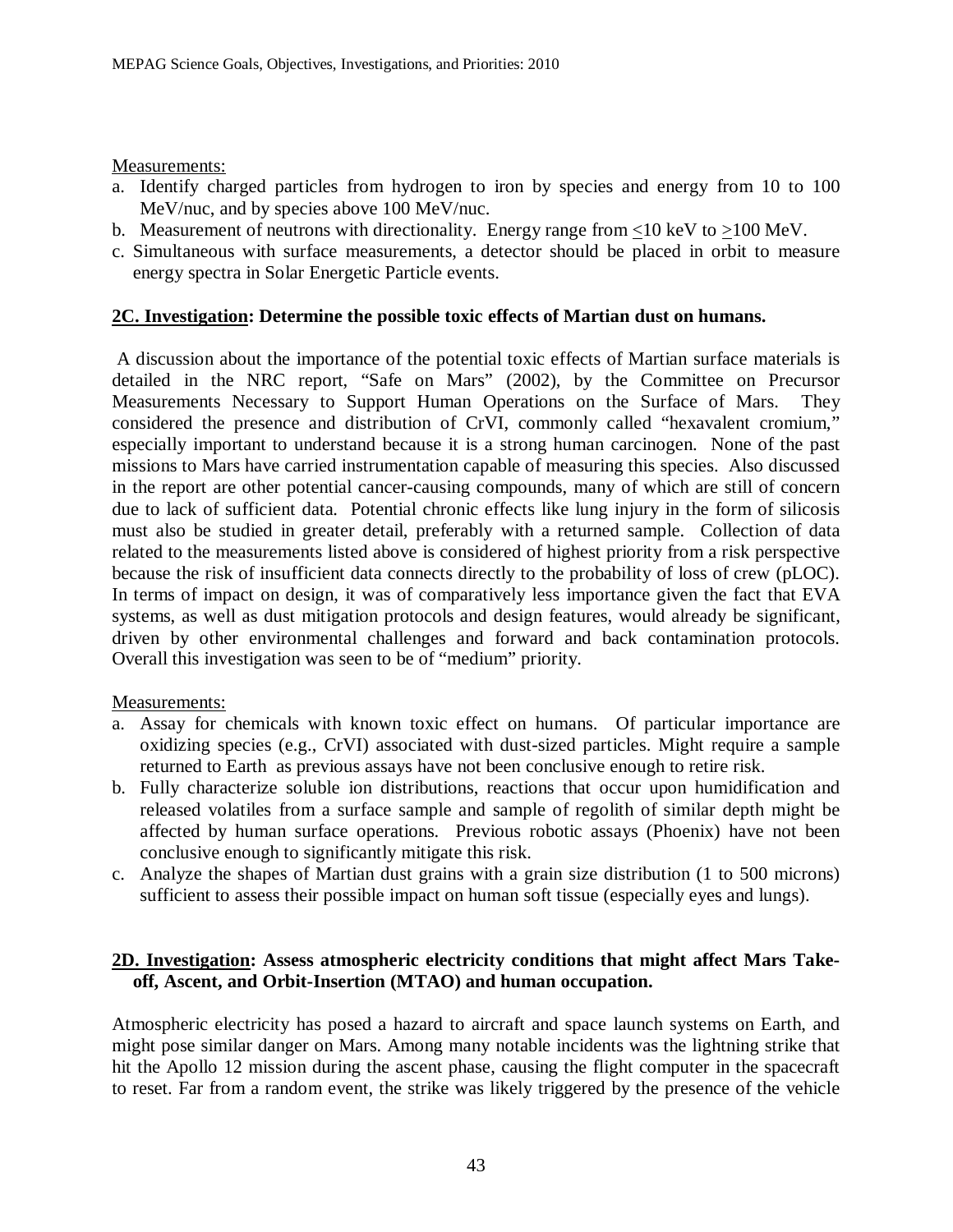itself, combined with its electrically conducted exhaust plume that provided a low resistance path to the ground. Future explorers on Mars might face similar risks during MTAO after the completion of the mission – due to charge suspended in the atmosphere by local, regional or global dust activity. The amount of charge contained in these events, their spatial and temporal variations, and discharge mechanisms remain largely unknown. Surface measurements of electrodynamic phenomena within the atmosphere (i.e., below the ionosphere) could reveal whether or not charge buildup is sufficient for large scale discharges, such as those that affected Apollo 12.

Electrified dust and discharge processes might also represent a hazard during surface operations, which might effect everything from static-discharge sensitive equipment to communications. Unknown frictional charging interactions ("triboelectricity") between EVA suits, rovers, and habitats might also come into play. Understanding the ground and atmospheric conductivity, combined with the electrical properties of dust, would help to constrain the magnitude of these risks.

Since the potential impact of an atmospheric electrical event is large, in that a loss of crew could occur during MTAO, the need for new data pertaining to risk reduction is high. Lacking new measurements, there are known mitigations for many of these issues based on terrestrial experience; hence the main risk is that the mission system would be overdesigned, leading to higher mass, complexity, and cost than necessary. For this reason, the impact of new data for on the mission design is rated "significant."

#### Measurements:

- a. Measure the magnitude and dynamics of any quasi-DC electric fields that may be present in the atmosphere as a result of dust transport or other processes, with a dynamic range of 5 V/m-80 kV/m, with a resolution  $\Delta V=1V$ , over a bandwidth of DC-10 Hz (measurement rate  $= 20$  Hz)
- b. Determine if higher frequency (AC) electric fields are present between the surface and the ionosphere, over a dynamic range of  $10 \text{ uV/m} - 10 \text{ V/m}$ , over the frequency band 10 Hz-200 MHz. Power levels in this band should be measured at a minimum rate of 20 Hz and also include time domain sampling capability.
- c. Determine the electrical conductivity of the Martian atmosphere, covering a range of at least  $10^{-15}$  to  $10^{-10}$  S/m, at a resolution  $\Delta S = 10\%$  of the local ambient value.
- d. Determine the electrical conductivity of the ground, measuring at least  $10^{-13}$  S/m or more, at a resolution ∆S of 10% of the local ambient value
- e. Determine the charge on individual dust grains equal to a value of  $10^{-17}$  C or greater, for grains with a radius between 1-100 µm
- f. Combine the characterization of atmospheric electricity with surface meteorological and dust measurements to correlate electric forces and their causative meteorological source for more than 1 Martian year, both in dust devils and large dust storms (i.e., may be combined with Objective 1A., Measurement c.)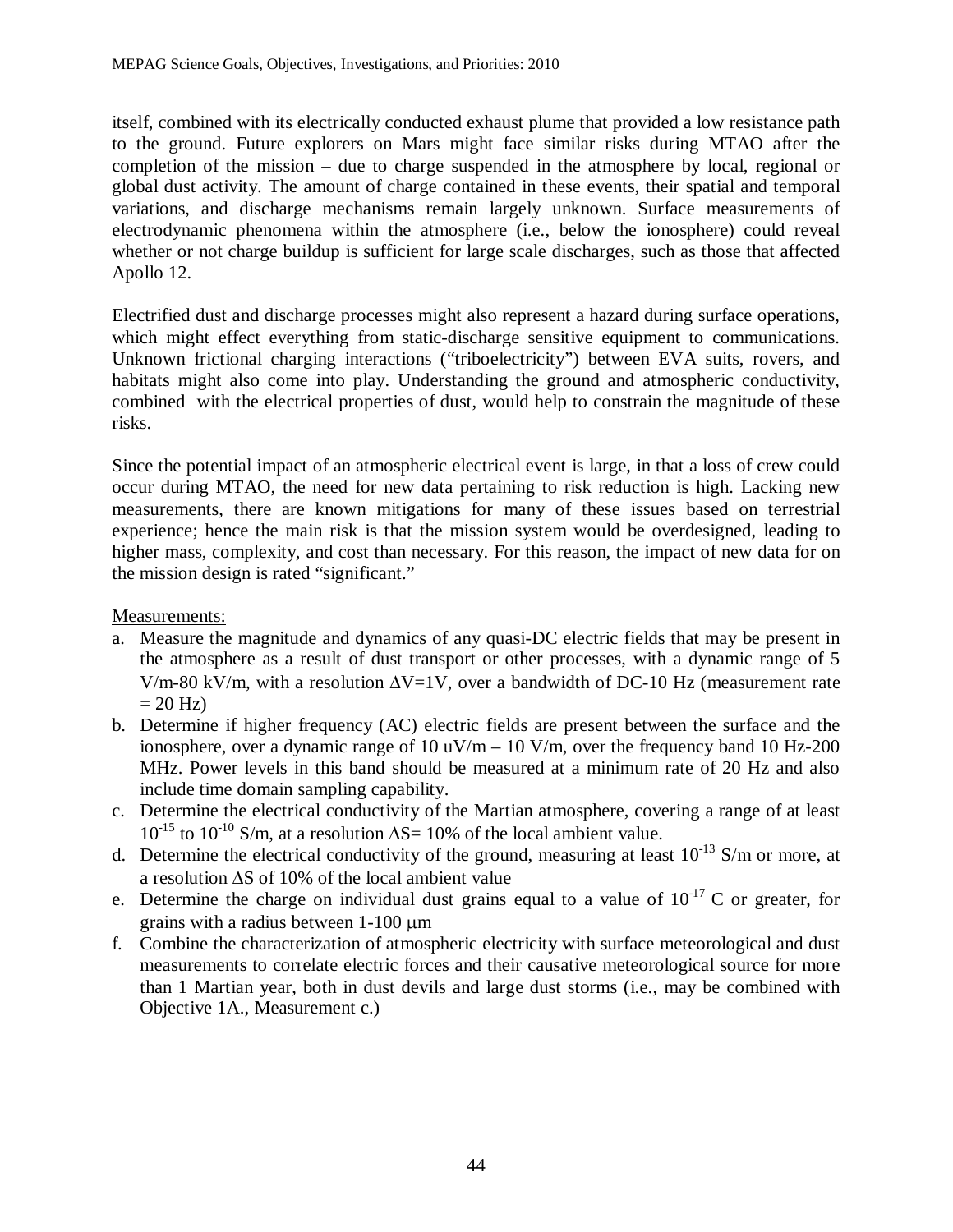**2E. Investigation: Determine the Martian environmental niches that would meet the definition (as it is maintained by COSPAR) of "Special Region.<sup>5</sup> " It is necessary to consider both naturally occurring special regions, and those that might be induced by the (human-related) missions envisioned. Evaluate the vulnerability of any special regions identified to terrestrial biological contamination, and the rates and scales of the Martian processes that would allow for the potential transport of viable terrestrial organisms to these special regions.** 

The measurements described in Investigation 2E relate to characterizing "Special Regions" on the Martian surface, either extant or possibly induced by a human mission. One of the major mission objectives of the proposed human mission would be to determine if and how life arose naturally on Mars. Therefore, data that contributes to the understanding of the location of extant Special Regions where Martian life could exist would be considered of the highest priority (mission enabling). This mission objective could be compromised, however, by inducing a Special Region through the engineering aspects and biological inputs innate to a human mission. The extent of this potential compromise would require data from the measurements described in this Investigation. Since the impact of data from this investigation on mission design would help meet this important mission objective, the impact is rated high (mission enabling) and the impact of the Investigation on risk reduction is rated low (Loss of Major Mission Objective), for a combined priority rating of medium.

#### Measurements:

- a. Map the distribution of naturally occurring surface special regions as defined by  $COSPAR<sup>3</sup>$ . One key investigation strategy is change detection.
- b. Characterize the survivability at the Martian surface of terrestrial organisms that might be delivered as part of a human landed campaign, including their response to oxidation, desiccation, and radiation.
- c. Map the distribution of trace gases, as an important clue to the potential distribution and character of subsurface special regions that cannot be directly observed either from the surface or from orbit.
- d. Determine the distribution of near-surface ice that could become an *induced special region* via a human mission. Orbital and landed measurements might be required to characterize such properties as thermal conductivity, structure, composition (soil probes, heat flow, electromagnetic, GPR).

#### Additional Information:

*In the previous Goal IV document, a series of terrestrial based activities were proposed to meet the investigation objectives. As an example, it was suggested that modeling experiments involving thermodynamics and geologic principles be applied to determine how organic material communicates from the surface into the subsurface. To remain consistent with other sections of this document, which only suggest measurements that would affect future flight opportunities to Mars, all of these previous suggestions have been removed in the 2010 Goal IV Objective A4 details.*

 5 A Special Region is defined as "a region within which terrestrial organisms are likely to propagate, or a region which is interpreted to have a high potential for the existence of extant Martian life. As of 2010, no Special Regions had definitively been identified, however as of this writing, HiRISE has only covered 1% of the Martian surface. It is presumed that the policy of protecting special regions from terrestrial contamination would continue into the era of human exploration.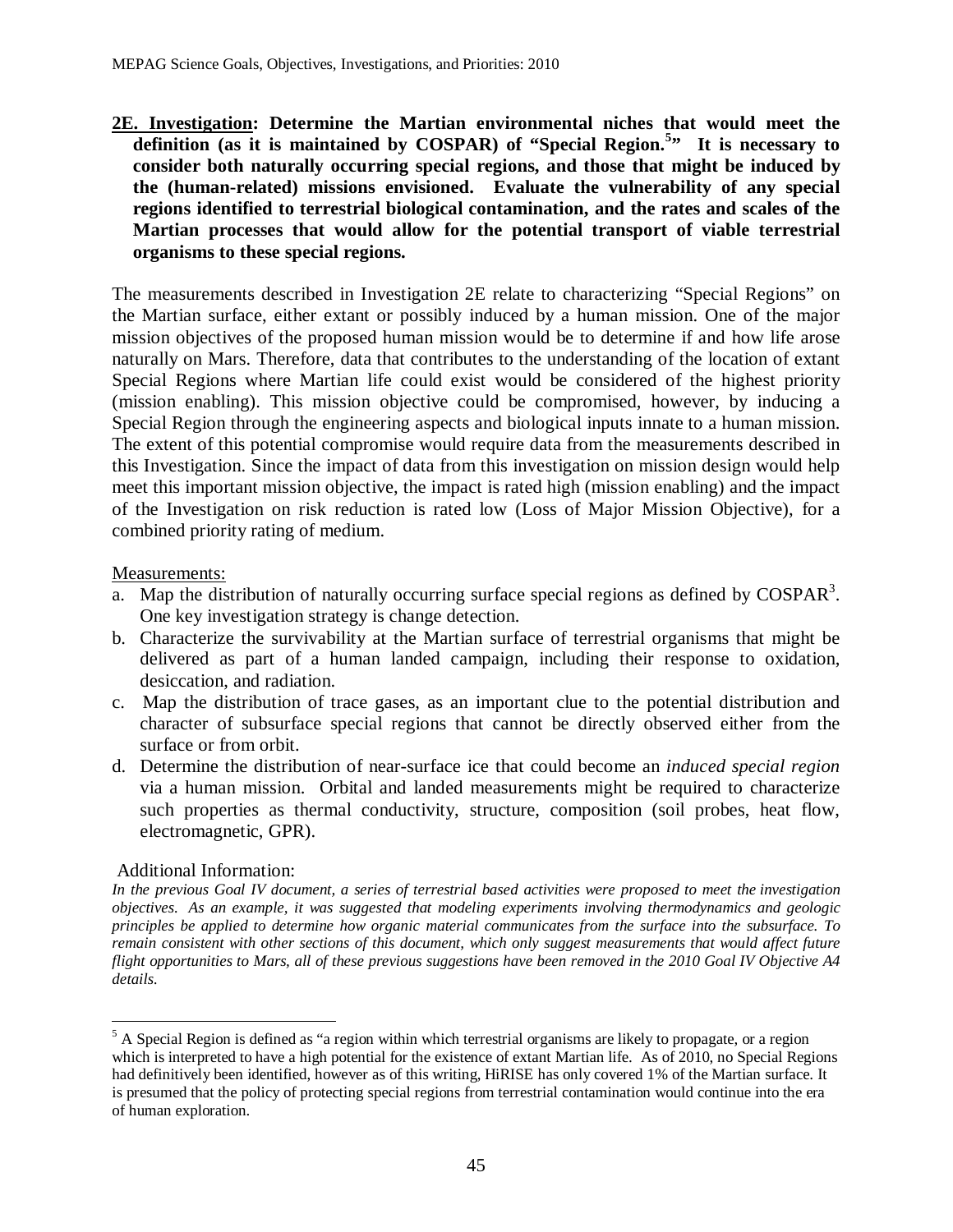**3. Investigation: Characterize the particulates that could be transported to hardware and infrastructure through the air (including natural aeolian dust and other materials that could be raised from the Martian regolith by ground operations), and that could affect engineering performance and** *in situ* **lifetime. Analytic fidelity sufficient to establish credible engineering simulation labs and/or performance prediction/design codes on Earth would be required.** 

Mars is a dry, dusty place. Past experience with surface operations on the Moon illuminated that that it would be difficult, nearly impossible to prevent dust from getting into different parts of the landed system. On the Moon, there were three primary anthropogenic dust raising mechanisms ranked according to increased importance): astronaut walking, rover wheels spinning up dust, and landing and take-off of spacecraft. On Mars, we would additionally face winds, which are capable or raising and transporting dust.

We need to understand the potential impacts of dust on the surface system. There are at least three potential deleterious effects that would need to be understood: 1) effects of dust on seals,especially seals that would need to be opened and then reestablished, 2) effect of dust on the electrical properties the surfaces on which it would accumulate (for example, the effect of dust on circuit boards), and 3) the corrosive chemical effects of Martian dust on different kinds of materials. Note that for the purpose of this investigation, we distinguish between the direct effects of Martian dust on human beings (Investigation #2C above) and the effect of dust on the engineering system that would keep the humans on Mars alive and productive. Significant data about dust properties, dust accumulation rates, and effects on mechanical surface systems on Mars have been obtained from MER (Opportunity and Spirit) and Phoenix, thus the impact of additional measurements of these properties are now ranked lower than in previous versions of this document. However, additional measurements of these properties at other sites would help to understand the range of conditions expected and might still have an impact of mission design.

An important strategy for pursuing this investigation would be to collect enough data about the Martian dust to be able to create a large quantity of a Martian dust simulant that could be used in engineering laboratories on Earth. These data could be best be collected by analysis of a returned sample.

#### Measurements

- a. A complete analysis of regolith and surface aeolian fines (dust), consisting of shape and size distribution, density, shear strength, ice content and composition, mineralogy, electrical and thermal conductivity, triboelectric and photoemission properties, and chemistry (especially chemistry of relevance to predicting corrosion effects), of samples of regolith from a depth as large as might be affected by human surface operations.
- b. Repeat the above measurements at a second site in different geologic terrane. Note this is not seen as a mandatory investigation/measurement.
- **4. Investigation: Assess landing site-related hazards, including those related both to safe landing and safe operations within the possible area to be accessed by possible elements of a human mission.**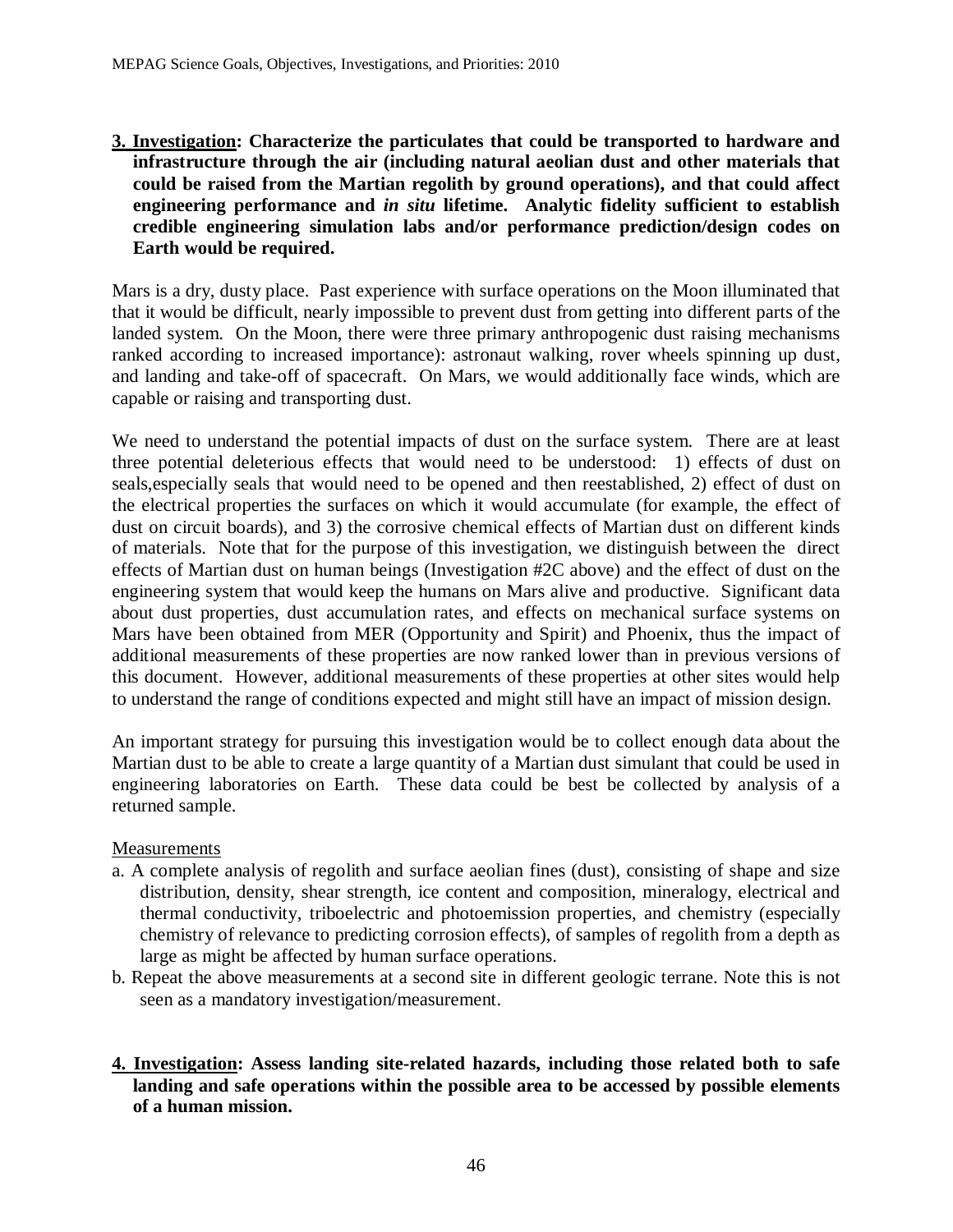A successful human surface mission would need to land safely at a site of significant scientific interest, and in terrain that would allow the astronauts to move about the site as part of their exploration activity. We know from experience with site selection for past robotic landers/rovers that sites with some of the most interesting scientific attributes also tend to have more difficult and risky terrain. Correctly understanding the trade-off between landing site hazards and expected scientific return for a crewed mission would be fundamental to realizing the full potential of sending humans to Mars. Landing site-related hazards can be grouped into two categories: 1) Hazards related to landing safely, and 2) Hazards related to the various movements at the Martian surface needed to achieve a mission's objectives. Hazards in both areas would be capable of causing mission-ending failures. In the case of safe landing, we know from experience with prior Mars landers that the following four factors are particularly relevant: the size and concentration of surface rocks, terrain slopes, and the concentration of dust. The specific safety thresholds for these parameters would depend on the specific design of the mission (for example, ground clearance provided by landing legs), but we know from prior experience that these factors have to be considered carefully for all landed missions at Mars.

In order for landed human missions to achieve their objectives, movement across the Martian surface would be required. This might manifest itself in establishing and maintaining necessary surface infrastructure, or in accessing specific scientific targets. Thus, trafficability hazards need to be considered. In the case of MER, both Spirit and Opportunity became embedded in soft soil while driving. Opportunity was able to extricate itself and continue driving, but Spirit was not. Other trafficability hazards include rock fields and steep slopes. Although the operation of the MER rovers has significantly improved our general understanding of the issues related to trafficability on the Martian surface, an assessement would need to be made on a site-by-site basis given the range of mobile elements associated with a human mission.

#### Measurements:

- a. Imaging of selected potential landing sites to sufficient resolution to detect and characterize hazards to both landing and trafficability at the scale of the relevant landed systems.
- b. Determine traction/cohesion in Martian regolith throughout planned landing sites; where possible, feed findings into surface asset design requirements.
- c. Determine vertical variation of *in situ* regolith density within the upper 30 cm for rocky areas, on dust dunes, and in dust pockets to within  $0.1 \text{ g cm}^{-3}$ .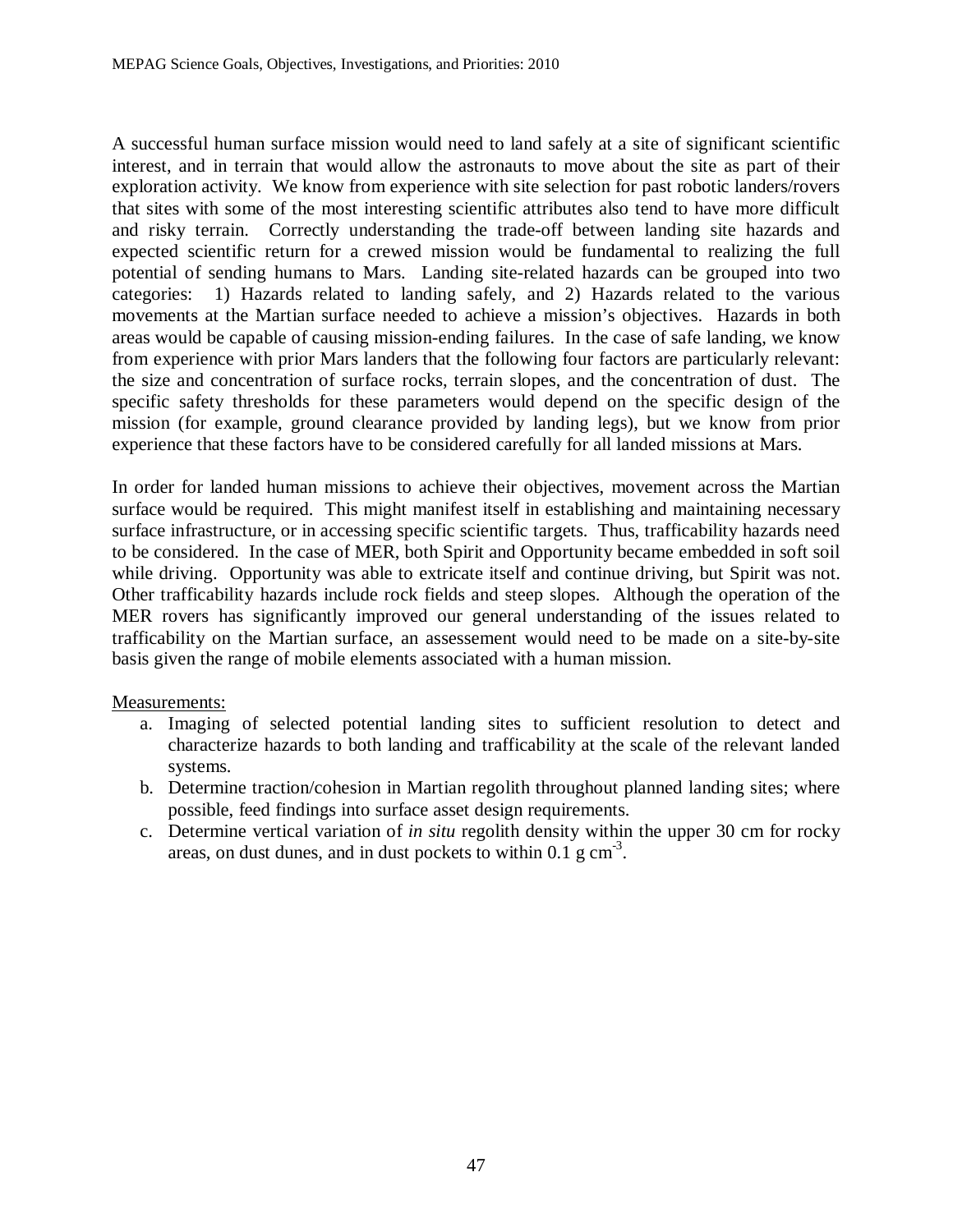# **V. CROSS-CUTTING STRATEGIES**

Analysis of the above goals, objectives, and investigations has led to the formulation of several cross-cutting strategies that could be used to guide the present and future exploration of Mars. These include:

**Follow the Water**. In 2000-2001, at the time of the formation of MEPAG and the establishment of the first version of the Goals Document, it was recognized that water was a central aspect of many of the high-priority objectives and investigations in each of the four goals areas. MEPAG proposed the strategy of "follow the water" as a means of simultaneously approaching multiple objectives.

- For Goal I (Life), water (and in liquid form) is essential to life as we know it. Thus, finding past or present liquid water is our best starting point for the search for life.
- For Goal II (Climate), water is one of the keys to understanding the climate system in the form of the polar caps, the seasonal movement of water into the atmosphere, atmosphere-crust interactions associated with the circumpolar permafrost belts, the progressive loss of water and other molecules from the top of the atmosphere, etc.
- For Goal III (Geology), water plays a major role in many fundamental geologic processes that have formed and shaped the Martian crust, including volcanism, erosion, sedimentation, alteration/diagenesis, and glaciation.
- For Goal IV (Preparation for Humans), water would be a critical local resource needed for the support of human explorers.

This strategy served as a very important focal point of the Mars program through the missions Mars Global Surveyor (MGS) (1996-2006), Mars Odyssey (ODY) (2001-present), Mars Exploration Rovers (MER) (2003-present), Mars Reconnaissance Orbiter (MRO) (2005-present), and Phoenix (PHX) (2007-2008). Although as of 2010 we have not completed our analyses of water on Mars, it is generally considered that our discoveries to date are sufficient to no longer warrant water as a primary focal point for the program.

**Understand Mars as a System**. By the end of 2004, with extensive results from MGS, several years of data from ODY, and one year of data from the two MER rovers, it was recognized that Mars is significantly more diverse and complex than had been previously thought. Thus, achieving a full understanding of Mars would require understanding the primary components of the Martian system, and how they have interacted with each other during different epochs of Martian history. This strategy implies that we need to understand the diversity of Mars, how that diversity originated, and the interconnectivity of the different components.

**Seek Habitable Environments**. Upon recognition that Mars has a variety of different local environments, past and present, and that these environments have different potential for habitability, this cross-cutting strategy was proposed in 2008. Developing a quantitative understanding of that habitability potential would require investigations and measurements that span many of the aspects of Goals I, II, and III. In addition, although Goal I relates to indigenous habitability (and actual habitation), Goal IV relates to exogenous habitability (i.e., habitability by human explorers). Thus, this strategy applies to all four goal areas and is likely to become the primary focus of Mars exploration efforts in the coming decade.